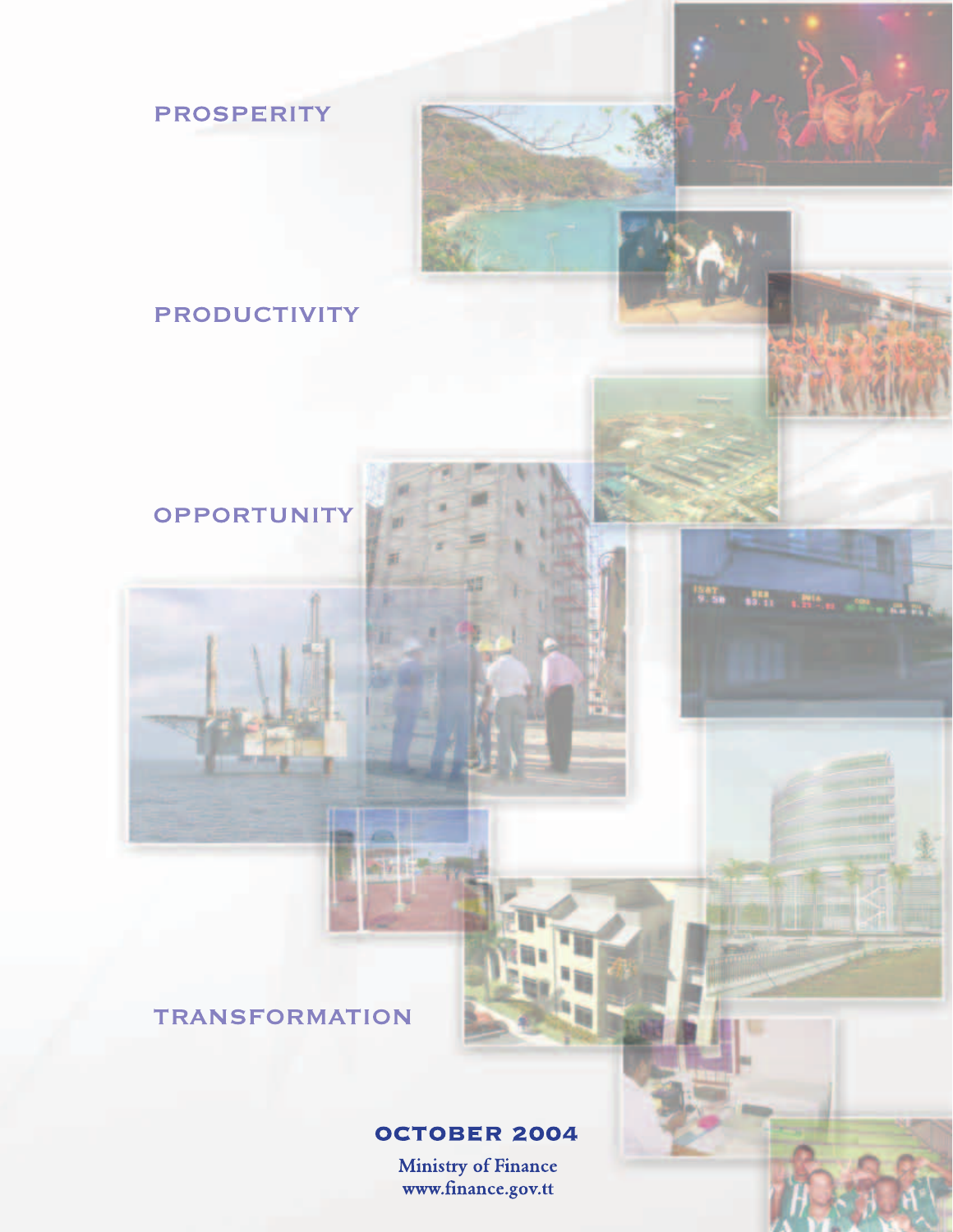# **TABLE OF CONTENTS**

| I.                                | <b>INTRODUCTION</b>                       | $\sqrt{5}$     |
|-----------------------------------|-------------------------------------------|----------------|
| II.                               | REVIEW OF THE ECONOMY IN FISCAL YEAR 2004 | 6              |
|                                   | <b>International Economy</b>              |                |
| Recent Macroeconomic Achievements |                                           | 6              |
|                                   |                                           |                |
| Ш.                                | <b>AGENDA 2005 - 2007</b>                 | $8\phantom{.}$ |
|                                   | Vision 2020 - Sustainable Employment      | $\, 8$         |
|                                   |                                           |                |
| IV.                               | <b>MAIN GROWTH SECTORS</b>                | 9              |
|                                   | Energy & Energy Industries                | 9              |
|                                   | <b>Exploration Activitie</b>              | 9              |
|                                   | Value Added                               | 9              |
|                                   | <b>Aluminium Smelter</b>                  | 9              |
|                                   | Iron & Steel                              | 10             |
|                                   | Liquefied Natural Gas                     | 10             |
|                                   | Refinery Upgrade                          | 10             |
|                                   | Gas-to-Liquid                             | 10             |
|                                   | <b>Local Content Development</b>          | 10             |
|                                   | Fabrication Yard and Dock Facilities      | 10             |
|                                   | <b>Union Estate</b>                       | 11             |
|                                   | <b>Environmental Awareness</b>            | 11             |
|                                   | Manufacturing                             | 11             |
|                                   | Small and Medium Enterprises              | 12             |
|                                   | Venture Capital                           | 12             |
| Tourism                           |                                           | 12             |
|                                   | Agriculture                               | 12             |
|                                   |                                           |                |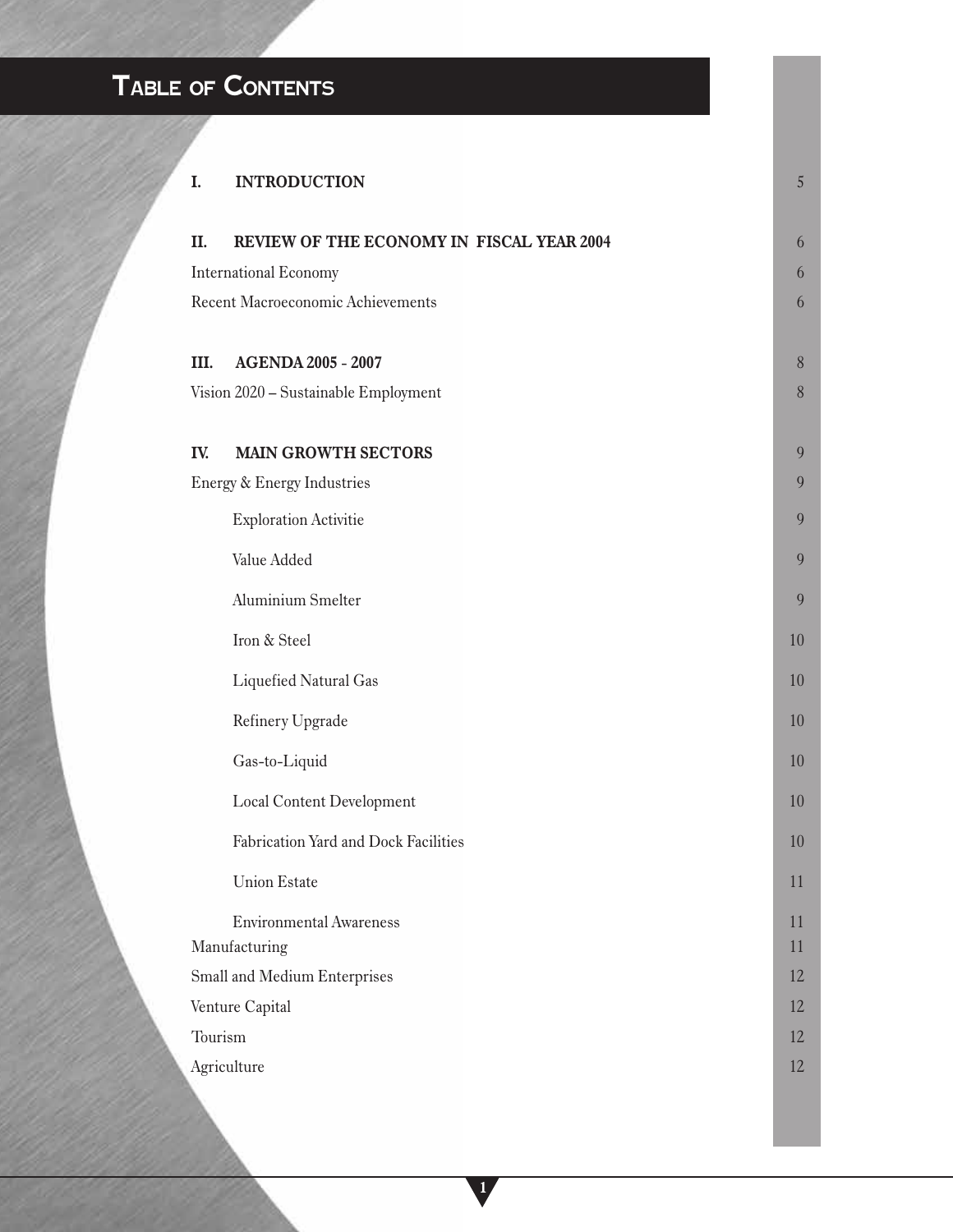# **TABLE OF CONTENTS**

| <b>NEW AREAS OF FOCUS</b><br>V.           | 15 |  |  |  |
|-------------------------------------------|----|--|--|--|
| <b>Financial Sector</b>                   | 15 |  |  |  |
| Wallerfield Industrial Park               |    |  |  |  |
| Telecommunication                         | 16 |  |  |  |
| <b>INVESTMENT IN HUMAN CAPITAL</b><br>VI. | 17 |  |  |  |
| Education & Training                      | 17 |  |  |  |
| Tertiary Education & Training             | 18 |  |  |  |
| Skills Development and Human Improvement  | 18 |  |  |  |
| Health                                    |    |  |  |  |
| Research in Tropical Medicine             | 20 |  |  |  |
| Infrastructure                            | 21 |  |  |  |
|                                           |    |  |  |  |
| VII.<br><b>SECURITY</b>                   | 22 |  |  |  |
| National Security                         | 22 |  |  |  |
|                                           |    |  |  |  |
| VIII.<br><b>SOCIAL AGENDA</b>             | 25 |  |  |  |
| Housing                                   | 25 |  |  |  |
| <b>Accelerated Housing Programme</b>      | 25 |  |  |  |
| Urban Renewal & Development               | 25 |  |  |  |
| Sites & Services Programme                | 25 |  |  |  |
| Regularization & Containment of Squatting | 26 |  |  |  |
| Housing Finance                           | 26 |  |  |  |
| Rent to Own Programme                     | 26 |  |  |  |
| House Improvement Grant                   | 27 |  |  |  |
| Social Programme                          | 27 |  |  |  |
| Poverty Alleviation                       | 28 |  |  |  |
|                                           |    |  |  |  |
| <b>REFORM AGENDA</b><br>IX.               | 30 |  |  |  |
| Pension Reform                            | 30 |  |  |  |
| Reform of the Non-Energy Tax Regime       |    |  |  |  |
| Public Sector Reform                      |    |  |  |  |
| <b>Local Government Reform</b>            |    |  |  |  |

**2**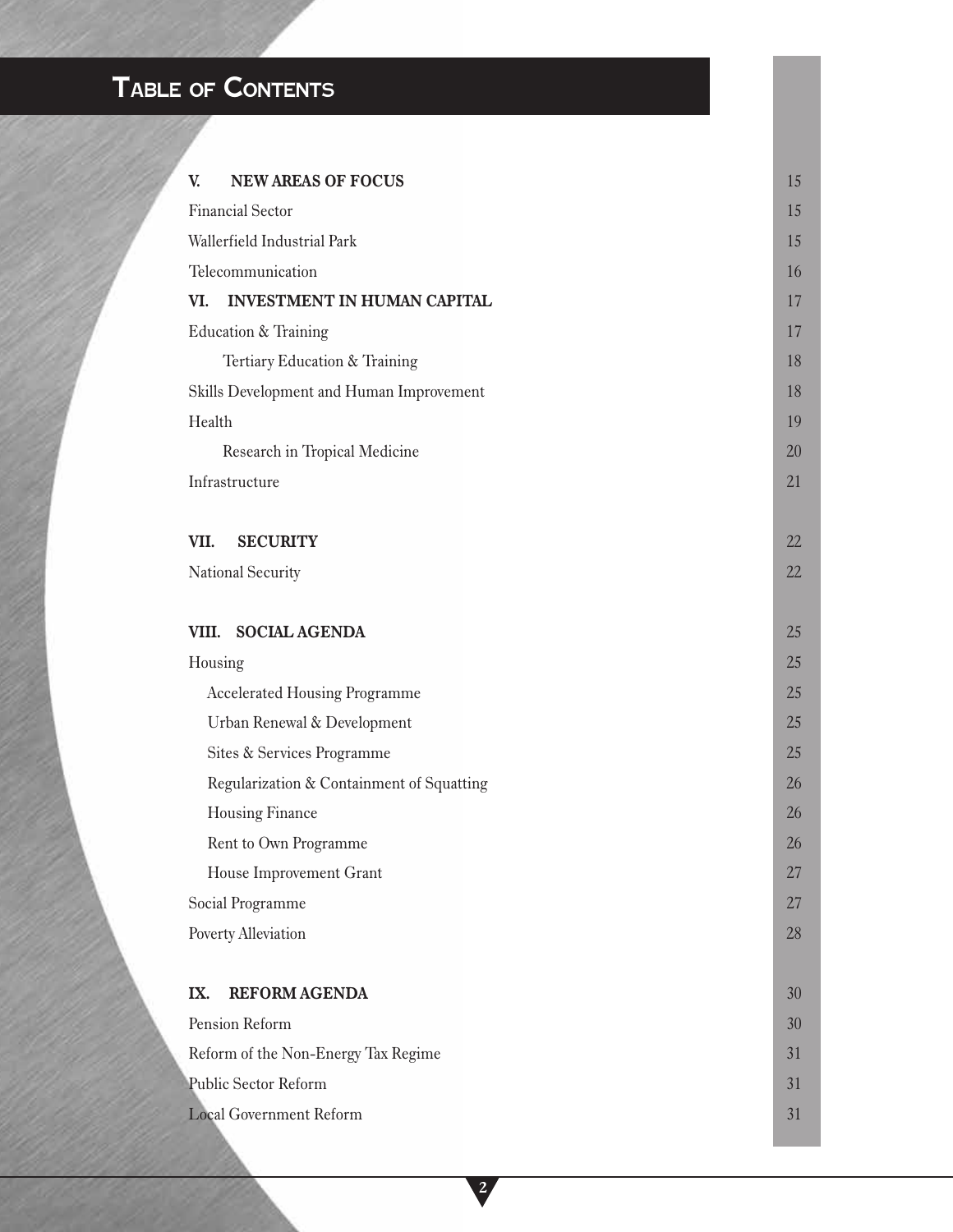# **TABLE OF CONTENTS**

| X. | <b>TOBAGO</b>                                            | 32 |
|----|----------------------------------------------------------|----|
|    | XI. CARICOM                                              | 33 |
|    | Disaster Relief & Management                             | 33 |
|    | XII. ENHANCING TRANSPARENCY, ACCOUNTABILITY & GOVERNANCE | 34 |
|    | Procurement Reform                                       | 34 |
|    | Reform of the State Enterprise Sector                    | 35 |
|    | Integrity in Public Life                                 | 35 |
|    |                                                          |    |
|    | XIII. ANALYSIS OF THE BUDGET                             | 37 |
|    | Summary Analysis of the 2005 Budget                      | 37 |
|    | Relief to Recipients of Pensions & Public Assistance     | 38 |
|    | Measures to Address the Rise in Prices                   | 38 |
|    | Poverty Alleviation                                      | 38 |
|    | Relief to Low Income Wage Earners                        | 38 |
|    | <b>Public Service Pensions</b>                           | 39 |
|    | Duty Free Allowance                                      | 39 |
|    | Tax Administration                                       | 39 |
|    | Set-Off of Losses                                        | 39 |
|    | Taxation of Benefits in Kind                             | 39 |
|    | Deed of Covenant                                         | 40 |
|    | Application of VAT Refunds to Other Tax Liabilities      | 40 |
|    | Waiver of Penalities Under the Stamp Duty Act            | 40 |
|    | <b>Energy Tax Regime</b>                                 | 40 |
|    | Application of Sport Allowance to Petroleum Companies    | 41 |
|    | XIV. CONCLUSION                                          | 42 |

**3**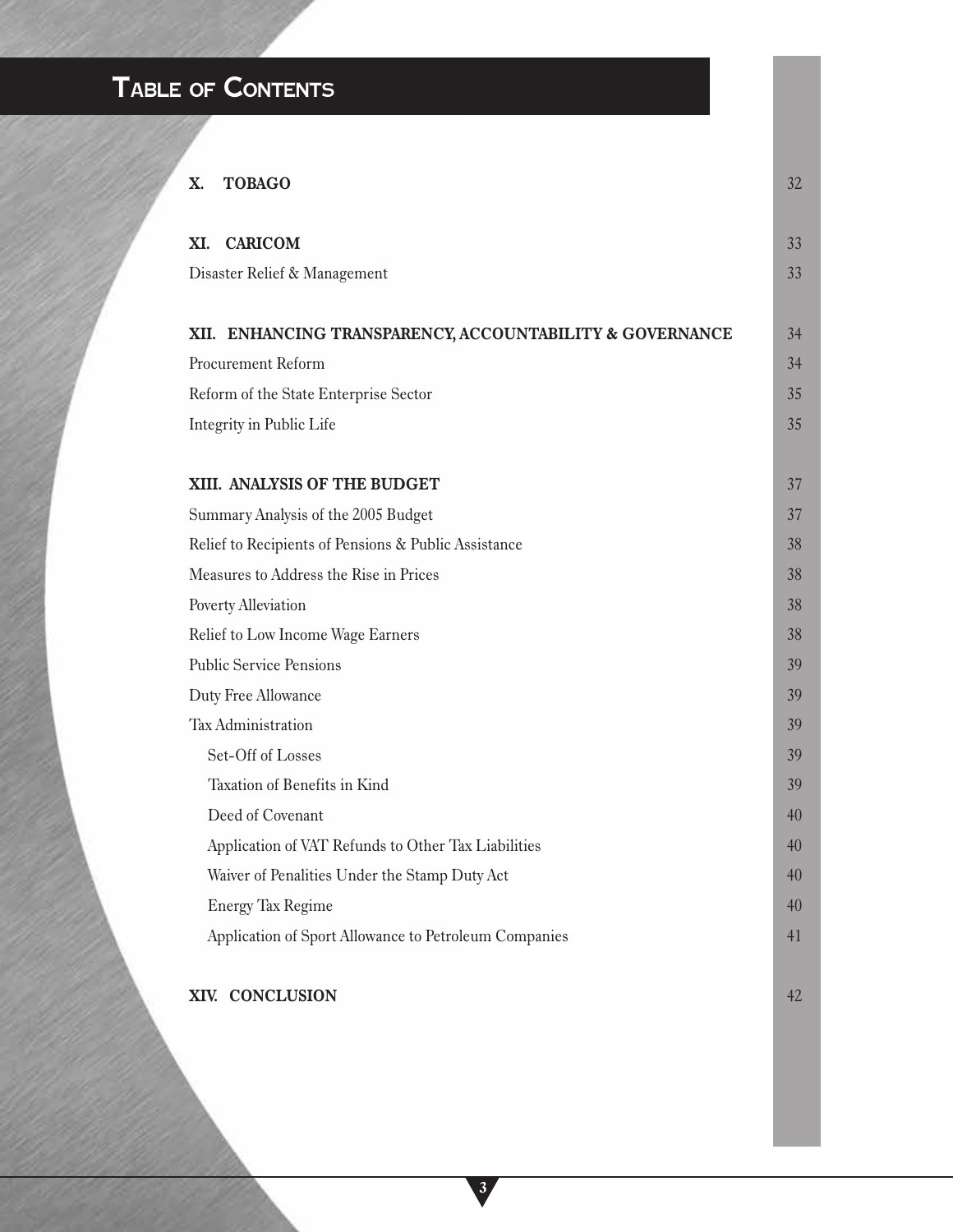# **I. INTRODUCTION**

Mr. Speaker, I am pleased to present to this Honourable House and the Nation, the Appropriation Bill for fiscal year 2005.

I wish to thank the Ministers, Parliamentary Secretaries and other members of Government, as well as those organisations and individual citizens who made proposals for shaping this Budget. We pay special tribute to all public officers who, with great dedication, produced the comprehensive documents that are an essential part of the Budget exercise.

Over the last two years this government has been taking action to create a better quality of life for all our citizens. With this Budget, we maintain our unwavering focus on transforming Trinidad and Tobago into a developed country by the year 2020. Our theme for this year is **"ensuring our future survival"**. Consistent with this theme, this budget represents another building block towards the social and economic development of the country.

Mr. Speaker, experience world-wide has shown that accelerated and balanced development can only be achieved through deliberate action and planned intervention in support of market forces. Let me therefore outline to the national community the three main pillars of our economic strategy.

**Firstly**, it is directed towards maximising returns from the energy sector, through increasing our participation in the value chain and raising the Government's taxtake in a manner that is consistent with promoting a high level of investment in the sector.

The **second pillar** is to diversify the economy to reduce dependence on the energy sector and to achieve selfsustaining growth. Our diversification strategy focuses on six main sectors:

- the traditional manufacturing sector;
- a new technologically based industrial sector;

**5**

- tourism;
- financial services;
- agriculture; and
- the small-business sector.

The **third pillar** of the Government's economic strategy is ensuring that the benefits of economic growth and development are shared by all sections of the population. This implies that growth must be accompanied by the creation of full-employment involving permanent jobs and a high quality of health, education and general welfare.

Mr. Speaker, these objectives are attainable over the next few years. However, as we set the basis for medium term prosperity, this year's budget will contain specific measures to improve the welfare of the poor, the aged, the less fortunate, the retired – those at the lowest rung of the income ladder. We feel strongly that no one should be left behind.

Additionally, Mr. Speaker, this budget will emphasise steps to improve transparency and governance in the public sector. We are committed to being a Government, accountable to the people and absolutely rigorous in the management of public funds. In this context, this budget will propose a transparent and effective mechanism to ensure that the rents from higher oil prices are not frittered away but are utilised for revenue stabilisation, for inter-generational transfers and for strategic high quality investments that will benefit the people of Trinidad and Tobago.

Mr. Speaker, this budget is set in the full context of the International Economic Environment.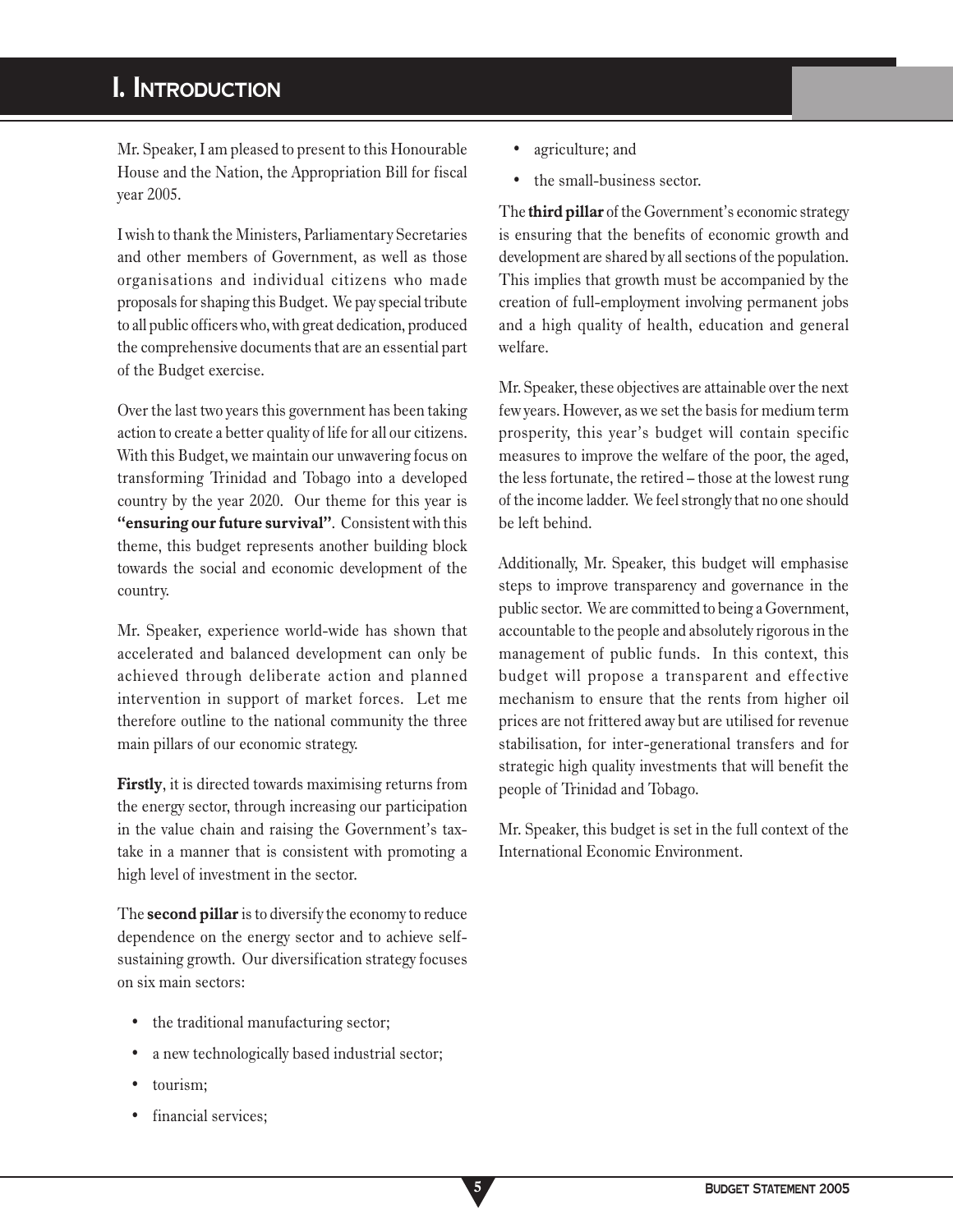### **The International Economy**

Since the last budget presentation, positive developments have emerged in the international economy. The two largest economies of the world are showing signs of recovery, and Emerging Asia is contributing significantly to the global upturn. Global trade has increased sharply and recent Doha framework agreements provide new hope for a further expansion of international trade. Financial Markets are now more buoyant, and we have witnessed a return of financial flows to emerging markets and to some developing countries, including Trinidad and Tobago. The prospects are for a sustained global economic recovery.

After two years of recession, economic activity in the Caribbean had begun to rebound on the strength of the global economic recovery and an increase in tourism. Unfortunately, the onslaught wrought by hurricanes has set back this recovery and created major problems of rehabilitation and reconstruction, not to mention the tragic loss of lives.

As for the global outlook, there are several risks. The transition to higher interest rates coupled with persistently high energy prices, could pose challenges for most countries. The threat of terrorism continues to impact negatively on most countries, undermining both investor and consumer confidence; while the AIDS pandemic continues its ominous spread in many regions of the world.

What this means, Mr. Speaker, is that we need to continue to manage our economy with discipline and foresight. We must, improve our macro-economic framework and implement the essential structural reforms to ensure the continuing success of Trinidad and Tobago in a world of uncertainty and challenges.

#### **Recent Macroeconomic Achievements**

Mr. Speaker, the economy of Trinidad and Tobago has continued to enjoy excellent health, thanks to high international energy prices and enlightened economic management. Our economic performance this year, augurs well for a rapid transformation towards Vision 2020.

Trinidad and Tobago recorded its tenth consecutive year of economic growth in 2003, and we are well on the way to another year of strong growth in 2004.

The rebased national accounts series, which uses the year 2000 as the base year instead of 1985 in order to capture our expanded energy sector, put real GDP growth in 2003 at 13.2 percent, almost double the rate of the previous year. Economic growth in 2003 was led by the energy sector, whose expansion largely reflected the burgeoning activity in the petrochemical sub-sector and the commissioning of the third LNG plant.

Based on data for the first half of the year, real GDP growth is projected to be 6.2 percent in 2004. While the energy sector continues to be the main driver, indicators suggest faster growth from the manufacturing, distribution and construction sectors.

Headline inflation continues to be under control at 3.8 percent in 2003 and 3.3 percent in the 12 months to August, 2004. However, we are concerned about the rapid rise in food prices, which reached 13.8 percent in 2003, and 10.5 percent in the 12 months to August 2004. This Mr. Speaker we will address.

Mr. Speaker, the latest data provided by the Central Statistical Office put the unemployment rate in the second quarter of 2004 at 7.8 percent. This is the lowest rate since the PNM came to power in 1956. I must note that this is about the same rate quoted by the IMF, based on the standard ILO definition. The CSO report estimates that some 22,000 jobs were created between the first and second quarters of 2004. Of these, 4,600 were in construction; 4,200 in banking, insurance, real estate and business services; 3,600 in manufacturing and 3,400 in the energy sector.

Mr. Speaker, Trinidad and Tobago recorded an external trade surplus of US\$ 1.6 billion in 2003. This was due largely to the sharp rise in gas exports, combined with an upswing in international oil and natural gas prices. I should note that Trinidad and Tobago also had a substantial trade surplus of US\$952 million with our CARICOM neighbours.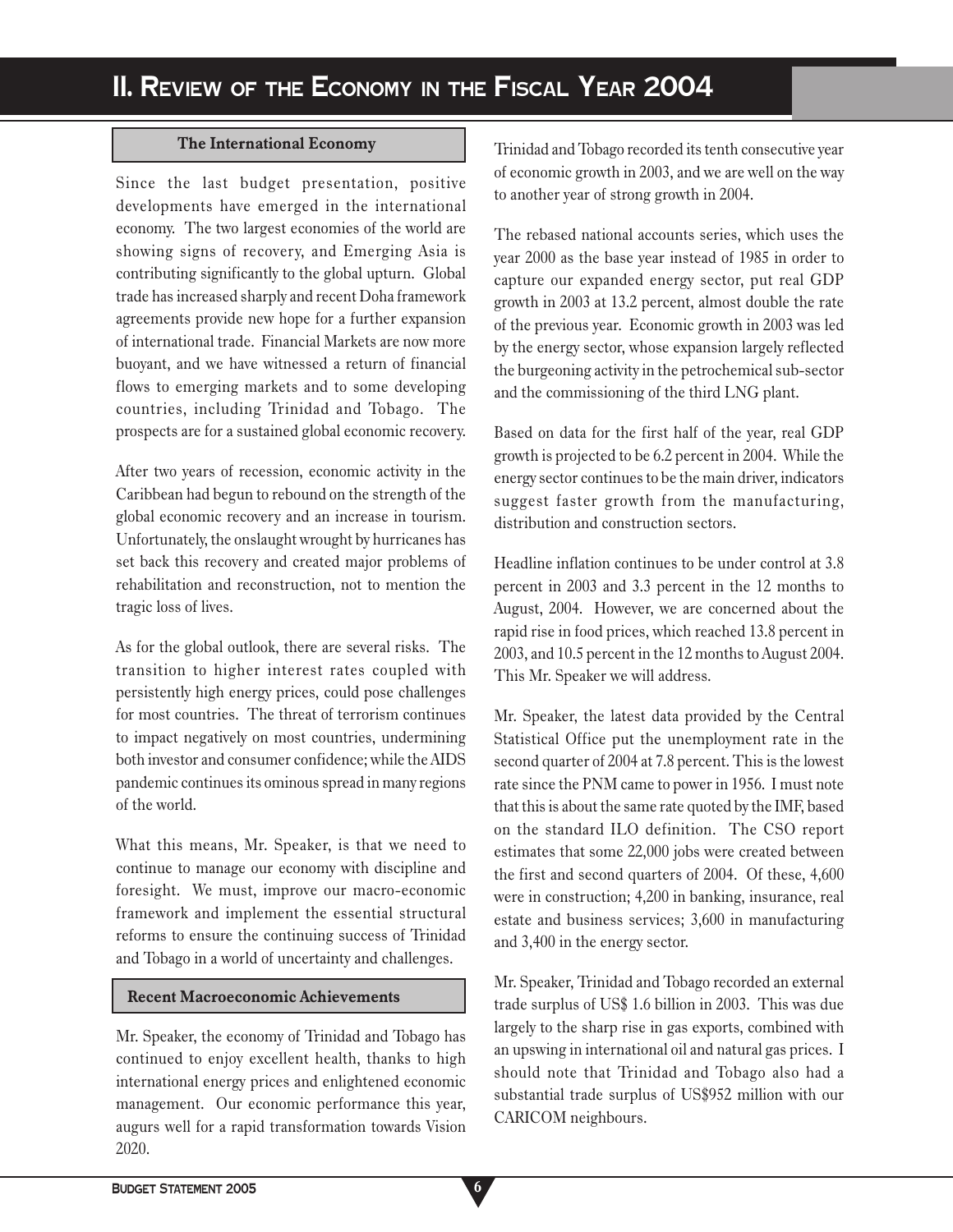# **II. REVIEW OF THE ECONOMY IN THE FISCAL YEAR 2004**

Reflecting this strong export performance, the country's external reserves position strengthened further and now stands at a healthy US\$2.7 billion, the equivalent of 6.2 months of imports.

Preliminary data indicate that central government fiscal operations resulted in an overall surplus of \$437.1 million or 0.6 percent of GDP in fiscal year 2004, after taking into account transfers to the Revenue Stabilisation Fund, in the amount of \$1,263.2 million.

Total Revenue and Grants received amounted to \$20,448.7 million, or 28.4 percent of GDP, this sum includes Repayment of Past Lending of \$256.1 million.

Petroleum Revenues generated \$6,916.0 million, or approximately one-third of total revenue. Taxes on income, excluding petroleum, amounted to \$10,768.0 million. Taxes on Goods and Services including VAT provided \$4,296.4 million while taxes on International Trade was \$1,208.2 million.

For fiscal year 2004 total expenditure is estimated at \$20,011.5 million, with Recurrent Expenditure estimated at \$18,295.0 million and Capital Expenditure at \$1,716.5 million.

This level of capital expenditure is the highest it has ever been and does not include additional investment by state agencies including state enterprises amounting to \$2,713.8 million.

This increased expenditure results from the recently implemented quarterly release of funding to line Ministries and Departments, the increase in expenditure limits delegated to Permanent Secretaries under the Central Tenders Board Ordinance, and the building of capacity in the Public Service to implement projects.

Mr. Speaker, we expect that as we build further project management capacity in the Public Service, expenditure under the PSIP will continue to grow.

Mr. Speaker, it should be noted that Central Government debt, including contingent liabilities, fell from 55.9 percent to 52.7 percent of GDP. The external debt also

**7**

declined from 16.2 percent to 13.8 percent of GDP. During the year, Mr. Speaker, the Government took advantage of the low interest rate environment to refinance a sizeable proportion of its domestic debt.

Mr. Speaker, as a significant endorsement of the strength of our economic performance and our prudent economic management, in June of this year, Standard and Poors upgraded Trinidad and Tobago's credit rating on its foreign long-term debt to Triple B Plus (BBB+). This was the second successive upgrade for Trinidad and Tobago in just over one year.

I now turn to our programme for the new fiscal year.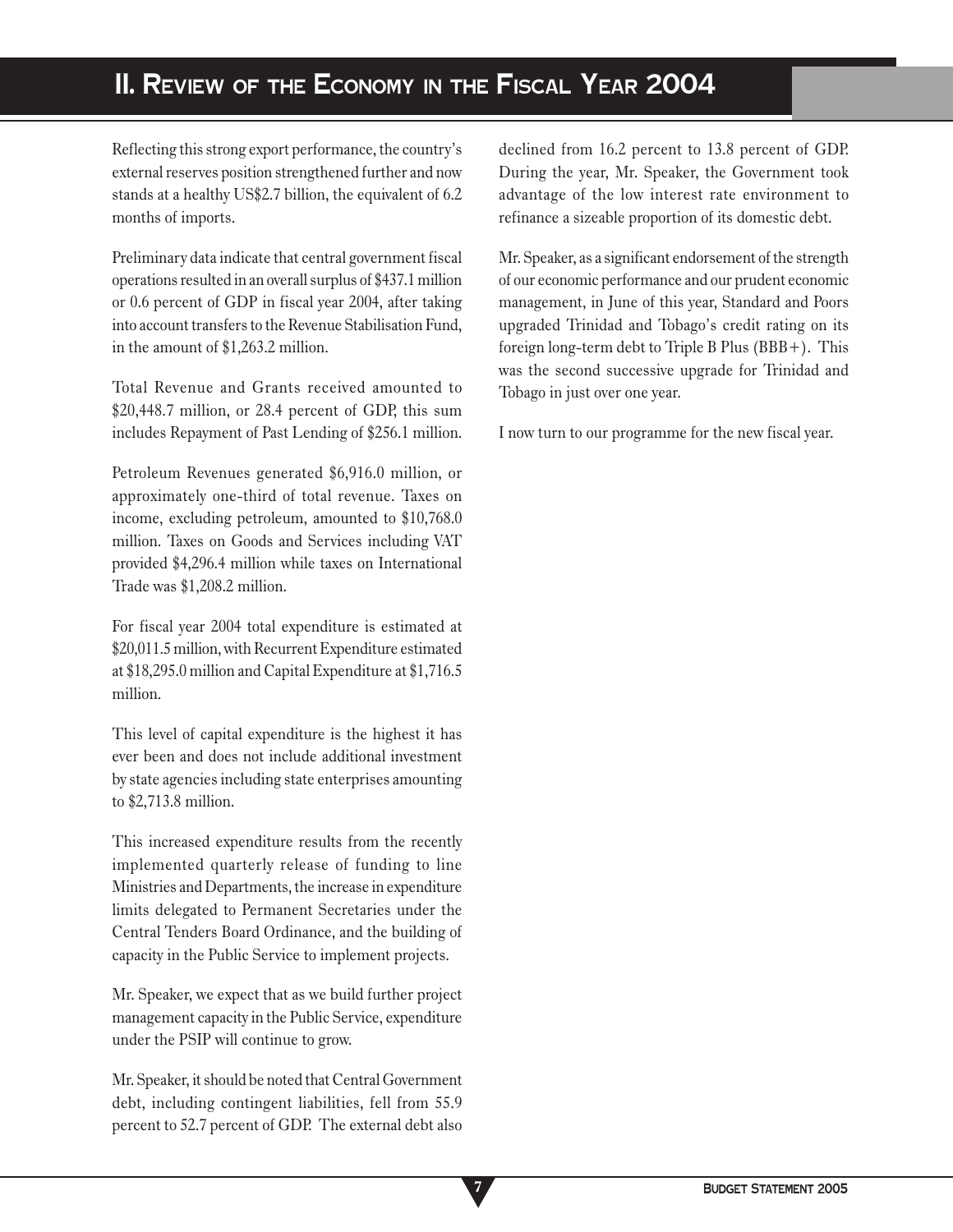# **III. AGENDA 2005-2007**

Mr. Speaker, our budget plans for 2005 are firmly grounded in our long-term economic strategy and take into account our very favourable economic outlook for the next three years.

Our economic projections, endorsed by the recent IMF Mission, indicate that over the next three years Trinidad and Tobago will enter a period of even more dynamic growth. In 2005, real GDP growth is projected at 6.7 percent, rising sharply to about 8-9 percent in 2006, and stabilising around 5 to 6 percent thereafter.

Growth in 2006 will be fuelled by the coming on stream of ALNG Train IV and several new projects at both Pt. Lisas and the La Brea Industrial Estates. Non-energy sector growth is also expected to increase considerably during this period. Construction activity will continue to be buoyant with our on-going house construction programme, intensified infrastructural development and private sector projects.

While buoyant oil and natural gas revenues and government capital spending are expected to put pressures on domestic prices, the Government's target will be to contain the rate of inflation to around 4 percent. We will achieve this through the continued implementation of disciplined fiscal and monetary policies, which should facilitate a continued low interest rate environment, a further steady reduction in public sector debt as a percent of GDP, and a continued strong foreign reserve position.

#### **Vision 2020 – Sustainable Employment**

Mr. Speaker, one of our most important targets over the medium-term is the attainment of full employment – which means an unemployment rate of no more than 5 percent. With the growth path we have charted, this is a realisable goal. We intend to create 34,000 additional jobs in three years with a focus on five main areas:

- High-tech growth industries which will position us in the global knowledge-based industry;
- Light-manufacturing which will further our diversification efforts and increase our productive capacity;
- Agriculture which will provide an increasing proportion of the country's food requirements;
- Services Sector which will strength our diversification strategy; and
- Construction that will provide homes for our people and expand our infrastructure network.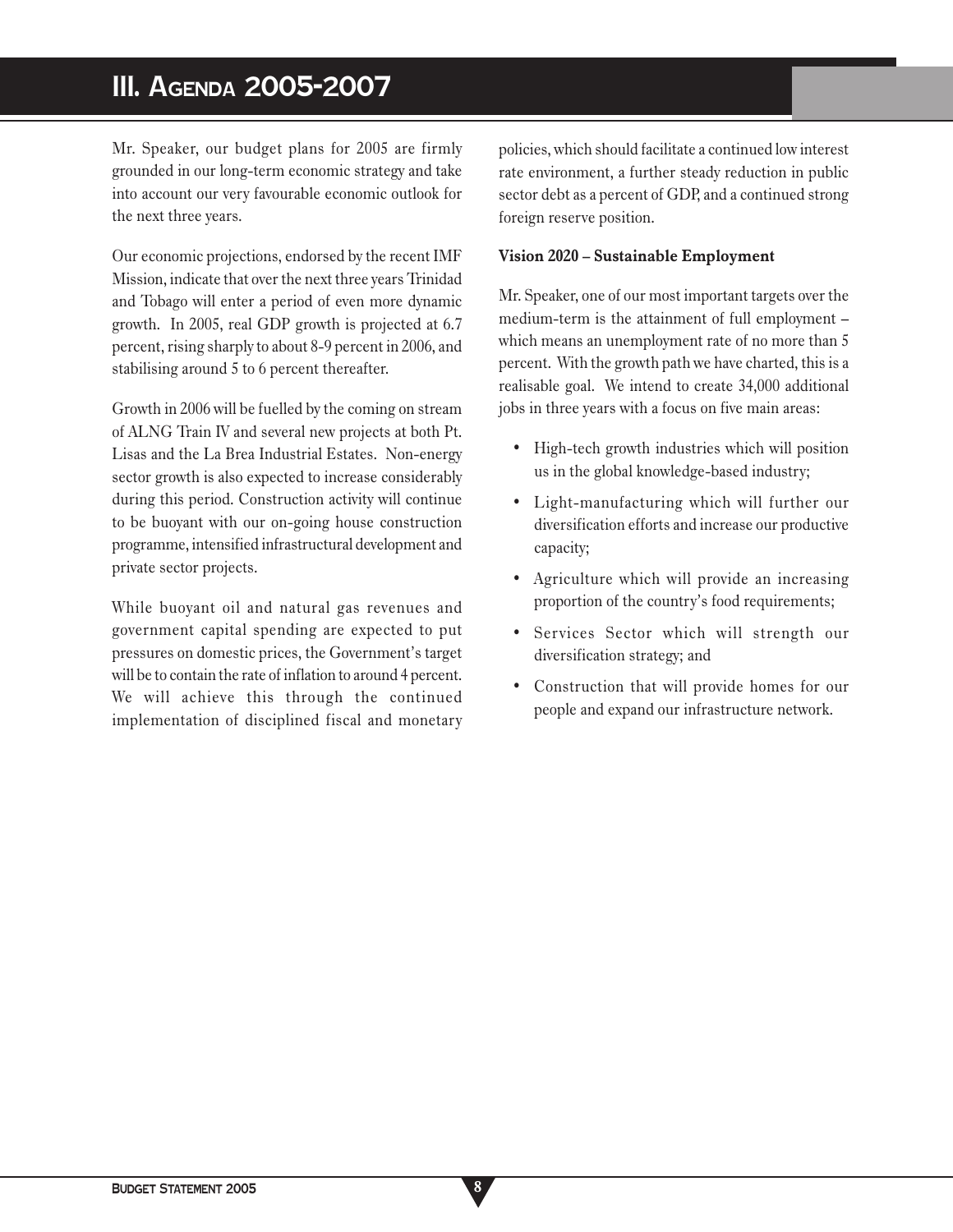## **Energy & Energy Industries**

Mr. Speaker, the energy sector will continue to be the main engine of growth and development in Trinidad and Tobago, and as such continued development of this sector is critical to our attainment of developed country status as outlined in Vision 2020.

Our plans therefore are to leverage the energy sector to create conditions for sustainable growth and development.

Mr. Speaker, the main elements of our policy with respect to the energy sector are:

- to attract foreign investment in exploration activities so as to increase our hydrocarbon reserves;
- to increase the value added from our natural gas production capacity. This involves participation at every stage of the value chain including shipping, re-gasification terminals, the pipeline system and even the market place; and
- to increase the revenue take through the introduction of a new energy tax regime for oil and gas.

### **Exploration Activities**

In the exploration sub-sector, the Government has employed a sustained policy of attracting foreign investment to explore and increase our hydrocarbon reserves. Signing is imminent with respect to four (4) of the ten blocks that were offered for exploration in the 2003 Competitive Bid Round.

### **Value Added**

The Government continued to promote its policy of diversification by encouraging a deepening and broadening of the domestic gas processing industry. Another dimension of this policy is its potential impact on the development of small and medium sized enterprises.

New petrochemical plants, namely, CNC II ammonia and the Atlas methanol, among the largest in the world,

came on stream while construction of the M5 methanol plant by Methanol Holdings Trinidad Ltd. progressed and is scheduled for completion in June 2005.

We are advancing our gas processing activities further along the chemical chain to downstream ammonia and methanol products. We are taking steps to construct an ethylene petrochemical complex with a minimum of four plants, and a gas refinery complex comprising at least five plants. These investments offer great potential for spin-off industries and provide avenues to create and enhance linkages between the energy and non-energy sector.

Our focus is no longer on first stage processing in the natural gas industry and instead we are rigorously promoting second stage processing of petrochemicals. In this regard, Methanol Holding Trinidad Ltd. has been progressing plans to establish additional ammonia and urea plants as well as diversification into the production of melamine. Another local investor, in partnership with a foreign company, plans to go into the production of ammonia,urea, nitric acid and urea ammonia nitrate. It is anticipated that these plants would be phased over the 3-year period ending 2007.

# **Aluminium Smelter**

The NEC and ALCOA signed a Memorandum of Understanding (MOU) for the construction of a 250,000 tonnes per year aluminium smelter including an anode plant and associated facilities.

Independent Power Producers (IPPs) have been shortlisted to bid for an up to 750 MW power-plant to supply the smelter and provide for normal increases in electricity demand. The smelter is expected to come on stream by 2008 while the power plant will be in operation one year earlier.

The construction of an aluminium smelter in Trinidad and Tobago is predicated on the sourcing of alumina from both Jamaica and Suriname. This project has implications for the expansion of intra Caribbean business activity as it is anticipated that it will generate trade in the order of US\$200 million on a yearly basis.

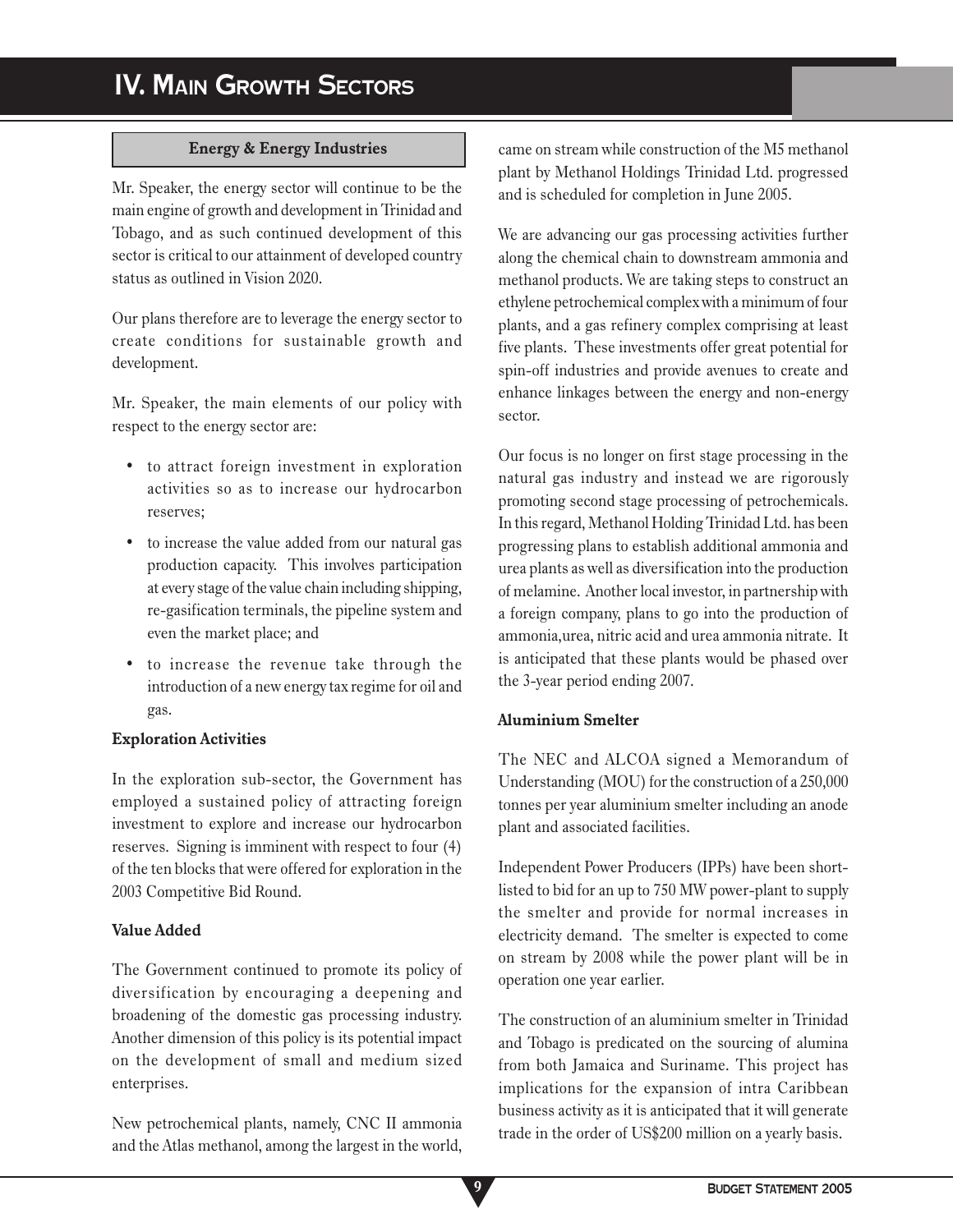# **IV. MAIN GROWTH SECTORS**

Further, as part of a new downstream aluminium industry, we have approved a joint venture arrangement between the National Energy Corporation (NEC) and SURAL, a Venezuelan company, to create an integrated automotive wheel development and production centre using their newly developed technology. Once proven to be commercially viable this joint venture will compete internationally in the Original Equipment Manufacturing (OEM) market for high-value added wheel products. This facility is to be located in the Wallerfield Industrial Park. The total investment will be US\$87.5Mn.

This also recognises that even before the ink dries on the paper, the aluminium smelter capacity is being expanded to 322,000 tonnes per year.

## **Iron and Steel**

Mr. Speaker, there is increasing global demand for steel and the outlook is that this will persist over the long term. Consequently, plans are apace for an expansion of the local iron and steel industry. NUCOR was granted approval to build a 1,500,000 tonnes per year mega DRI plant. Meanwhile, another international company, International Steel Group (ISG) is now concluding the purchase of the local Cliffs and Associates Ltd. plant, which has been closed since 2003. This plant will produce 350,000 tonnes per year of Hot Briquetted Iron (HBI).

It is anticipated that these additional iron and steel facilities would be in operation by the end of 2005. The companies have also pledged US\$100,000 to fund the establishment of a Steel Development Authority to examine the downstream potential of the industry. The possibilities include the establishment of a foundry to manufacture parts for automobiles, valves for pumps and taps and a pipe mill to produce pipe for the oil and gas industry. The companies NUCOR, ISG, ISPAT and the Government have set a target of creating five thousand jobs in the Iron and Steel sector by 2010. In addition, Mr. Speaker, the NUCOR plant also raises the very exciting possibility of a Steel Smelter at the Union Industrial estate at La Brea.

# **Liquefied Natural Gas**

ALNG commenced construction of its fourth LNG Train at an estimated cost of US\$1.1 Billion, during the second half of 2003. The construction of this 5.2 Million tonnes per annum plant is scheduled for completion in first quarter 2006.

# **Refinery Upgrade**

Parroting will soon embark on a gasoline optimisation programme consisting of the construction of five plants over the next four years. Upon completion of this upgrade, Parroting will be well placed to be the premier supplier of high quality environmentally friendly gasolines in the region.

# **Gas-to-Liquids**

An opportunity has arisen for Petrotrin to establish synergies with at least one gas-to-liquids facility, which will produce high quality, clean burning and environmentally friendly diesel fuel. Diesel fuel produced from the GTL plant will be blended with Petrotrin's refinery diesel stream.

# **Local Content Development**

Mr. Speaker, the government shall ensure that all participants in the energy sector are selected, engaged and managed in a manner that supports the objective of maximum local content and participation.

The Permanent Local Content Committee established earlier this year will be responsible for developing specific subsidiary policies and strategies to ensure the transfer of technology and know-how to improve local skills, businesses and the capital market as well as other related matters.

# **Fabrication Yard and Dock Facilities**

The Labidco fabrication yard is a prime example of an initiative to promote local content. In April, BHP Billiton's 700-tonne Kairi-1 Platform was completed at the estate and loaded out from the adjoining La Brea Dock at the Port of Brighton. In addition, BPTT's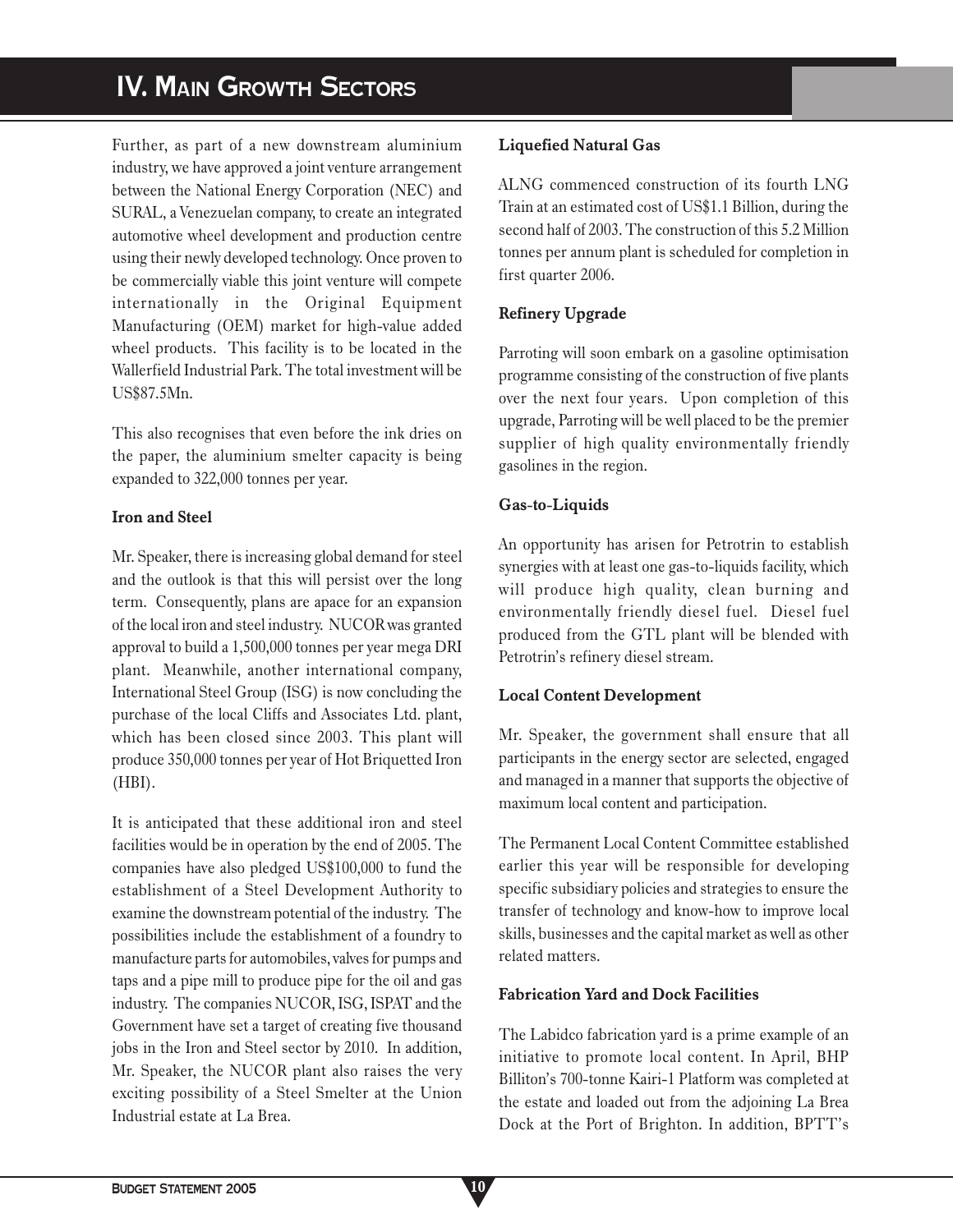Cannonball Platform is currently under construction at the fabrication yard.

Concrete coating of pipelines has also found a home at the site thereby presenting another opportunity for the involvement of local labour and materials in the deepening of the energy industry.

## **Union Estate**

In tandem with discussions taking place for the establishment of additional heavy industries, we have been pursuing the development of the 750-acre site at Union Estate. This estate is earmarked to accommodate new industries including the aluminium smelter and associated power plant and downstream petrochemical plants.

The development of the Union Estate for industries is consistent with Government policy to create new nodes for social and economic growth throughout the country. Additional sites for the location of energy-based industries are also being identified and in this regard, the NEC has been mandated to identify suitable locations between Pt Lisas and Icacos for the siting of plants.

### **Environmental Awareness**

The maintenance of the environment remains high on the list of the Government priorities. In the continuation of this policy the National Petroleum Marketing Company will embark upon an upgrade programme for its entire retail network including the current gas stations, new and abandoned sites.

The programme will involve remediation work on 211 sites over a period of five years. The National Petroleum Marketing Company will in conjunction with the site remediation efforts replace all single wall tanks with double wall fibreglass tanks. The cost of the remediation and tank replacement programme is estimated at \$414,000,000.

We will also be giving consideration to pursuing an initiative to distribute natural gas to homes in an attempt to enhance the quality of the environment for future generations. We now propose also to pursue with added vigour the use of natural gas as a motor fuel.

### **Manufacturing**

Mr. Speaker, our manufacturing sector is now a leader in the Caribbean. We intend to build on this, and position Trinidad and Tobago as a major manufacturing and commercial centre in Latin America and the Caribbean. We shall therefore maintain the appropriate domestic macro-economic environment including a competitive exchange rate, and provide infrastructure and institutional support for the sector.

Accordingly, the Government has begun implementation of the Trade Sector Support Programme to support manufacturers in enhancing their international competitiveness. This will be followed with a comprehensive business expansion and industrial restructuring programme formulated in conjunction with the various private sector organisations.

We are also targeting a number of specific areas for further commercial expansion including:

- Yachting;
- Fish and fish processing;
- Merchant Marine;
- Music and entertainment;
- The Film Industry;
- Printing and Packaging; and
- Food and beverage.

In 2005, additional initiatives will include:

- The continuing development of the Industrial Park at Wallerfield;
- Development of an Investment Policy and a Services Trade Policy for Trinidad and Tobago;
- A new Foreign Investment Act;
- Establishment of a Trinidad and Tobago Trade Facilitation Company in Cuba to promote trade and investment activities between the two countries; and

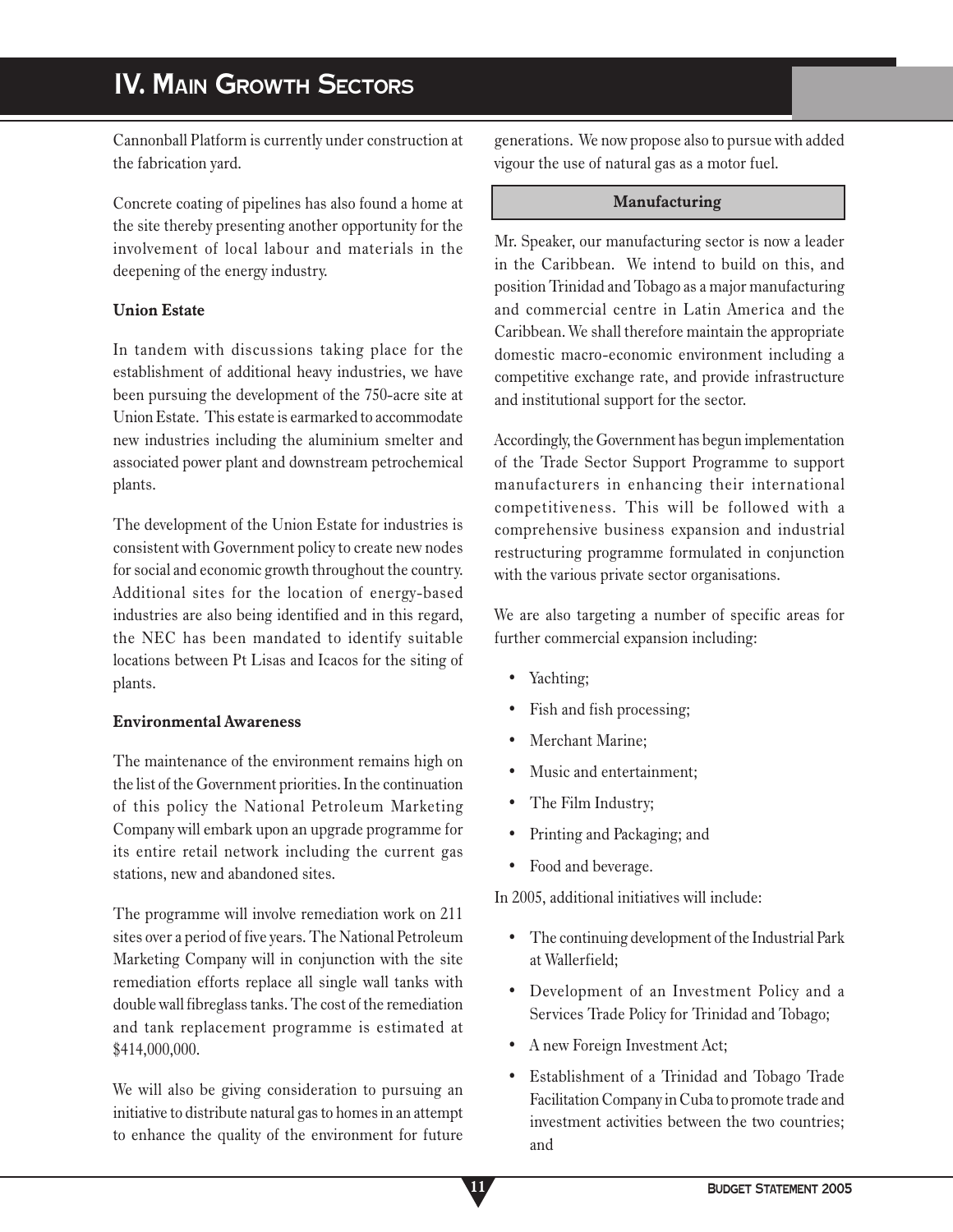• Establishment of a Research and Development Fund to finance the development of unique products from Trinidad and Tobago for the global market.

## **Small and Medium Enterprises**

In the Small and Medium Enterprise Sector, EXIMBANK, in collaboration with BDC, NEDCO and NAMDEVCO will execute an outreach programme to Small Business by providing information on market access as well as financing options for exports to overseas markets. In addition, the guarantee limit under the Loan Guarantee Programme administered by BDC will be increased from \$250,000 to \$500,000.

These initiatives will be supported by a new marketing thrust to be undertaken by an export marketing company.

### **Venture Capital**

Mr. Speaker, we believe the Venture Capital Regime in Trinidad and Tobago could play a greater role in financing economic activity and in the diversification of the economy. The Regime has remained at an embryonic stage, due largely to the restrictions prescribed in the Venture Capital Act, 1994. To correct this, we brought to the Parliament a number of amendments to the Act, to improve the effectiveness of the Venture Capital Regime.

We propose to amend the Act further to strengthen the effectiveness of the Regime and facilitate the development of the business sector, particularly those small and emerging businesses engaged in research and development, and innovative activities.

# **Tourism**

Mr. Speaker, development of the Tourism sector is a major pillar in our economic diversification and employment generation platform. Last year we attracted a record 407,000 visitors to Trinidad and Tobago and indications are that 2004 could see a significant increase.

We have been very successful in attracting new airlifts to Tobago, and the number of visitors has been increasing steadily. In 2001, the number of visitors to

the island was 49,441. In 2002, this increased to 56,565. By 2003, the figure increased further to 67,240, and by August 2004 had reached 61,754. It is now projected that by the end of 2004 the number of visitors to Tobago will exceed 100,000. Mr. Speaker, this has significant implications for the Tourism industry in Tobago. There are now not enough hotel rooms in Tobago to meet the increasing demand, and perhaps of even greater significance is the shortage of labour in the Tourism industry on the island.

To address these issues, as well as increase the sector's overall contribution in the development thrust, we created a dedicated tourism agency - the Tourism Development Corporation, which will be charged with the responsibility for tourism investment promotion, product development and marketing.

In 2005, we plan to accelerate our efforts to market Trinidad and Tobago internationally. Negotiations are underway with several major US television networks, which are considering the destination as the backdrop for programmes that can highlight the culture and scenic beauty of Trinidad and Tobago. The print campaign will allow for a more targeted approach to the markets in which we have a competitive advantage.

Mr. Speaker, to attain the critical mass of international quality business and resort hotel rooms, we propose to attract major brands that will bring with them, their own advertising, marketing networks and destination profile enhancement. Simultaneously, we will target hotel chains as well as potential developers and investors with the ultimate objective of placing Trinidad and Tobago on their investment list and selling them on specific project concept possibilities.

Mr. Speaker, while most of these strategies and activities will be driven by the Tourism Development Corporation, they require the full collaboration of all the stakeholders.

# **Agriculture**

Mr. Speaker, we believe the agricultural sector can make a significant contribution to the national development effort. Our goal is to increase the sector's contribution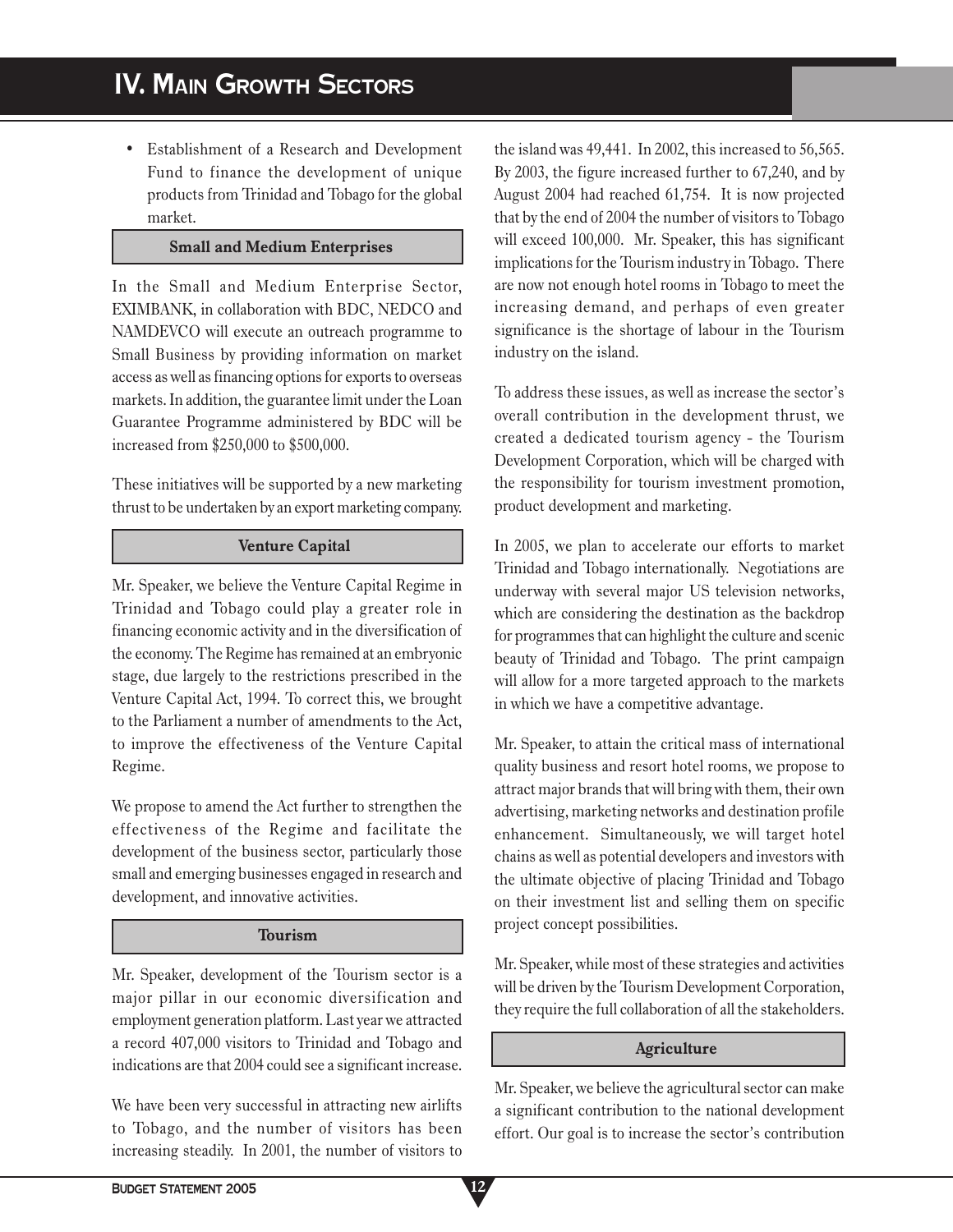# **IV. MAIN GROWTH SECTORS**

to economic and social development, and employment creation while providing an increasing level of the food requirements of the nation.

In pursuing this objective, we have been upgrading the agriculture infrastructure. We constructed access roads and bridges, established water management and flood control systems, and upgraded a number of fishing centres and markets to HACCP standards. The Ortoire Fishing Centre has been completed while construction of fishing centres in San Fernando and Toco are near completion.

We have made additional lands available for agricultural production at Oropouche and Plum Mitan by improving water management systems and agricultural access roads and bridges.

We installed three pumps at Depot Road, Longdenville and irrigated 160 acres of land, which will facilitate 35 farmers.

We provided increased access to agricultural credit and protection for domestic agriculture producers from unfair foreign competition through the CET and import surcharges.

Mr. Speaker, our programme for revitalising the Agriculture sector is expected to gain momentum in the next fiscal period. Last year we trained 1,254 individuals between the ages 17 to 25 years under the Youth Apprenticeship Programme in Agriculture, which is designed to develop practical skills in the area of farm management, production, marketing, post harvest management and food processing. An additional 1,500 individuals will be trained this year.

We will strengthen the current agricultural incentives programme by making it more production-based, and accelerate the distribution of agricultural State lands and Caroni lands to farmers and in particular to graduates of the faculty of Agriculture of the University of the West Indies, Eastern Caribbean Institute of Agriculture and Forestry (ECIAF) and the YAPA programme. The Government has implemented through NAMDEVCO a food packaging and warehousing facility for the effective preservation of food products. The company will be establishing a multi-product processing facility that provides opportunities for product development. Our distribution of State lands for agriculture will therefore take into account the objective of establishing modern agro-processing facilities.

We will launch the National Agriculture Information System for the further modernisation of the sector. Databases already have been developed on technology, markets, livestock, crops, disease control, fertiliser use, seeds and other relevant agricultural information.

To increase competitiveness, priority will be given to developing and enforcing grades and standards; enhancing veterinary diagnostic laboratory facilities; and expanding and strengthening sanitary and phytosanitary, and food safety capabilities to international standards.

We shall promote fish production through the establishment of the Fisheries Monitoring and Surveillance Unit, and will put sustainable management techniques in place for renewable marine and inland fisheries.

Mr. Speaker, the principal objectives of the Caroni reform programme are to create employment-generating alternatives for workers in a declining industry and to reverse the economic waning of many communities which were dependent on the sugar industry. The objective is to ensure a secure and sustainable livelihood for former employees of Caroni.

Many former employees of Caroni (1975) Limited are now actively engaged in the operations of the Sugar Manufacturing Company Limited and so too are approximately 4,000 private farmers who cultivate sugarcane for the Company. We intend to establish a Sugar Industry Authority to implement a quality based payment system for sugar cane.

In addition, Government is acting to catalyse economic activity and create growth poles on vacated Caroni lands through the establishment of light industrial, commercial and agricultural estates and development

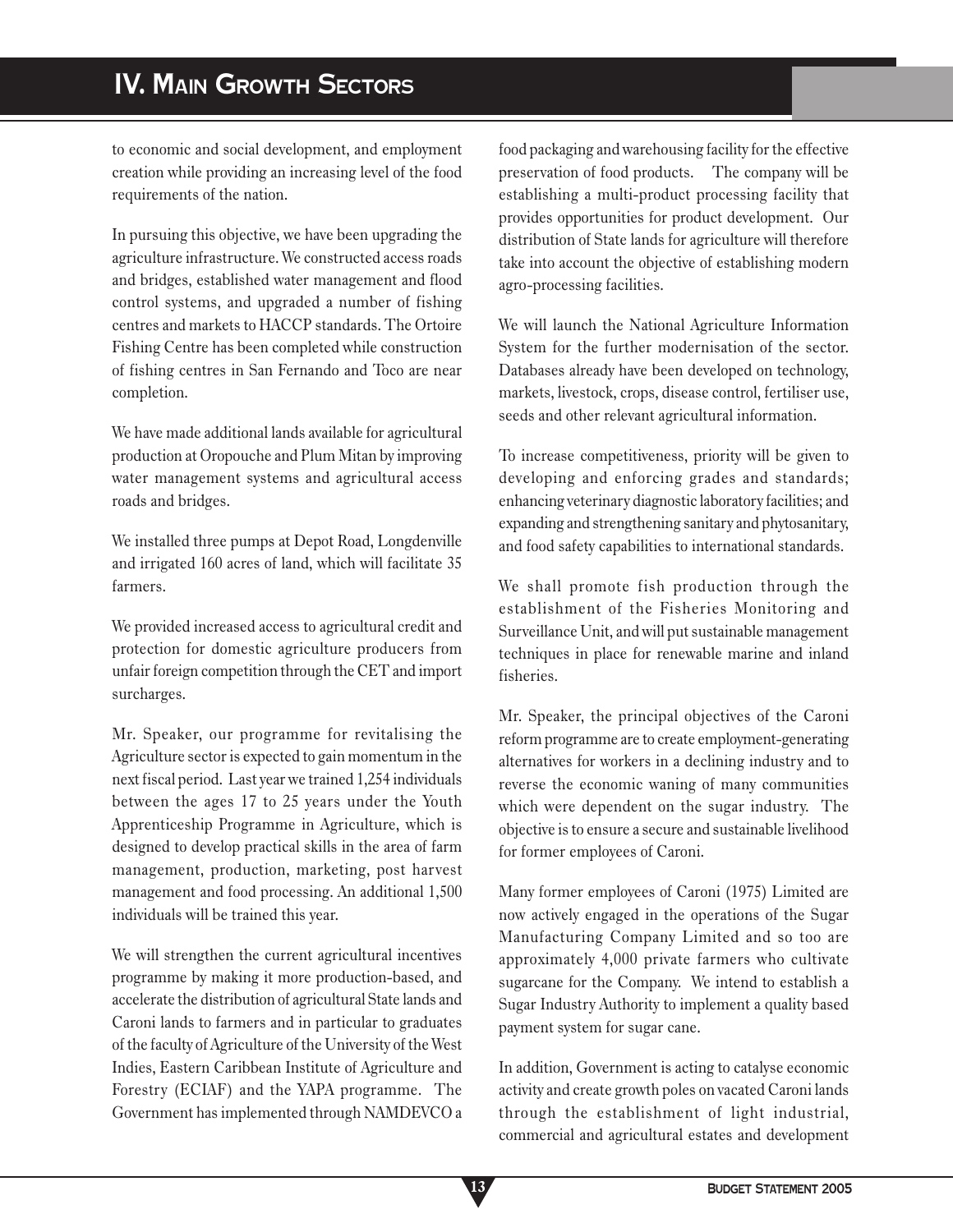of residential sites. The focus at this time is on provision of agricultural plots and residential lots to the former employers of Caroni as part of the enhanced Voluntary Separation of Employment Programme (VSEP). The agricultural plots would expand agricultural production in approximately seventeen (17) locations. Work is far advanced on preparing the residential and agricultural plots for occupation by eligible former employees. Distribution of agricultural plots will begin as soon as surveys have been completed.

**14**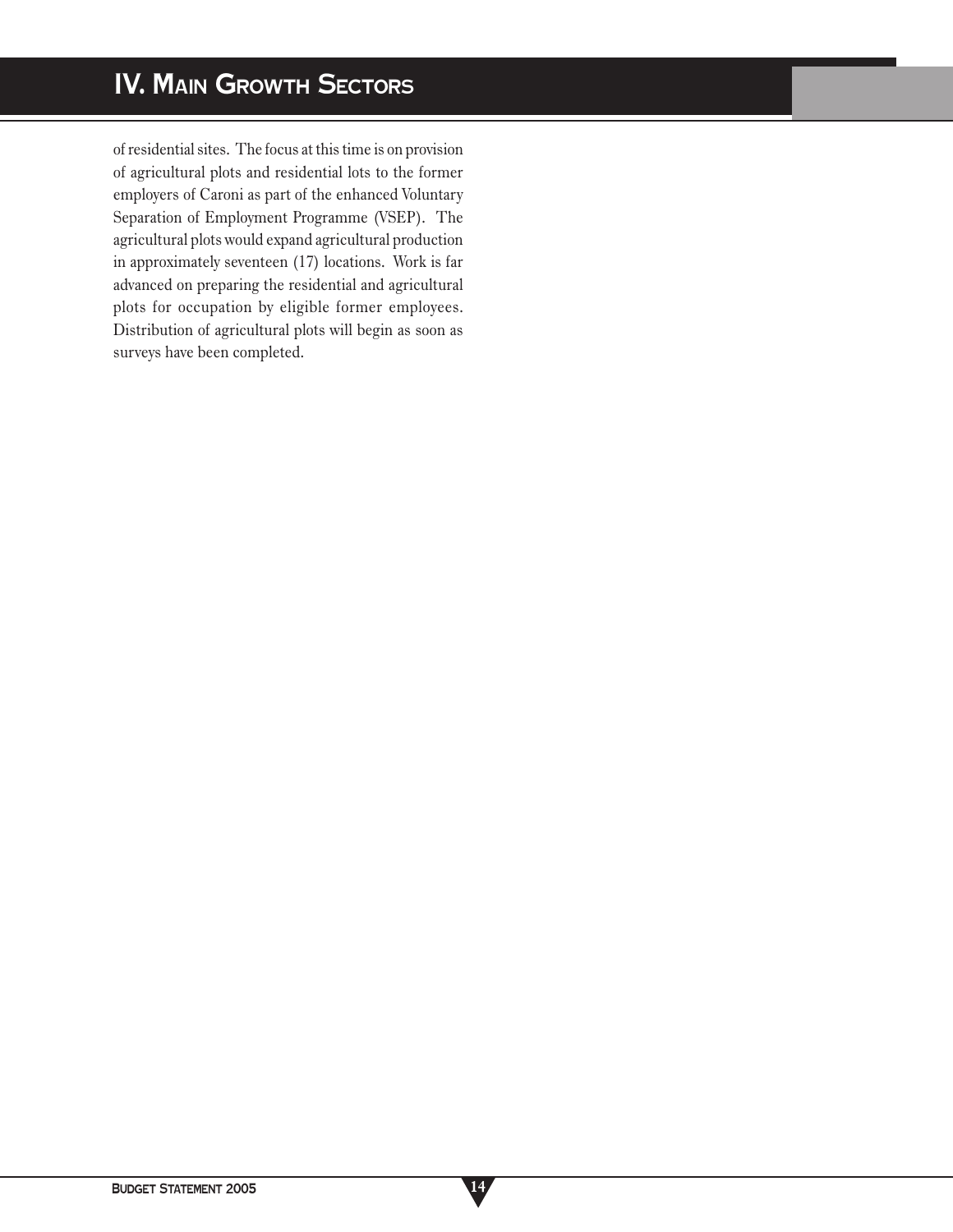# **V. NEW AREAS OF FOCUS**

Mr. Speaker, a country cannot progress or secure its future, without constantly seeking to chart new directions. No matter how much you are succeeding with present activity, you must always seek to capitalise on new opportunities. You can never stand still, sit on you laurels or be complacent. This Budget reflects that creative drive of this administration, which I have the honour to lead. There are consequently new areas of focus**.**

## **Financial Sector**

Mr. Speaker, Trinidad and Tobago has now emerged as the financial centre of the region. In 2003, bond issues for regional governments and corporations amounted to over US\$500 million while investment in the region by TT financial institutions amounted to some US\$250 million. The financial sector in Trinidad and Tobago now accounts for 12.5 percent of GDP and employs 7.5 percent of the labour force.

We are convinced that we have an excellent base to become the Pan Caribbean Financial Centre. We have the advantages of our ideal geographical location, good air links and a well-developed legal code.

The legislative agenda for the financial system in fiscal 2005 will include the amendment of the Financial Institutions Act and the Insurance Act, as well as the modernisation of legislation relating to the Credit Unions and private pension funds. We are also examining a proposal whereby credit unions with an asset base of \$100 million and higher, as well as those undertaking business of a banking nature will be brought under the supervision of the Central Bank.

We are moving towards a modern regulatory and supervisory framework. The White Paper on the Reform of the Financial System has set the agenda for the upgrading of relevant legislation and the development of the entire range of financial infrastructure including the introduction of a Single Integrated Regulator for all financial institutions.

We shall also address the need for the establishment of a Development Bank, largely funded by the Credit Union Movement, to service, *inter alia,* the requirements of the Small Business sector. We intend to engage the services of an international consultant to guide our future course of action.

## **Wallerfield Industrial Park**

Mr. Speaker, two other areas of economic activity identified for special focus are the Information Technology/Industrial Sector and the development of the Wallerfield Industrial Park.

The Park will encompass four zones of activity:

- A Mixed Business Industrial Zone focusing on Technology and Software Development and Incubation Facilities;
- A Manufacturing Zone concentrating on Light Manufacturing and Downstream Manufacturing from the Energy Sector;
- A Knowledge-Based Zone which will house the University of Trinidad and Tobago together with a significant on-line distance learning capabilities; and
- A Commercial and Services Zone.

The Incubation Facilities will enable small businesses to start operations with minimal capital outlay and will offer the latest technological advances including Broadband Internet Access and Real Time Video Conferencing Facilities for the UTT and Industry use.

The Park will house Engineering Technology including Optical and Microsystems Technology; Material Technology and Software Development; Light Manufacturing including Plastics, Electronic Devices and Petrochemical Manufacturing; and Services including Industrial Maintenance, Logistics and Distribution, and Training and Human Resource Development

The University of Trinidad and Tobago will provide synergies for industries on the Estate.

**15**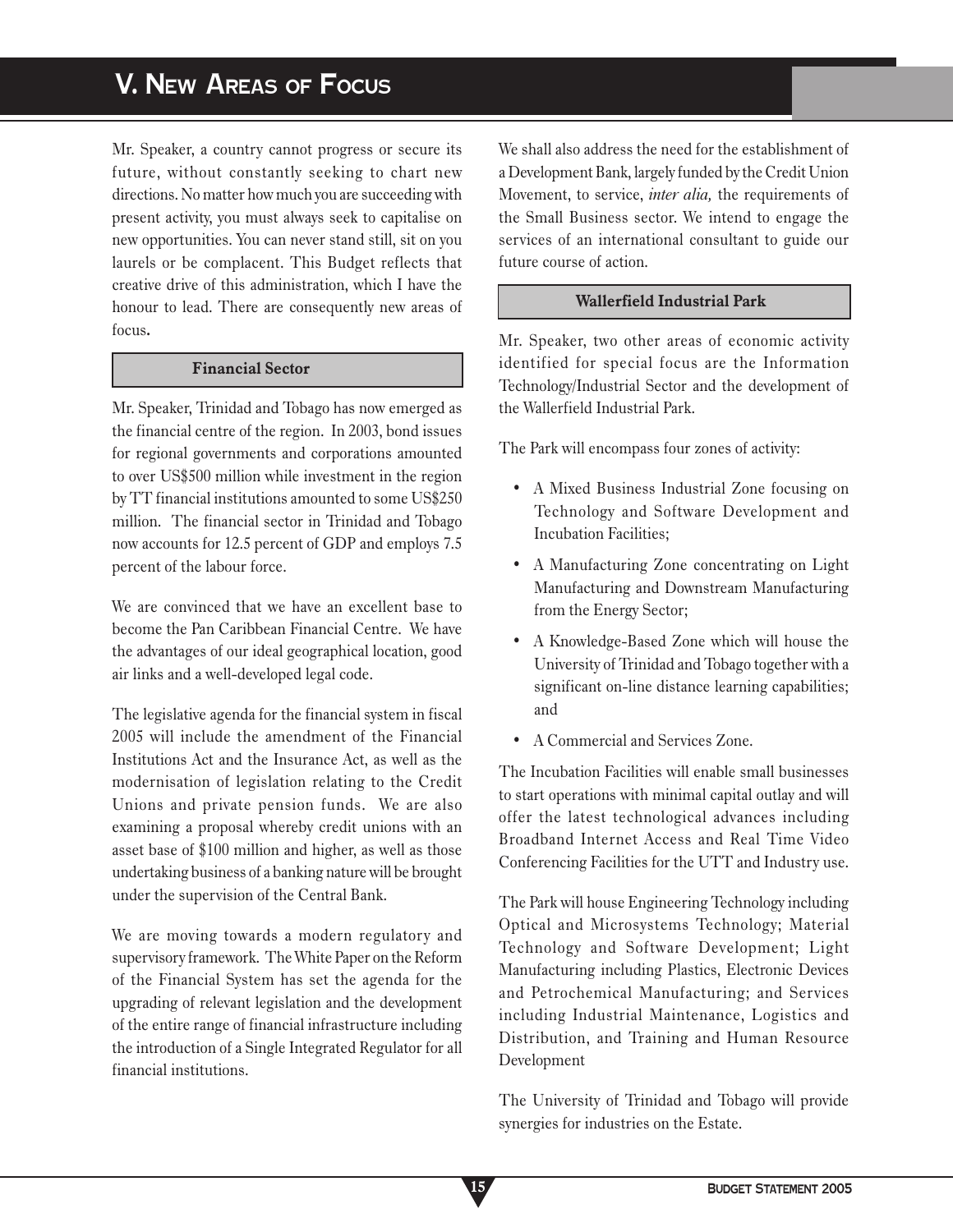#### **Telecommunications**

Mr. Speaker, this Government believes that a competitive Telecommunications Sector can add to the diversification and development of the non-oil sector. We have therefore established an independent regulator for the sector, the Telecommunications Authority of Trinidad and Tobago, which will implement policies to facilitate competition in a fair, equitable and transparent manner.

In the broadcasting sector, the Authority has a mandate to award additional concessions for television and multichannel (cable) video broadcasting. In addition to more choices for the consumer, the licensing of additional multi-channel broadcasters will provide additional opportunities for the provision of broadband Internet access at affordable prices to homes nationwide.

Within the first quarter of 2005, the Authority will be awarding further concessions to provide public mobile communications services. We expect competition to produce significant rate reductions, improve our service delivery and wider access to the service among other benefits.

Competition will also be introduced in the provision of international telecommunications services. This development, together with the registration of the international call centres, will result in a further reduction in rates for international calls.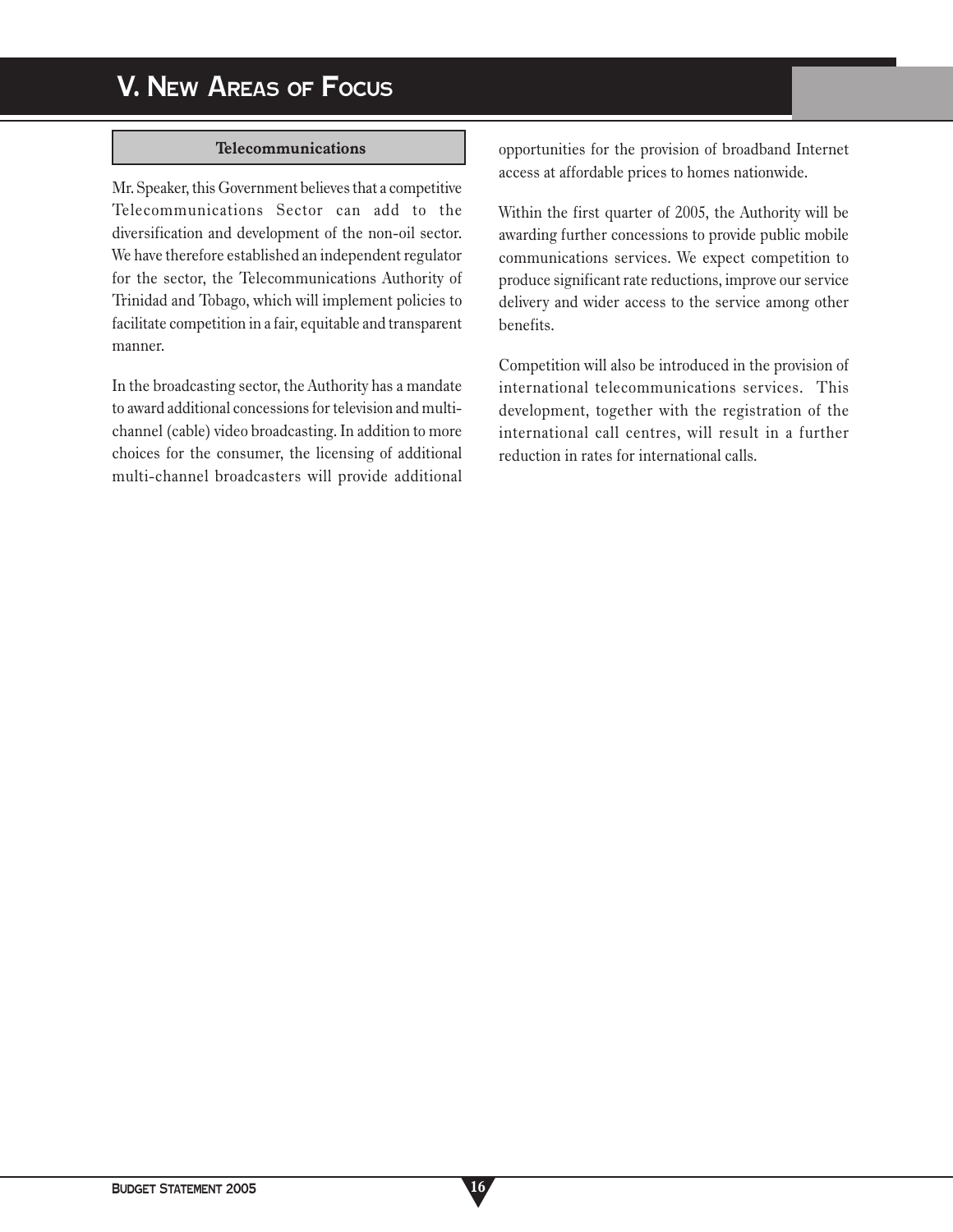# **VI. INVESTMENT IN HUMAN CAPITAL**

Mr Speaker, Education and Health are critical to meeting the developmental goals of this Administration. We have initiated comprehensive reform agendas in both areas, which are already beginning to show positive results.

## **Education and Training**

In keeping with our vision 2020 to position Trinidad and Tobago in the global economy we are in the process of revamping the entire education system to deliver total quality education. As part of our efforts to ensure quality education for all we are expanding from early childhood care and education to adult literacy.

In the New Year we shall construct 43 Early Childhood Care and Education Centres as we pursue our objective of universal access to pre-school education by the year 2010. This will make us one of the very few countries in the world to have targeted such an achievement.

In pursuing our agenda for quality education we have signed on to several international agreements as a means of benchmarking our progress.

We established the National Curriculum Council with a mandate to review and revise, if necessary, the national philosophy and goals of education. The Council will be responsible for recommending curriculum policy for all levels of the Education System.

The Government has also put in place research, development and evaluation committees to assess and make recommendations for the development of a textbook industry in Trinidad and Tobago.

In order for the education system to provide effective resources for our thrust in the knowledge-based industries, the government is pursuing a total infusion of technology into the system, which would involve the distribution of 3,000 computers at the primary school level, the establishment of IT Units in each educational district, and the implementation of a Wide Area Network connecting all schools. The 'Schoolnet' project will begin the transformation to deepen the use of computers and the internet as an integral part of the teaching/ learning process in our schools.

Continuous professional development of the Nation's teachers is a critical component of our total quality education agenda. To date, a total of 1,000 teachers have benefited from training aimed at improving the quality of education in secondary schools.

The Government recognises that education involves a holistic development of the student and therefore requires effective support services. The Ministry of Education has recently acquired 120 new members of staff to support the psychosocial development of the student.

161,000 students are benefiting from the Textbook Rental Programme for primary schools, which commenced in January 2004. We propose this year to distribute 400,000 textbooks on loan to students and to extend this programme to include large print copies for visually impaired students.

The Government is also providing 95,000 lunches and 30,000 breakfast meals under the School Nutrition Programme. This programme ensures that our students receive the recommended daily nutritional requirement.

The Government is pursuing a restructuring and decentralising of the Ministry of Education to provide for greater efficiency in management, service delivery and governance. To this end, we expanded the Local School Boards Pilot project to include 36 selected Government Secondary Schools for a period of two years.

Another aspect of our approach to delivering total quality education is our comprehensive programme for school construction and enhancement.

We intend to double the number of 'A' level places in the Nation's Secondary School System. As part of our \$2 billion dollar school building programme, we shall provide 16 new Secondary Schools and upgrade 100 others throughout Trinidad and Tobago. The programme also includes the construction of 13 replacement primary schools and the upgrade of 10 schools for special children.

**17**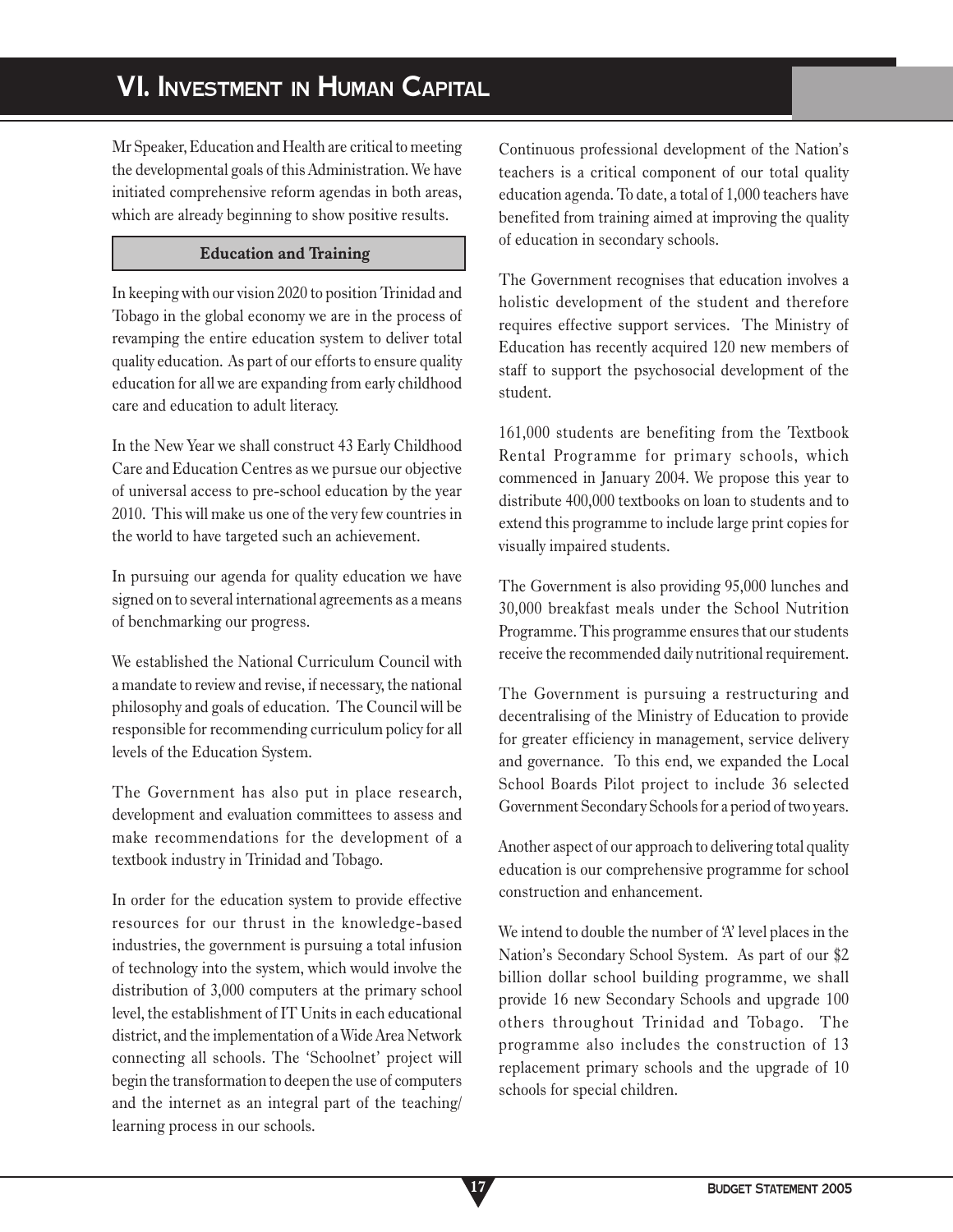## **Tertiary Education and Training**

Mr. Speaker, the Government has embarked on a revolution in tertiary education.

We aim for a Tertiary Education sector that is responsive to the socio-economic needs of the country. In last year's Budget statement we stated our intention to establish the new University of Trinidad and Tobago. It has to be an extraordinary feat that in only one year we have already established this new University and admitted almost 2,000 students at the institution.

The University of Trinidad and Tobago will focus on programmes in engineering and technology, research, innovation, entrepreneurship and the humanities. Over the next three years, the UTT will expand its course offerings to include graduate programmes in the field of Offshore Technologies, namely: refining, gas processing and marketing, petroleum management, natural gas technology and electrical management. Degree programmes would be extended to manufacturing engineering, computer technology, earth sciences and maritime technologies.

In the new fiscal year we shall continue the expansion of the University of Trinidad and Tobago towards our ultimate objective of a networked multi-campus institution, including COSTAATT, CARIRI, the Institute of Marine Affairs, Metal Industries Company, San Fernando Technical Institute and John Donaldson Technical Institute. We shall also increase enrolment and offerings at the UTT through a complement of certificate and diploma programmes and Bachelor of Technology, Bachelor of Science and Master of Science degree programmes in engineering and technology disciplines.

Additionally, we have introduced a Transitional Studies Programme under the direction of UTT to prepare CXC graduates and persons wishing to re-enter the education system for entry into the University's programmes. The programme is to be conducted at four locations in Trinidad and one in Tobago.

We have upgraded the campuses of the College of Science, Technology and Applied Arts and shall further expand COSTAATT to focus on improvement of facilities, new programme offerings, establishment of communications networks, student support programmes, and staff training.

We have established the Accreditation Council of Trinidad and Tobago to foster and maintain quality in national tertiary education and have also prepared a National Policy on Distance Learning.

One of our key objectives is to improve access to tertiary education. This is the essence of the Government Assistance for Tuition Expenses program (GATE), which is available to all citizens, at both public and private institutions, and is of special significance to those whose financial situation does not allow them to immediately finance their development themselves. The programme is already very effective and it is no wonder that we have already witnessed an increase in enrolment in tertiary education in Trinidad and Tobago from 17,000 in 2003 to 24,000 in 2004; an increase of 40% in just one year.

In the new fiscal year, we shall increase the number of approved programmes and approved private institutions, thus increasing access to the GATE Programme. We have also decided to increase the scope and quantum of the GATE grant, to cater for additional categories of expenses that students normally face.

We shall also launch the Higher Education Loan Plan (HELP), which is an amalgam of the Student Revolving Loan and the University Student Guarantee Loan Fund, to provide low interest loans to students attending local and approved overseas institutions.

### **Skills Development and Human Improvement**

Mr. Speaker, through skills development, we are ensuring that our citizens can take advantage of the employment opportunities created by the nation's development.

In this regard, another achievement of which we are justifiably proud is the re-introduction of the National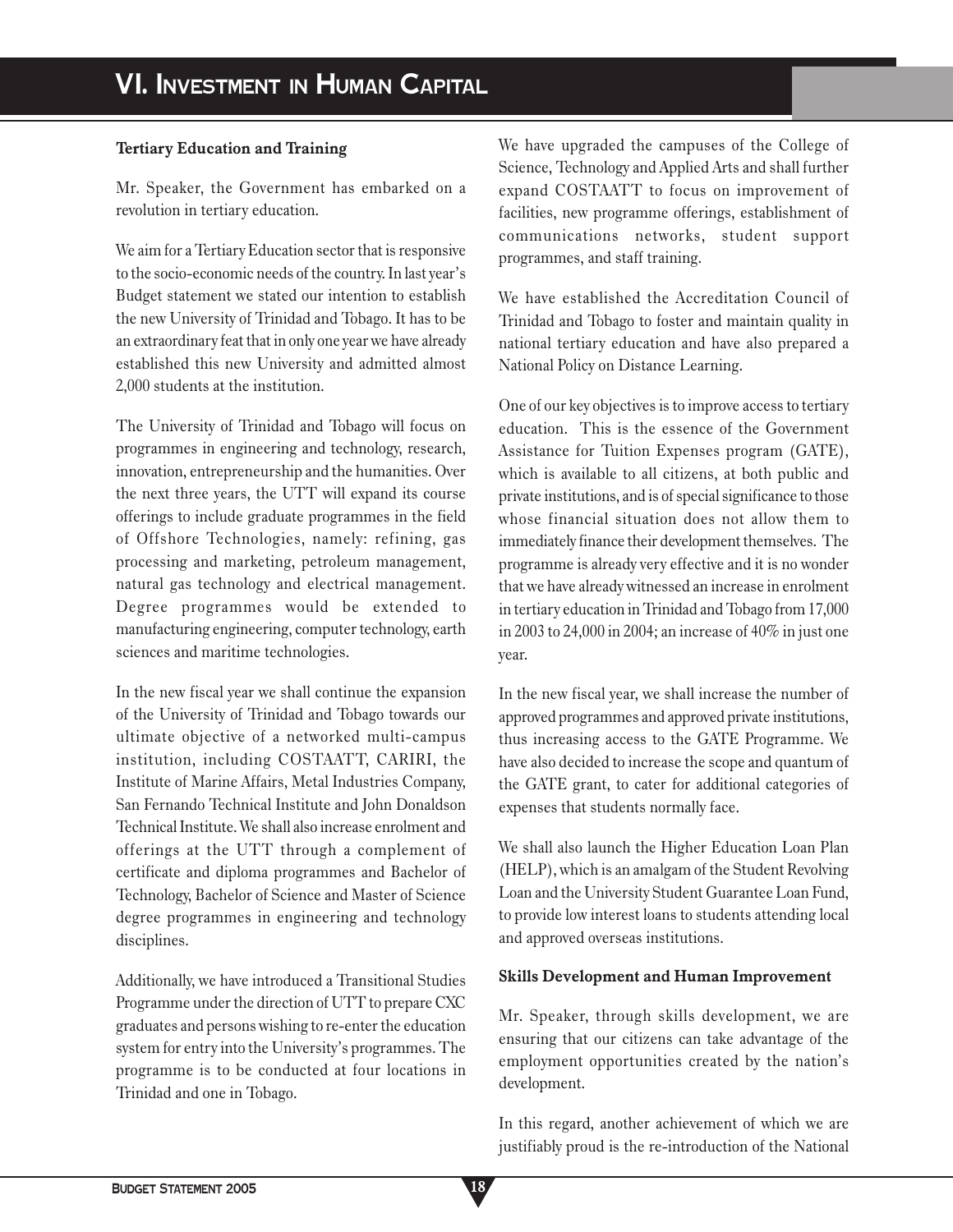# **VI. INVESTMENT IN HUMAN CAPITAL**

Examinations Council programmes at the John Donaldson and San Fernando Technical Institutes. This is being done at no cost to the students of these institutions and will play a most significant role in the development of the skills required in an increasingly industrialised Trinidad and Tobago.

We have also established the Multi-Sector Skills Training (MUST) Programme in July 2004 to address training for employment in the construction industry for some 10,000 persons, particularly those who are 'at risk', financially or academically challenged, vulnerable or differently-abled. This will now be expanded to include the agriculture, tourism and hospitality, and the process manufacturing sectors.

Additionally, we have included the associate degree programmes at the Trinidad and Tobago Hospitality and Tourism Institute and will develop human resource systems and international training opportunities for students at this institution.

We have now re-directed and enhanced the YTEPP, and merged the Helping You Prepare for Employment (HYPE) with the National Skills Development Programme (NSDP) under the Metal Industries Company; graduated almost 700 retrenched and displaced citizens through the National Re-training Programme; and graduated over 5,000 On-the-Job trainees from the National OJT Programme.

We have identified national labour market needs through appropriate surveys to encourage priority training for employment and constructed and equipped the Laventille Technology and Continuing Education Centre, which is already accepting students and will be formally opened next month.

Mr. Speaker, to crown all this activity, I am pleased to advise this Honourable House and the national community of the following. This Government intends to ensure that by 2008, all nationals of this country will have access to tertiary education in Trinidad and Tobago, free of charge. I repeat. All Nationals, Free of Charge.

We also intend to achieve a participation rate in post secondary and tertiary education of 60 percent by 2015. In other words, our objective is that within the next 10 years, 60% of our Secondary School graduates will proceed to attend university level or post- secondary level institutions. This is five times the current level of participation in tertiary education and will place us on par with the countries of Europe, North America and the Far East.

The revolution in Education and Training must and will continue.

## **Health**

Mr. Speaker, I now turn to another of our priorities – the health of our People. We intend that by 2006 this country will enjoy a health care system that will set new standards of quality and accessibility.

In 2005, we shall commission the new wing at the San Fernando General Hospital, which will include an Intensive Care Unit, the out- fitting of a Burns Unit and theatres for Same Day Surgery. The outfitting of the Burns Unit will be in the coming year. We shall continue work in the Scarborough Regional Hospital, the National Oncology Centre, and the construction of a number of District Health Facilities and Enhanced Health Centres. Upgrade works will begin in 2005 at the Sangre Grande Hospital and construction of an Enhanced Health Centre in Sangre Grande will be completed in 2006.

Construction of the new Point Fortin Hospital will also start in 2005.

In addition to infrastructure development, we will also implement the Primary Health Care Systems Development, and the Training and Health Promotion Project.

The Government recognises the need to have adequate numbers of trained personnel at public health facilities. As part of this training programme, we will begin in 2005 to offer scholarships to train radiation oncologists and pathologists among others.

Most importantly, we will ensure a continuous supply of Registered Nurses by training approximately three hundred and fifty (350) Basic Nursing students annually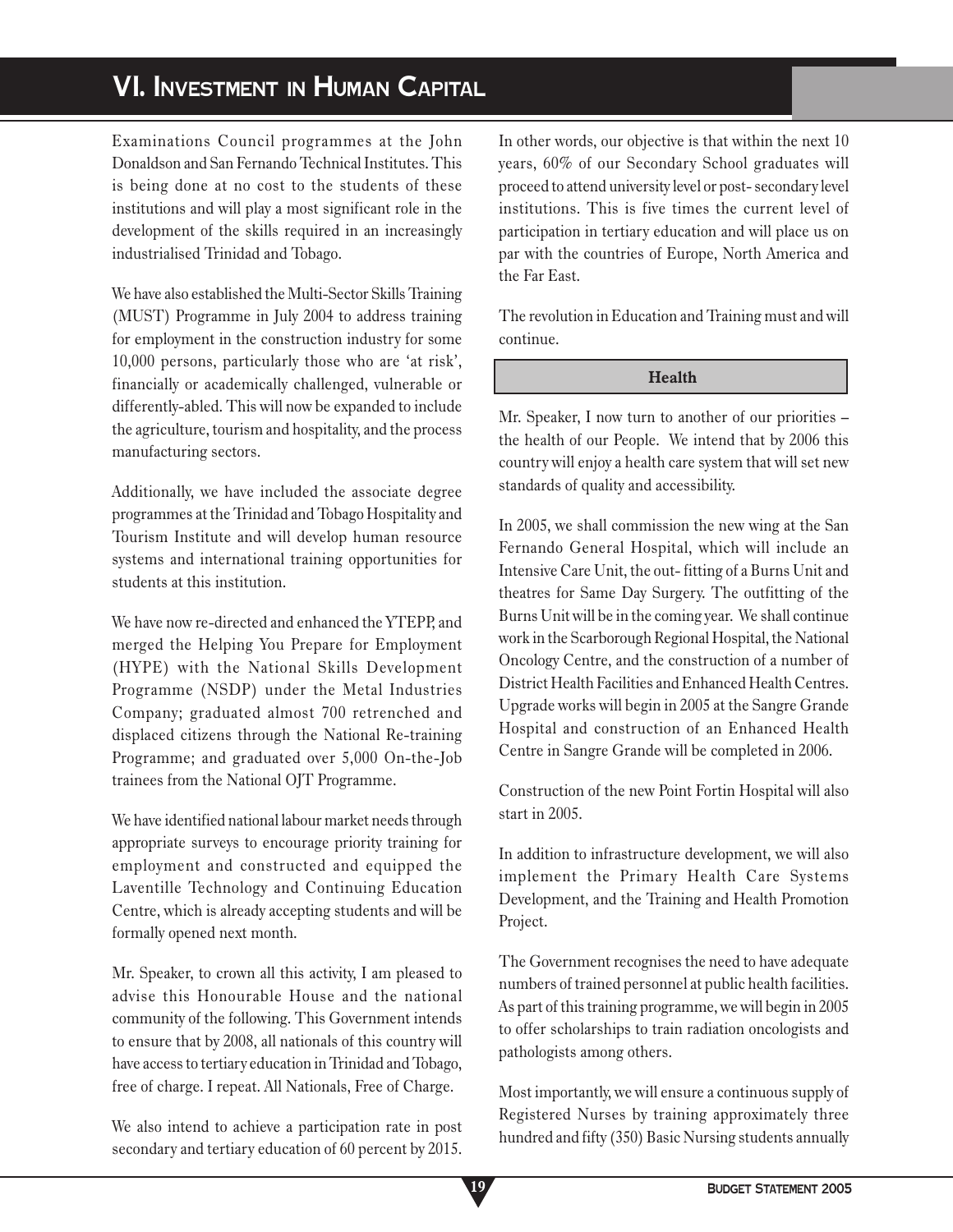# **VI. INVESTMENT IN HUMAN CAPITAL**

and by providing post Basic Nursing Education for Registered General/and Mental Health Nurses.

To address the shortage of medical practitioners in the country we shall:

- collaborate with the University of the West Indies to expand the Medical Faculty at Mount Hope to increase the intake of doctors and pharmacists;
- pursue the provision of training for our medical students in Jamaica and Grenada;
- expand the GATE programme to include the cost of accommodation and books for all students and extend its applicability to medical studies undertaken in Jamaica and Grenada;
- provide additional medical practitioners, including nurses; and
- undertake, through COSTAATT, an urgent programme to provide assistants to doctors and allied professionals.

Mr. Speaker, implementation of the National Strategic Plan for HIV/AIDS has begun. Particular attention is being paid to controlling the spread of the disease through voluntary testing and counselling, treatment of people living with HIV/AIDS, and the provision of antiretroviral drugs.

Mr. Speaker, the Chronic Disease Assistance Programme that provides free medication for persons afflicted with any number of Chronic Diseases, was initiated in October 2003. This programme has been highly successful and over 50,000 citizens have benefited from this programme to-date. During 2004 the scope of the programme was expanded to include Arthritis, Asthma and mental depression. In November 2004, the programme was made universal so that all citizen are now able to access free medication through this programme.

Mr. Speaker, the expansion in the scope and eligibility of the CDAP Programme by removing the age restrictions now means that over 500,000 of our citizens would benefit at a cost of \$50 million.

In order to increase accessibility of renal dialysis services to the general population, we will be providing before January 1, 2005 two renal dialysis treatment centres, one in the north and one in the south, each providing treatment for 200 persons. This will be supplemented by a Renal Transplant Surgery Programme to provide renal surgery at the Eric Williams Medical Sciences Complex at Mount Hope.

The Charitable Cataract Surgery Programme, in conjunction with the Ophthalmology Society of Trinidad and Tobago, will continue to provide surgery for patients on waiting lists at the San Fernando and Port of Spain General Hospitals. To date, over 1600 surgeries have been done and we intend to eliminate completely the waiting list for this procedure.

The Eric Williams Medical Sciences Complex will be expanded to include facilities for the treatment of cataract, glaucoma and a dedicated theatre for all types of eye surgery, as well as a full Cardiac Centre performing increased heart surgery.

We are providing open-heart surgery to the indigent and already 120 persons have benefited. We propose to expand this programme.

There exists in this country today an inequitable and pernicious system whereby residents of the Mt Hope and surrounding areas receive free medical treatment at the Eric Williams Medical Sciences Complex, while other citizens have to pay. We shall put a stop to that. With effect from the First of January 2005, all medical services including the use of the medical facilities offered at the Eric Williams Medical Sciences Complex will be free to all nationals of Trinidad and Tobago.

# **Research in Tropical Medicine**

As we build the knowledge-based society, we propose to facilitate the expansion of research in many fields, including the development of tropical medicine. For this purpose, as part of the new University of Trinidad and Tobago, a State of the Art Laboratory facility will be provided for research into herbal medicine and tropical diseases. Another new initiative of a creative Government!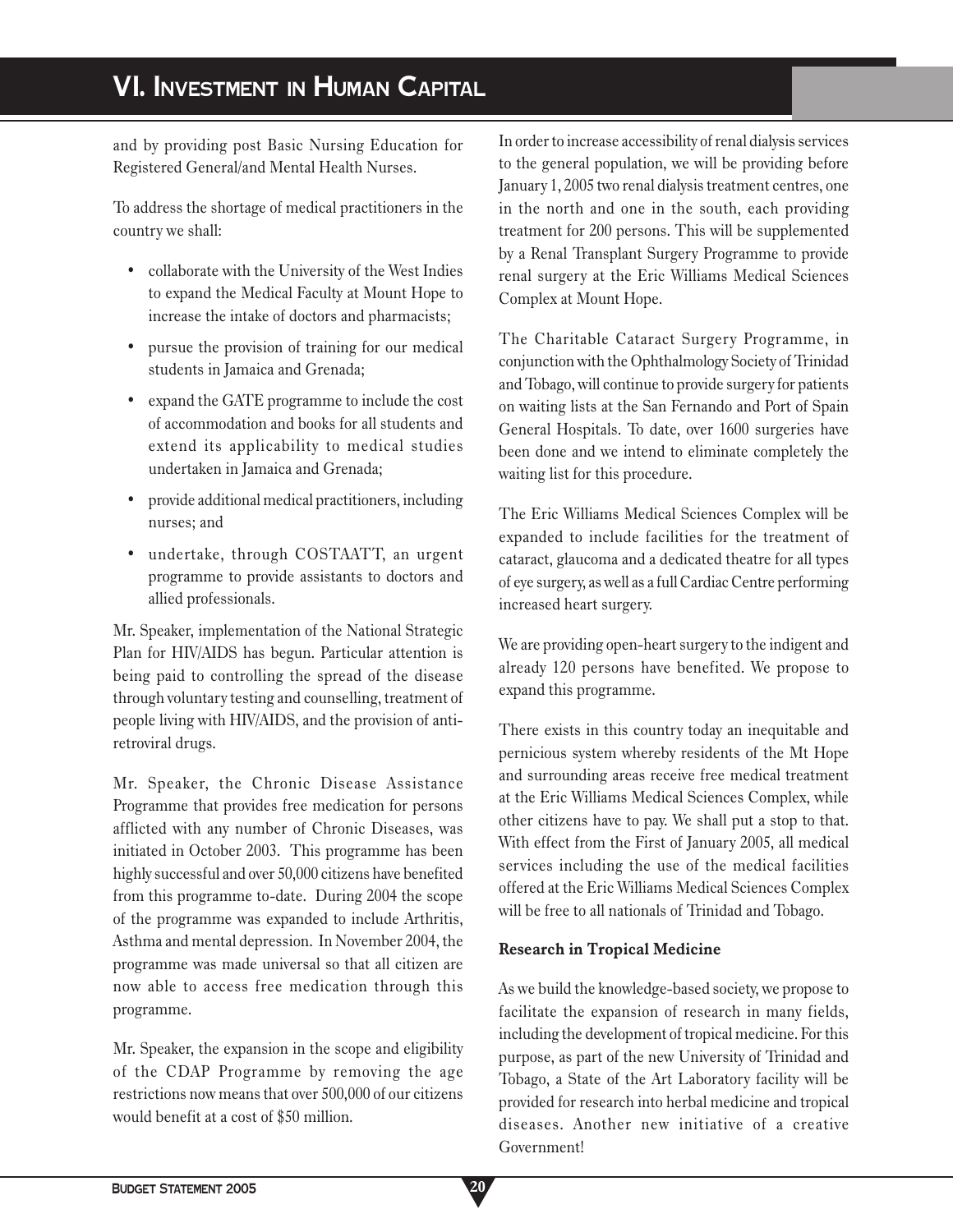### **Infrastructure**

Mr. Speaker, a well-developed, modern infrastructure network is critical to the country's economic and social development. To this end we have awarded a contract to the firm Parket, Parson, BrinkerHoff/Trintoplan to undertake a comprehensive National Transportation Study to address the sea, air and land transportation needs of the country over the next 30 years. The study commenced earlier this month and is expected to last eighteen months.

In the case of land transportation, our policy objective is to develop a road network to ensure that within Trinidad no place will be more than 21/2 hours away. Priority would be given to the development of a light Rail Mass Transit System from Arima to Diego Martin and from Port-of-Spain to San Fernando. A full feasibility of this proposal will be completed by July 2005 at which time an investment decision will be taken. If feasible, we expect to have a system in place by the year 2012, with some segments operational by 2008.

In addition, we propose to introduce a Roads Concessionaire System where developers would design, finance, build, maintain and operate specific highways. The road network will also be expanded to include the extension of the Solomon Hochoy Highway to Point Fortin, which will be given highest priority to facilitate development of the deep south and, in particular, the industrial development of La Brea and Point Fortin. This highway will also include a spur that parallels the SS Erin Road to cover areas from Debe to Erin. Other major projects include a highway from San Fernando to Mayaro, via Princes Town and Rio Claro, a highway from Port-of-Spain to the Chaguaramas Peninsula and an Eco Roadway on the North Coast from Matelot to Blanchisseuse.

The extension of the Churchill Roosevelt Highway to Manzanilla via Sangre Grande will support the growth and development of the light manufacturing industries at Wallerfield as well as encourage the opening up of new lands for development in the East. Design engineering contracts have already been awarded for these projects.

**21**

Construction of the interchange at the intersection of the Churchill Roosevelt Highway and Uriah Butler Highway, as well as ancillary works before and after the intersection will be accelerated this fiscal year. The engineering consulting firm of EDM Cansult has already been engaged to work on this project.

In the case of sea and air transport, the National Transportation Study would determine the best mix of transport between Tobago and Trinidad, and between Port-of-Spain and Point Fortin. In the case of the latter, it also involves sea transport.

Our National Drainage Programme's primary objective is the provision of adequate drainage and irrigation infrastructure to alleviate the perennial incidence of flooding throughout the country. Flood mitigation works are on-going to key rivers including the Marabella, Cipero and Vistabella Rivers in the South; Richplain Ravine, North Oropouche and Watercourses in Maraval/ Diego Martin areas in the North; and the Caroni River in Central.

These works will be supplemented by the construction of the Mamoral Dam and Reservoir over the period 2005- 2007. This project is the key component of the Caparo River Basin Flood Mitigation and Water Resources Development Project. This project should alleviate flooding in the Brasso Caparo and Mamoral Areas.

The Government Shipping Service (GSS) facilities at the Ports of Port-of-Spain and Scarborough are to be upgraded at a preliminary estimated cost of \$20 million. The upgrade will include the construction of a new terminal building at Port-of-Spain, upgrade of the terminal building at Scarborough, and construction of berthing facilities at Port-of-Spain and Scarborough. Work on the upgrade is expected to commence in January 2005.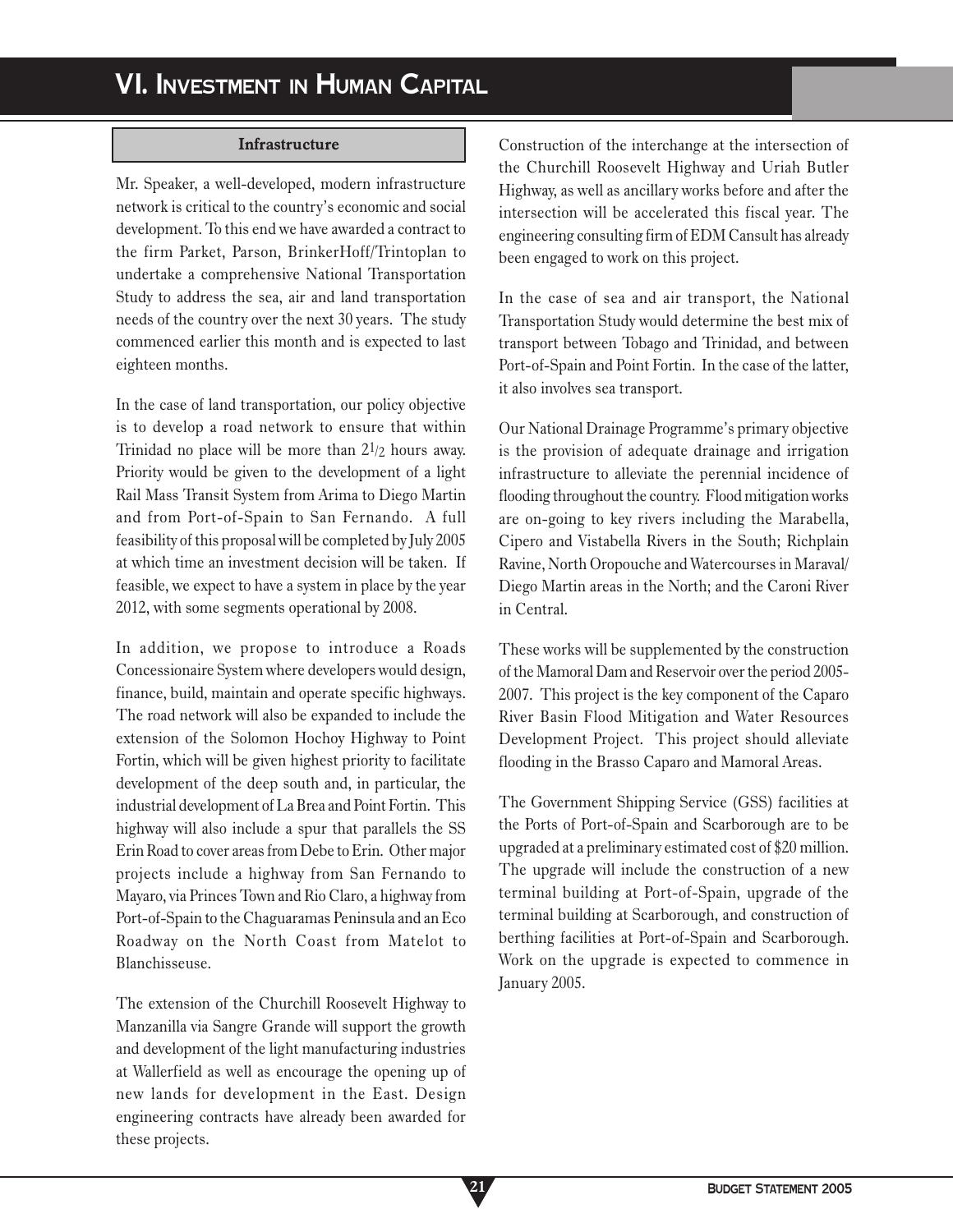# **VII. SECURITY**

# **National Security**

Mr. Speaker, we continue the battle to curb the unprecedented level of criminal activity plaguing the country today. We would have been in a better position to wage this war had we the support of the Other Side in our attempts to institute more effective systems of management and accountability in the Police Service through the package of legislation that we introduced to the Parliament earlier this year. Unfortunately, narrow political preoccupations were placed before the welfare of the national family.

This notwithstanding, we continue with the battle on several fronts including increasing the capability and effectiveness of the police and the introduction of legislative measures.

This Government's policy is to ensure the safety and security of all residents and citizens of Trinidad and Tobago. To achieve this objective the Ministry of National Security and its various Divisions and Agencies have embarked on a wide-ranging series of initiatives.

The Special Anti-Crime Unit of Trinidad and Tobago, under Brigadier Joseph, is now fully operational and is performing an increasingly important role in the country's fight against crime.

Further, the Government introduced new and stricter legislation to deal with illegal firearms and kidnapping and, Mr. Speaker, had we obtained the support of the opposition, the Anti-Kidnapping Act would have been even stronger.

The Firearms Amendment Act has now been passed and measures are now being implemented, using modern technology and co-ordination among the various intelligence units to get illegal guns off the streets.

As part of the Government's expanded fight against the importation of illegal guns and illicit drugs, a new radar system, which will give us 360-degree coverage of our entire coastline on a 24-hour basis has been acquired. This system is expected to be fully operational by the end of the year.

We have also improved the effectiveness of our port security by satisfying the provisions relating to Port Facility Security and Ship/Port Interface as set out in the Chapter XI-2 of the International Convention for the Safety of Life at Sea and International Ship and Port Facility Security (ISPS) Code.

This, Mr. Speaker, was a major accomplishment.

The implementation of cutting-edge technology combined with improved intelligence is being accelerated and allocations to the Ministry of National Security have been increased with special funding being provided to treat with certain crime hot spots.

We are currently upgrading the IT infrastructure of the Police Service and the Automated Fingerprint Identification System project is being expanded.

The mug-shot system has been installed at all divisional headquarters and equipment has been procured to expand the Communication Network and extend its point to multipoint systems to additional users within the security sector.

The Global Maritime Distress and Safety System has been installed and the final batch of officers trained.

In terms of equipment, the Service was provided with, among other things: 16 Computer Systems, 2,050 Bullet Proof Vests, 630 Police Safety Vests, and 100 new vehicles to be deployed to Police Stations in specific crime prone areas.

A total of 1,112 Police Officers have received training in Forensic Investigations, Criminal Justice, Behavioural Science, Information Technology, Human Resource Management, and other areas intended to improve management standards in the service.

We have included a component on community policing in the training programme for recruits, as well as in the developmental programme for supervisors.

We increased the strength of the Service with the intake of 744 new officers and the creation of 118 new posts on the staff establishment.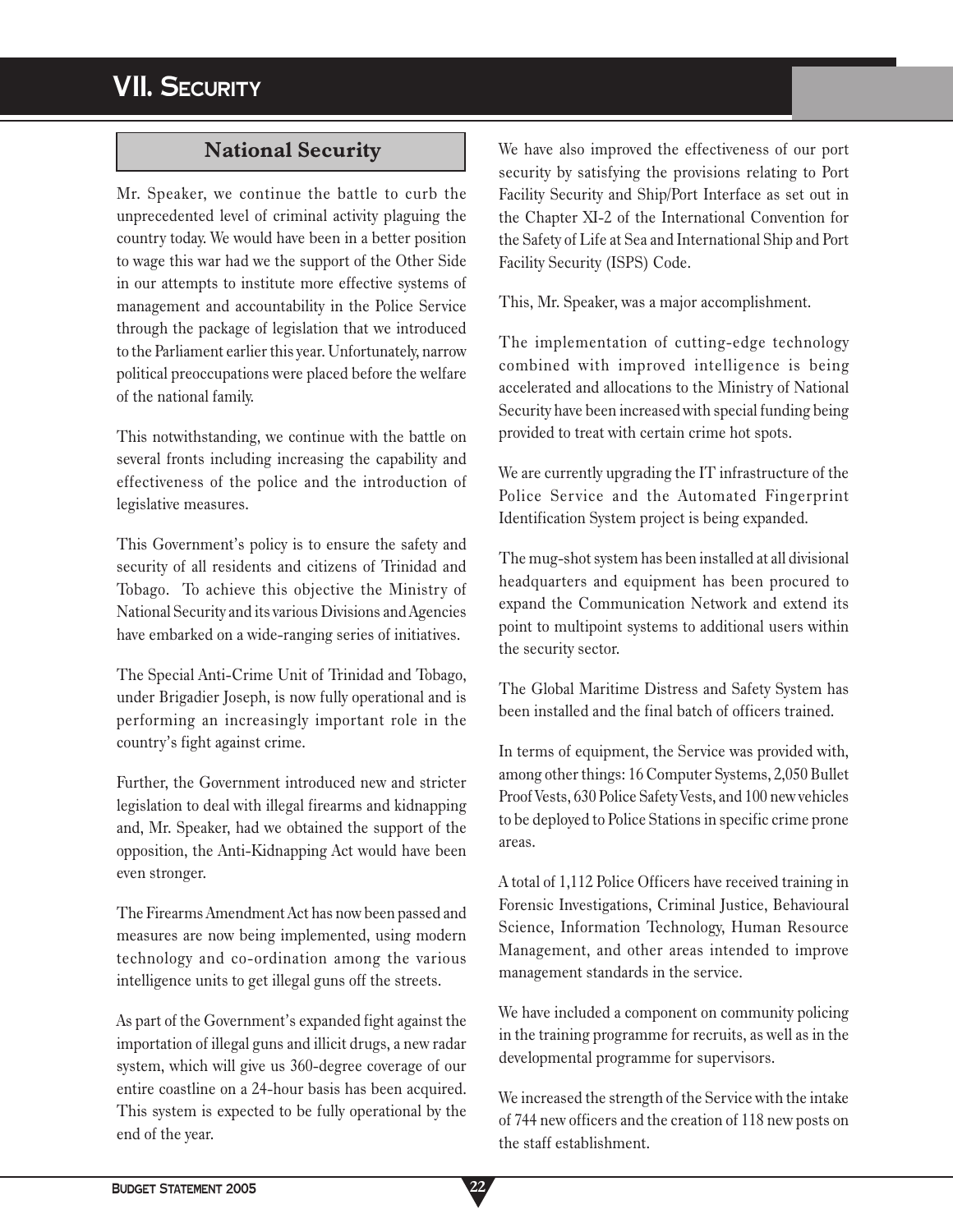# **VII. SECURITY**

Refurbishment works have been completed on the Couva Police Station and construction of the Chaguanas Police Station (Phase II) has begun. Designs for the construction of Police Stations at Gasparillo, Belmont, Mayaro, Tunapuna, Carenage and Toco will be completed in the coming year. Work has started on the designs for stations at Oropouche, Brasso, Maracas Bay, Maracas St. Joseph, Maloney and Roxborough.

In 2005 there will be:

- 12 new police stations and continued refurbishment to existing stations;
- the expansion and modernisation of the vehicular fleet;
- the application of a greater measure of technology in the conduct of police work;
- the provision of computers to all police stations; and
- The introduction of an integrated IT platform and communications system.

Concurrently, the Service is undergoing a detailed transformation programme. To this end we will establish a Police Training Academy for the continuous training and retraining of police officers.

The Trinidad and Tobago Defence Force is also being made more effective to confront the security challenges facing the nation by being provided with the right mix of skills, competencies and manpower. TTDF has adopted a strategy of simultaneous engagements on several fronts and will be given additional assets, including:

- 3 Offshore Patrol Vessels (OPV) and 3 Fast Inceptor Vessels;
- Armed Helicopters for surveillance and drug interdiction;
- Armoured personnel carriers for force protection;
- Communications systems; and
- Weapons systems.

Prison reform is also an integral aspect of our crime

prevention programme. We are currently transforming the prison service to a rehabilitative and restorative mode. To ease the over crowding at the nation's prisons the facilities at the Maximum Security Prison are being refurbished and upgraded to house 2,400 inmates.

Mr. Speaker, the Forensic Division in law enforcement is critical and has received the Integrated Ballistic Identification System (IBIS) and has also refurbished its DNA equipment. This will allow for improved forensic science analysis and more effective case management. In the coming year, the Forensic Division will expand its facilities and capabilities.

Given the global reality of terrorism and trans-national criminal activities perpetrated by individuals using fraudulent passports, the Government intends to introduce modern machine-readable passports and the supporting infrastructure. These passports will contain electronic photos and biometric data (fingerprints or iris prints), which are difficult to substitute and which will readily identify travellers.

The supporting infrastructure will provide travel information to law enforcement agencies both at home and abroad.

This is yet another key component in our fight against crime and criminal activities.

Mechanisms have been put in place to ensure the integration and collaboration of the nation's law enforcement agencies. This will be effected primarily through the real-time sharing and dissemination of intelligence information.

The Government will enhance the capabilities of the Fire Services to ensure that they can respond more effectively to emergencies, which are peculiar to an energy-based economy.

Mr Speaker, you would recall in last year's budget Statement, I expressed concerns for the misguided young people of our nation. In this regard, we have strengthened the Civilian Conservation Corps and have established three new programmes for youth

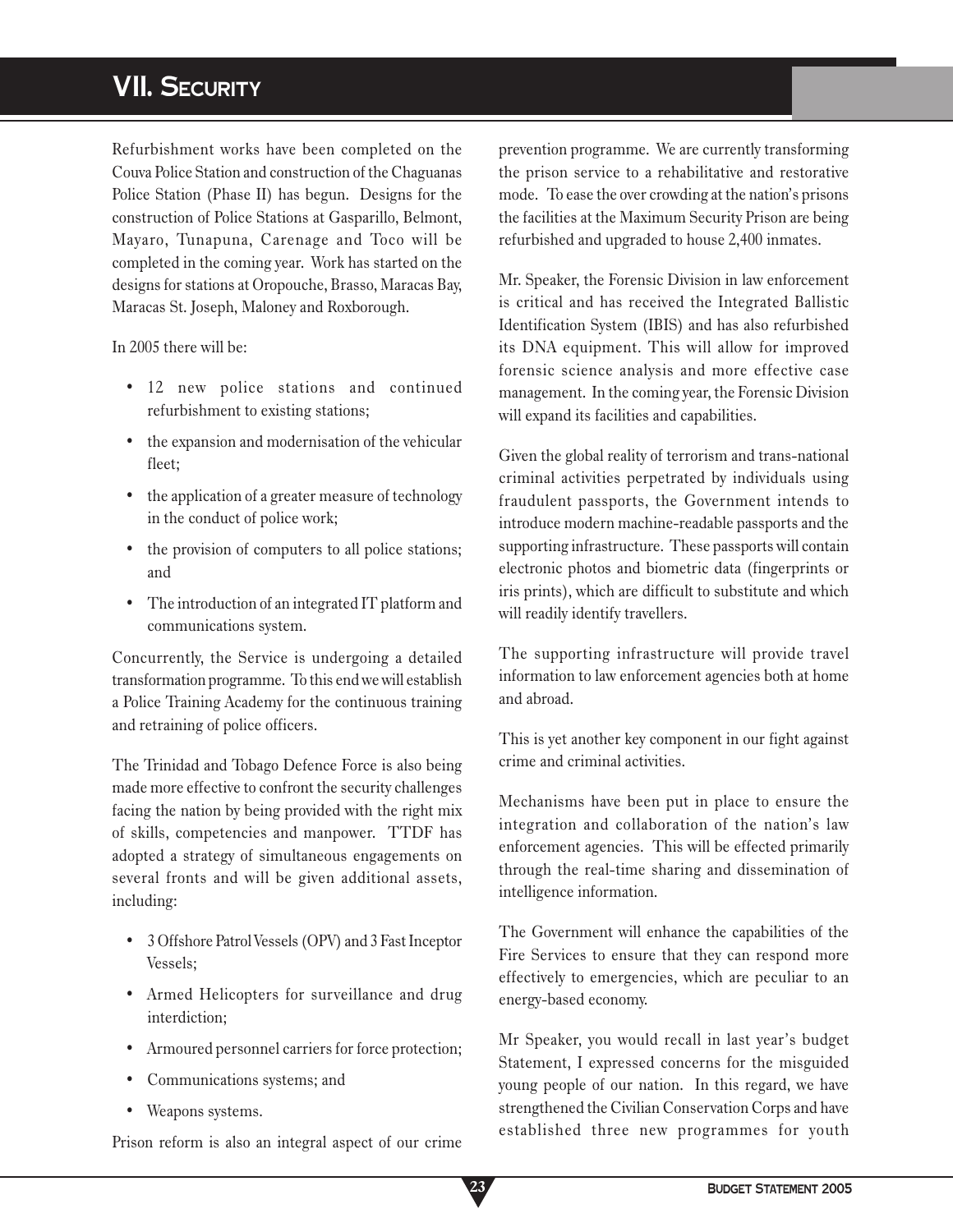# **VII. SECURITY**

development. They are:

- 1. Military Led Academic Training Programme (MILAT), which is designed to allow young adults, 16 to 20, to pursue academic disciplines as well as socially transform their behaviour in a highly structured and regulated environment.
- 2. Military Led Youth Programme of Apprenticeships and re-orientation Training (MYPART) which is designed to expose, train, develop and certify young people between the ages of 14 and 22 years in Technical/Vocational disciplines in a highly structured and regulated academic or skilled based training environment.
- 3. National Youth Service which is intended to engender in young adults between the ages of 18 and 25 years, the values and benefits to their communities and the nation through selfless service.

Additionally, the Ministry of National Security has

teamed up with the Ministry of Education and developed a joint action plan for school discipline. This will cater for the expansion of the Cadet Corp, Scouts, Girl Guides and Brownies, Boys Brigade and other similar organisations within the school system.

Mr. Speaker, in the aftermath of Hurricane Ivan's ravaging of Grenada, I must commend the members of Trinidad and Tobago Defence Force who continue to perform most admirably in Grenada. They have displayed true grit and professionalism. However, the Grenada experience has taught us the very important lesson of the need for preparedness and the need for an organisation responsible for spearheading the response to such a national emergency. In that regard Mr. Speaker, it is the intention of this Government to move from the National Emergency Management Agency to a new Office of Disaster Preparedness and Management. This Office will be responsible for all disaster response natural or otherwise and will also co-ordinate the efforts of the private sector in this regard.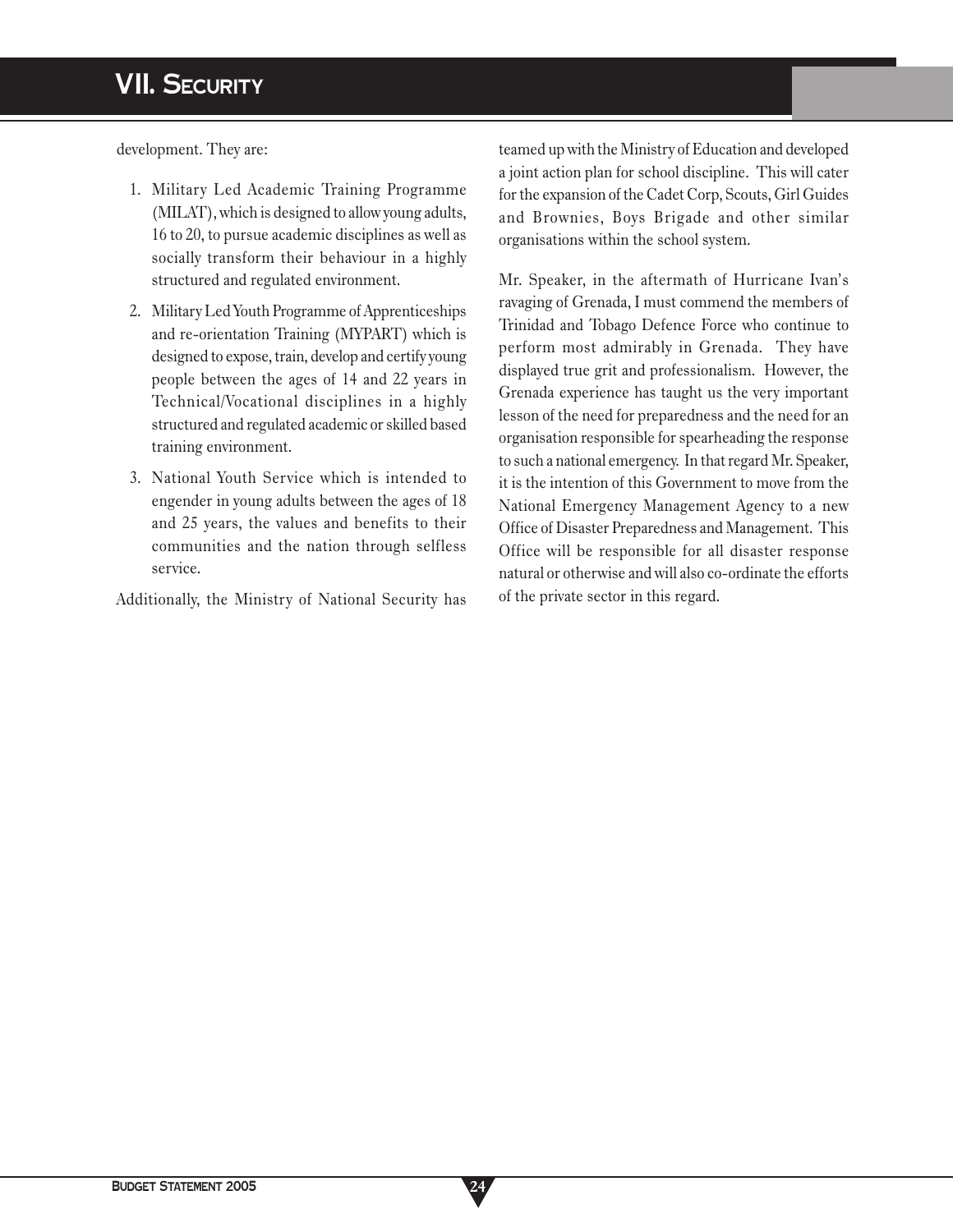# **VIII. SOCIAL AGENDA**

Mr. Speaker, this Government is committed to the social progress of the population by fostering an environment that promotes the continuous improvement of the individual.

### **Housing**

One of the main goals of our social development programme must therefore be access to adequate shelter. Accordingly, the Government has sought to widen the range of alternatives for housing and living environment available to the different segments of the population, especially the lower middle and lower income groups.

Our approach to meeting the nation's housing requirements is to actively facilitate the construction of housing units as opposed to the settlement-approach pursued by the previous Administration. Our national housing programme anticipates the construction of approximately 100,000 homes over a ten-year period, with an average of 10,000 homes per year. In 2004 we completed a large number of homes for distribution to a wide cross-section beneficiaries.

Mr. Speaker, the Government is cognisant of the potential impact of such an ambitious home construction programme, together with its other infrastructural works and private sector infrastructure development, can have on the absorptive capacity on the domestic economy.

# **Accelerated Housing Programme**

Construction of **3,249 housing units** have been completed at Rio Claro, Mayaro, Sangre Grande, Barataria, Diego Martin, D'Abadie, Arima, Malabar and Pleasantville and are currently being handed over to beneficiaries. Construction of additional units are continuing at Pleasantville, Rio Claro, Palo Seco, Plaisance, Malabar, D'Abadie, Kelly Village, Barataria, Debe, Tarouba North, Carlsen Field, Sangre Grande, and Mount Hope.

Additional housing units will soon be constructed at St Augustine, Corinth, Morvant, Arima, Castara, Roxborough and Blenheim.

Construction of 1,000 housing units has been completed under the Infill Lots Programme and a further 1,000 targeted for completion this year, the final year of this particular programme.

The Joint Venture Programme is an arrangement between the National Housing Authority and private Contractors/Developers to construct low-cost and middle-income houses to be sold to pre-qualified beneficiaries at pre-determined prices agreed to by the Cabinet. The contractors/developers would design, finance and construct the houses. An additional 6,336 units at 14 sites are targeted for completion during this fiscal year.

# **Urban Renewal and Development**

Mr. Speaker, the Urban Renewal and Development Programme, which commenced in July 2003, is designed to improve the quality of life in low and middle-income residential areas in our older neighbourhoods and communities. The programme addresses redevelopment problems in targeted urban areas by providing improved services and infrastructure, including commercial redevelopment and social and recreational facilities.

Construction has already begun on ten (10) three-storey apartment blocks comprising 120 apartments at Beverly Hills, Laventille, and twenty (20) residential three-storey buildings comprising 120 three-bedroom units at Roy Joseph Street, San Fernando. The time frame for completion is 18 months. The anticipated improvements of these programmes will of necessity directly assault a significant facet of many of the social ills associated with existing urban decay. To this end, the revitalisation of our capital city, Port-of-Spain, as well as San Fernando and Chaguanas, are targeted for major improvements under the urban renewal programme of the Ministry of Housing.

# **Sites and Services Programme**

Under the Sites and Services Programme, the Sugar Industry Labour Welfare Committee is about to award contracts for the completion of infrastructure works on

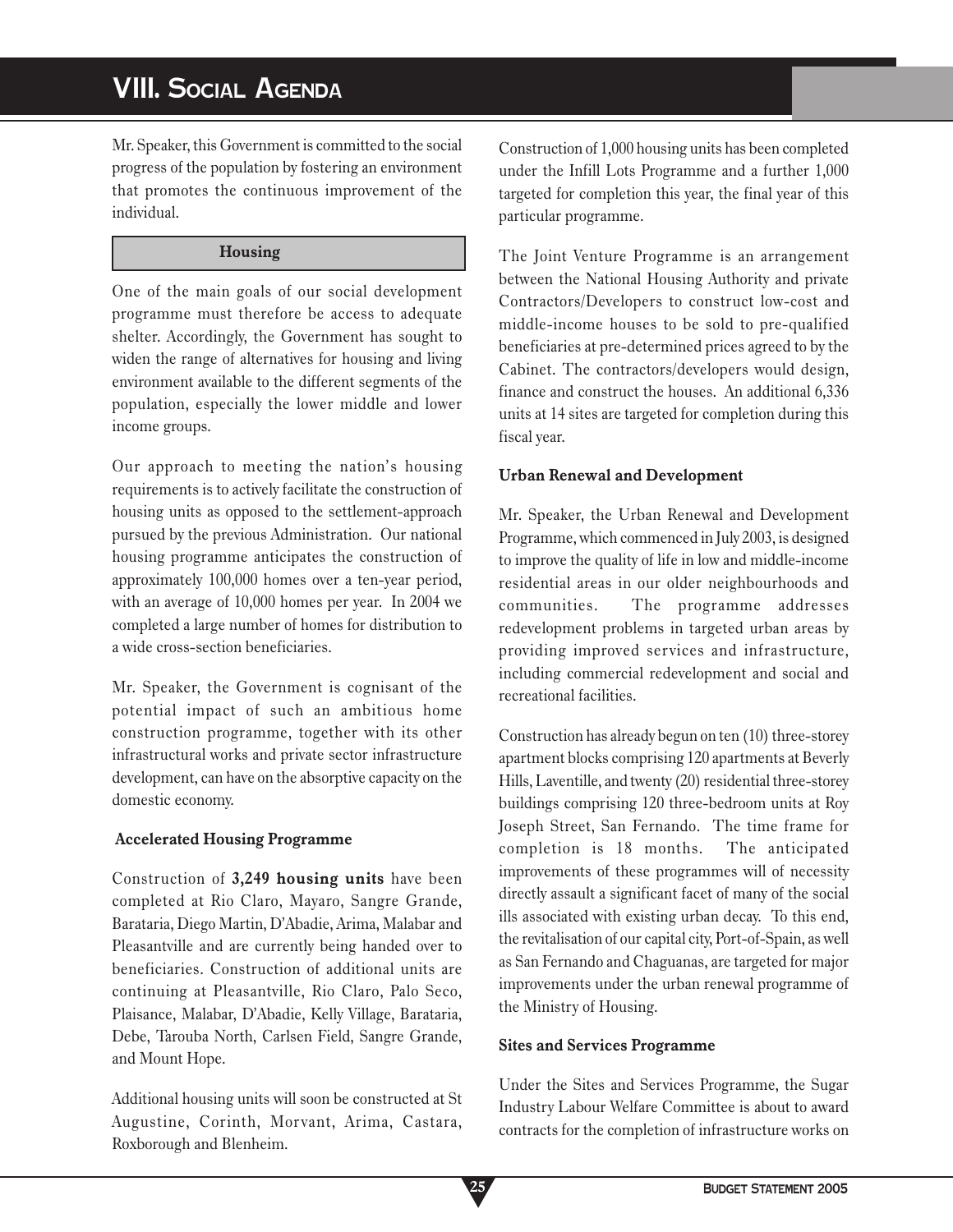# **VIII. SOCIAL AGENDA**

107 lots, as well as contracts for the design layout and infrastructure works for four (4) sites comprising 811 lots.

In addition, SILWC expects to complete an additional 50 housing units by the end of fiscal 2005.

### **Regularization and Containment of Squatting**

The Government's squatter regularization programme is being undertaken by the Land Settlement Agency (LSA), the mandate of which, under law, is the regularization of squatters, including physical upgrades and security, and squatter containment.

The LSA has completed physical infrastructure works on four sites at Harmony Hall, Gasparillo; Southern Gardens, Pt. Fortin; La Paille, Caroni; and Rice Mill Road, Arouca. Infrastructure works are approximately 75 percent complete at KP Lands, Valencia. Twelve other sites are under various stages of regularization ranging from invitation to tender, planning designs and engineering designs.

A total of 5,400 families are expected to benefit from infrastructural upgrade of squatter sites and regularization of tenure. As at the end of September, 850 lots would have been regularized. The LSA expects to regularize 2,150 lots in 2004/2005, and a further 2,400 lots in 2005/2006.

### **Housing Finance**

Mr Speaker, a critical factor in our housing strategy is the availability of financial resources to support our various housing programmes. We have entered into an agreement with a Consortium of local Banks (FINCOR, RBTT, Scotia and FCB) to secure financing for the construction and purchase of housing units under the joint venture arrangement between the NHA and private sector Contractors. As part of this historic Agreement, the Consortium has pledged an initial \$1.2 billion towards the construction phase; takeout mortgage financing in the amount of a further \$700 million; and the provision of mortgages for houses in the \$150,000 range and lower under the IDB subsidized loan programme.

In addition, the Government has renewed the Approved Mortgage Companies Programme and a number of financial institutions have pledged their commitment to provide mortgage loans at preferential rates between 6 and 8 percent to persons purchasing houses under the Government's housing programmes.

Mr. Speaker, under the Second Stage of Phase 1 of the IDB Assisted National Settlements Programme, approximately 3,000 beneficiaries will receive subsidies for new housing, while 1,400 beneficiaries will receive matching grants up to a maximum of \$15,000 for improvements to existing houses. This programme is targeted to commence in this fiscal year.

The beneficiaries of the family subsidies will be persons in the \$2,000 - \$4,000 income range who will not otherwise qualify for conventional mortgages. Similarly, the matching grants are for persons in the \$2000 - \$4000 income range who own their homes but are unable to repair them due to their lack of financial resources.

### **Rent to Own Programme**

Mr Speaker, the Government's Rent-to-Own Programme is now re-scheduled for implementation in this fiscal year. The program will target low and middleincome beneficiaries. These individuals will be considered for rental accommodation based on their income level.

The beneficiary will be allowed occupancy of a unit under agreement of a License to Occupy for a period of five (5) years with the option to purchase. At the end of the five years, two-thirds of the rental payment will be applied as a deposit towards the purchase of the Unit, and the rental tenancy will be converted to mortgage status.

Where Units are maintained by the NHA during the period of the Agreement, one-third of the rent paid will be retained by the NHA to offset maintenance expenditures. All other charges relevant to the property will be borne by the beneficiary.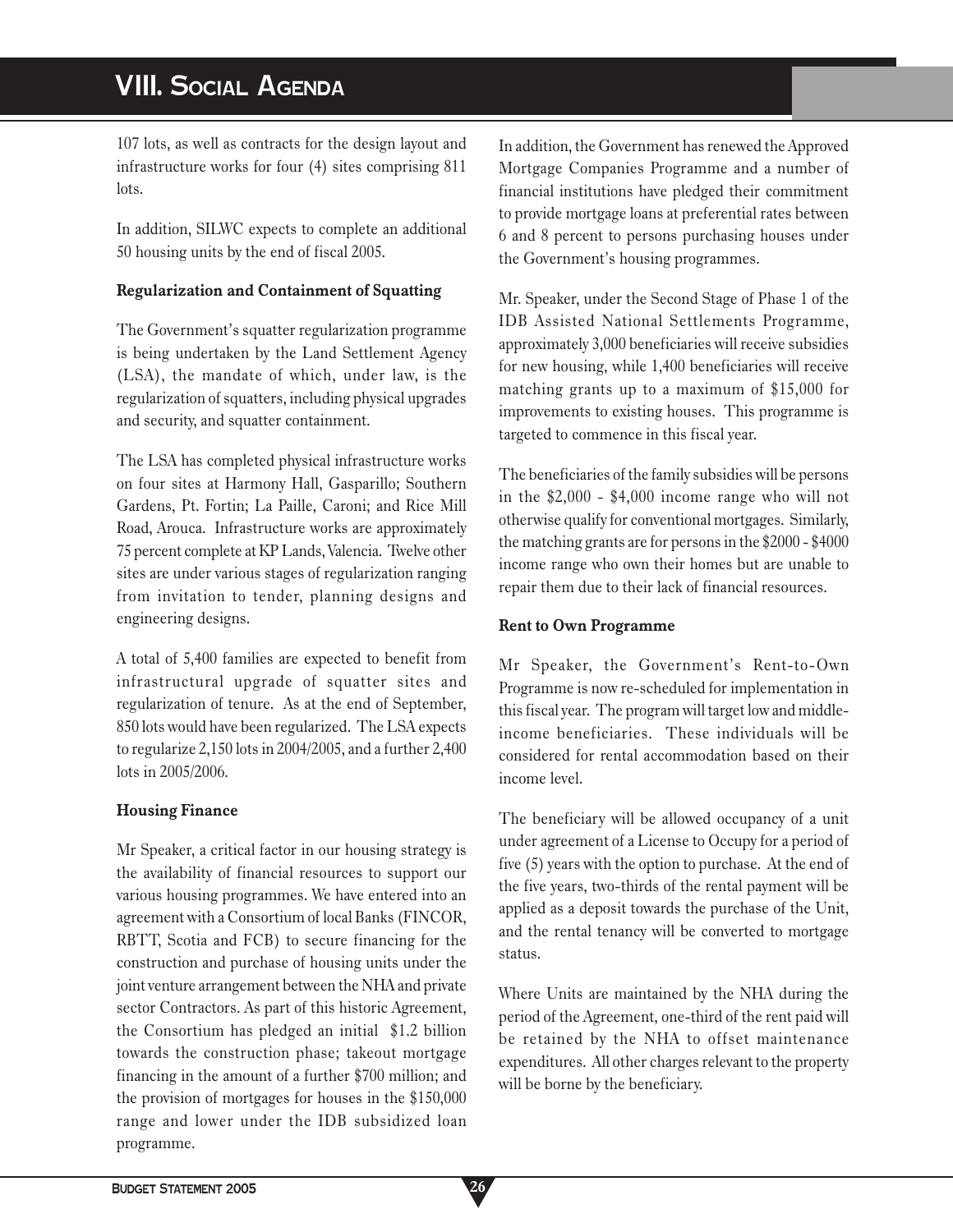## **House Improvement Grant**

In an effort to improve the quality of the existing housing stock, the Government has implemented a programme to facilitate repairs to dilapidated homes by homeowners who are unable to finance repairs due to their modest means. A maximum grant of \$10,000 is made available in two tranches of \$5,000 each to successful applicants who are selected via a random selection process. To date 980 grants have been issued.

#### **Social Programmes**

Mr. Speaker, last year we spent \$2,649.9 million, approximately 13.2 percent of the national budget on our social programmes.

Our social programmes are grouped into three (3) major categories: developmental programmes which empower clients; remedial programmes which alleviate existing problems; and preventive programmes, which prevent problems from arising.

Several programmes were expanded and strengthened in 2004, with the goal of facilitating greater programme reach and impact while concurrently seeking to improve service delivery and programme monitoring. Skills training remained a priority of many of the programmes as we sought to empower the less fortunate to become self-sufficient.

We identified twenty six (26) new programmes for implementation in order to widen the social safety net. These initiatives sought to address a multitude of social issues, including skills training, unemployment, poverty eradication, and health and nutrition, affecting various groups in society.

We are currently reviewing the Policy on Persons with Disabilities with the aim of ensuring conformity with international human rights standards. We are also undertaking a review of the Homes for Older Persons Act of 2000, which provides for the licensing, regulation and control of Homes for senior citizens throughout Trinidad and Tobago, and the establishment of an Older Persons Care Board which guides and assists in the

implementation of the Act, and advises on matters relating to the care of older persons.

The government is currently addressing the very important issue of the decentralization of social services delivery to communities. The new system, which has turned out to be very difficult to design, will focus on the diagnosis of the needs of individuals, households and communities, the delivery of services within communities, the institution of appropriate supervisory mechanisms and a strategy for effective collaboration. Regional offices will be established in the fourteen (14) regions of Trinidad and in Tobago and each region will be sub-divided into community grids based on socioeconomic factors.

It is envisaged that the introduction of the new system will facilitate greater contact and closer interaction between social workers and citizens to enable more effective identification and treatment of the needs of clients.

The Government has drafted a National Policy on Ageing in recognition of the growing size and specific needs of this sub-population. Emphasis will be on the promotion of self-sufficiency, independence, participation, recreation and active and healthy ageing. Implementation of the policy will also involve a comprehensive upgrade of the delivery of social services to older persons.

Recognising that the institution of the family is facing serious challenges, the Government will address the task of the rehabilitation and reconstruction of this important institution as a feature of the culture. We propose to address such areas as, marriage and family counselling, domestic violence, parenting skills and family relationships.

The Government is determined to ensure that with the significant investments in human and social capital development, that programmes are effective and efficient and are relevant to the needs of the people. Consequently, a draft policy on Monitoring and Evaluation for the social sector has been developed and will be implemented in the new fiscal year.

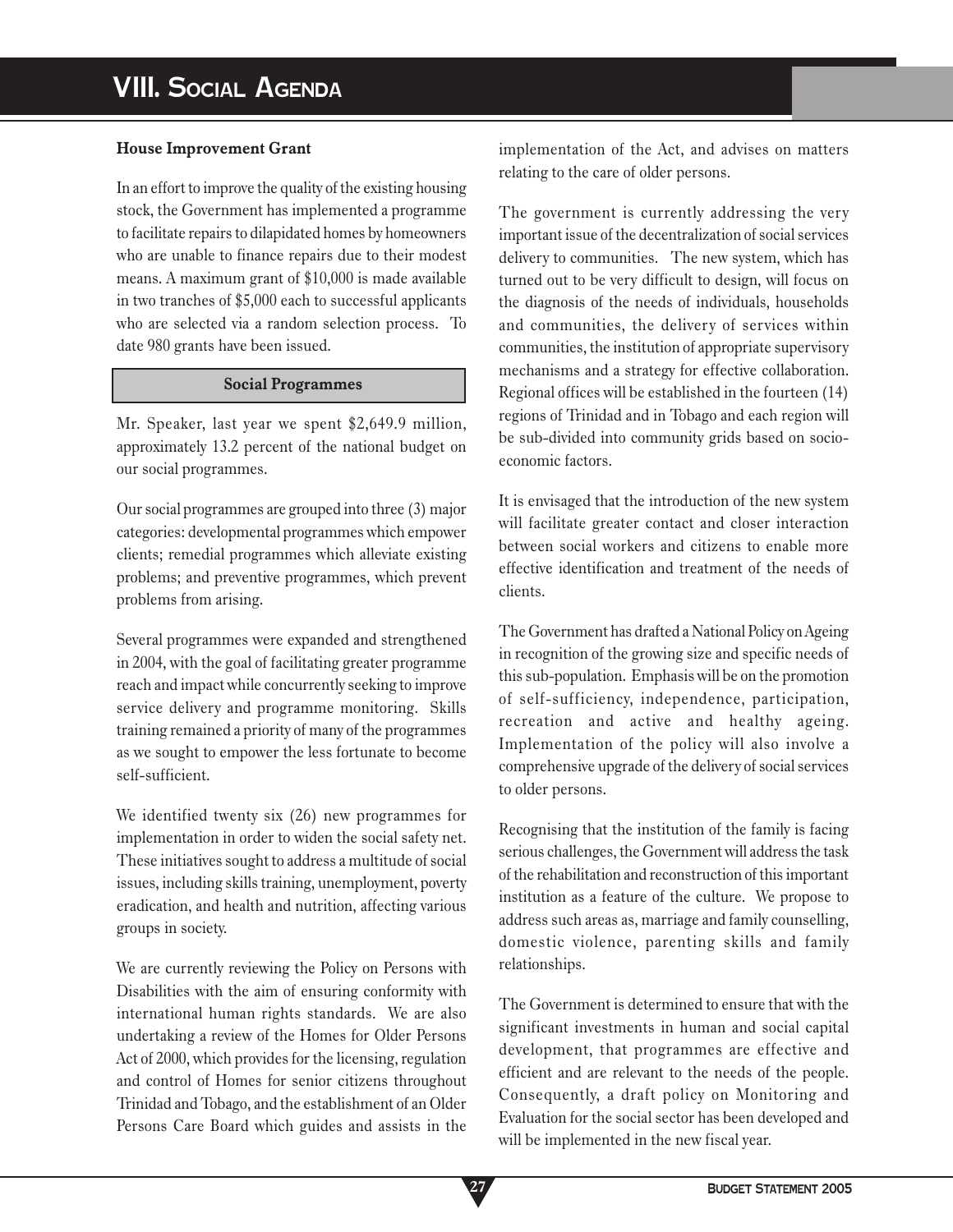# **VIII. SOCIAL AGENDA**

Of the many social programmes and services, which are available to citizens of Trinidad and Tobago, the Government has recognized that due to a lack of awareness, some deserving citizens may not be accessing the programmes. The Manual on Social Programmes and Services, which is now available, is designed to provide information on the range of social sector programmes and projects being undertaken and the social services made available to the general public by the Government. It is expected that the manual would contribute to the empowerment of citizens as they utilize it in their efforts to access social services.

Mr. Speaker, in the new fiscal year, we will strengthen our service delivery. We intend to expand to a national level those development-type programmes, which are currently conducted in specific geographic areas. Seventeen (17) critical social sector training programmes which focus on training and equipping persons with marketable skills have been identified for review, rationalization, and where necessary, strengthening and expansion to a national level. These programmes include:

- The On-the-Job Training (OJT) Programme;
- The Retraining Programme;
- The Multi-Sector Skills Training (MuST) Programme;
- The Helping You Prepare for Employment (HYPE) Programme;
- The Military Led Academic Training (MILAT) Programme;
- The Military Led Youth Programme of Apprenticeship Re-orientation training (MY PART) Programme;
- The Civilian Conservation Corps (CCC);
- The Youth Training and Employment Partnership Programme (YTEPP);
- The Geriatric Adolescent Partnership Programme (GAPP);
- The Non-Traditional Skills Training for Women;
- The Export Centres Programme;
- The Transformation and Development Centres (TDC);
- The Youth Apprenticeship Programme in Agriculture (YAPA);
- The Community Education Programme;
- Women in Harmony;
- The Adult Education Programme; and
- The Patient Assistance (PAC) Programme;

Emphasis will be placed on such issues as geographic coverage and location of training centres, trainee/trainer ratio, management structures, accreditation/certification status, post-training job placement opportunities and monitoring and evaluation mechanisms.

Establishment of the Children's Authority and the survey of needs of Children's Homes, which commenced in fiscal 2004, will be finalized in the new year.

Mr. Speaker, given the tremendous cost of family dysfunction to the State, the National Family Services Division of the Office of the Prime Minister will initiate a co-ordinated strategy aimed at addressing the various issues associated with family dysfunctions. This strategy will utilise the media in information dissemination and the services of NGOs, communities, the education system, religious bodies and other relevant stakeholders.

#### **Poverty Alleviation**

Mr. Speaker, we place special emphasis on eradicating poverty and inequality of opportunities; increasing investments in human and social capital; and promoting social inclusion and cohesion as part of our social objective.

We recognize that some citizens will be in perpetual need of assistance. However, we must identify those who can be rehabilitated and facilitate the socio-economic transformation of such individuals.

This will require life skills development, literacy, training and skills upgrade, and access to credit and other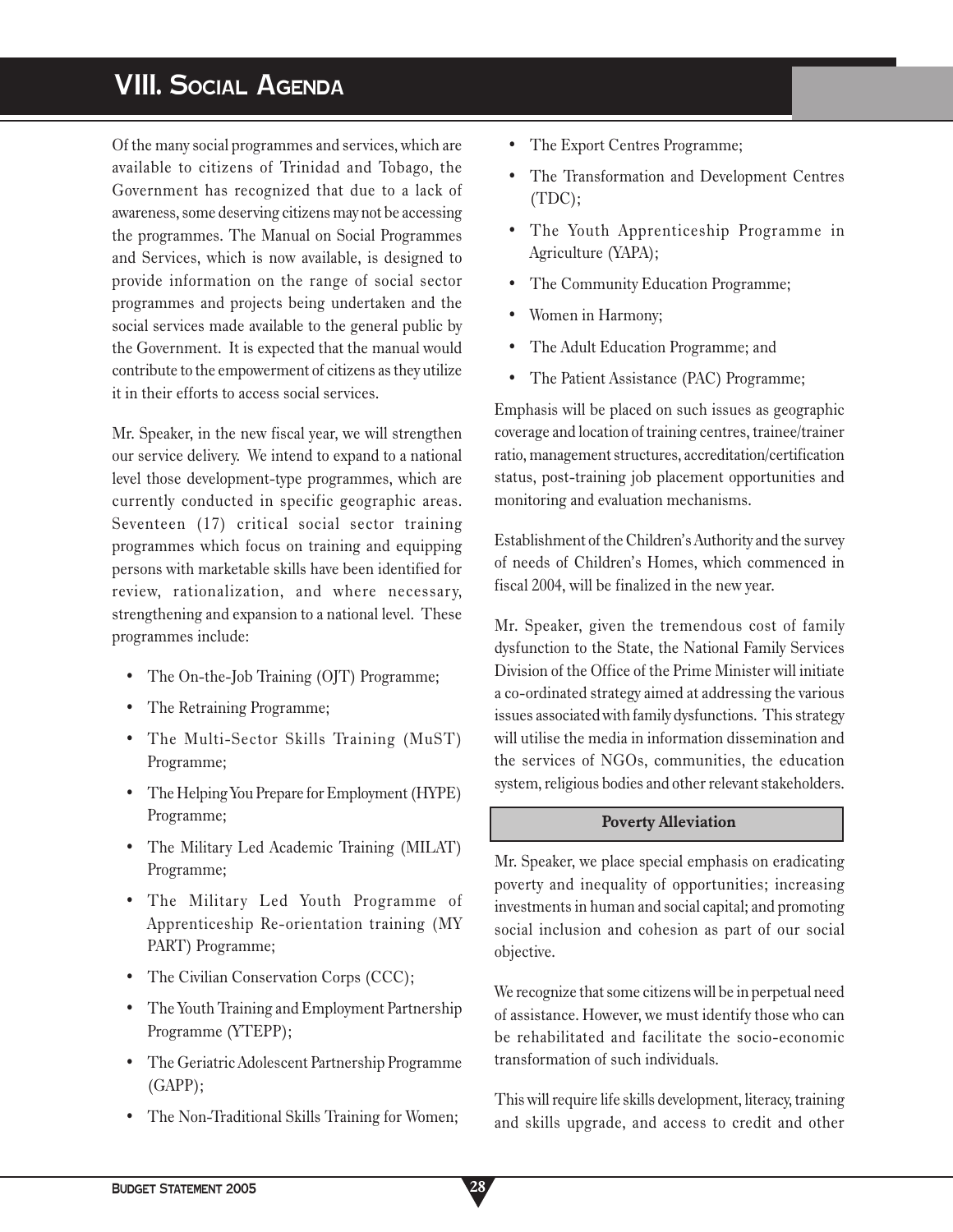# **VIII. SOCIAL AGENDA**

opportunities for the generation of sustainable incomes. This shift in emphasis will be pursued through an integrated service delivery approach among Ministries and Departments of Government, the SHARE Secretariat, and the newly approved Development Support Unit.

This added focus in our approach to poverty eradication will be strengthened by our existing empowerment initiatives including the SHARE Secretariat's programmes of development, implemented through NGO's participating in the hamper programme, the Micro Enterprise and Training and Development Grant Programme, the Micro Enterprise Loan Facility, and the Multi-Purpose Community Based Telecentre Project. Additionally, the Regional Councils on Social and Human Development will implement a micro project grant programme through which support will be provided to civil society organisations undertaking development initiatives within municipal regions.

As I indicated earlier, Mr. Speaker, the Government is concerned about the rapid increase in food prices, and

**29**

in particular its impact on the poor and more vulnerable groups. We have taken the decision to mitigate the impact of rising food prices on the needy and vulnerable groups.

 Mr. Speaker, the case of Retired Public Officers also needs to be addressed. As at the end of July 2004 there were 27,565 retired public officers. Of these:

- 2,007 are in receipt of a public service pension of \$1,000 per month or less;
- 11,271 receive a public service pension between \$1,001 and \$2,000 per month;
- 10,379 receive a pension between \$2,001 and \$3,000 per month; and

Put another way, 23,657 or eighty-five percent of retired officers are in receipt of a public service pension of \$3,000 or less per month. Public officers' pensions were last increased in October 2000.

I shall return to the matter of the impact of price increases on the more vulnerable groups in society.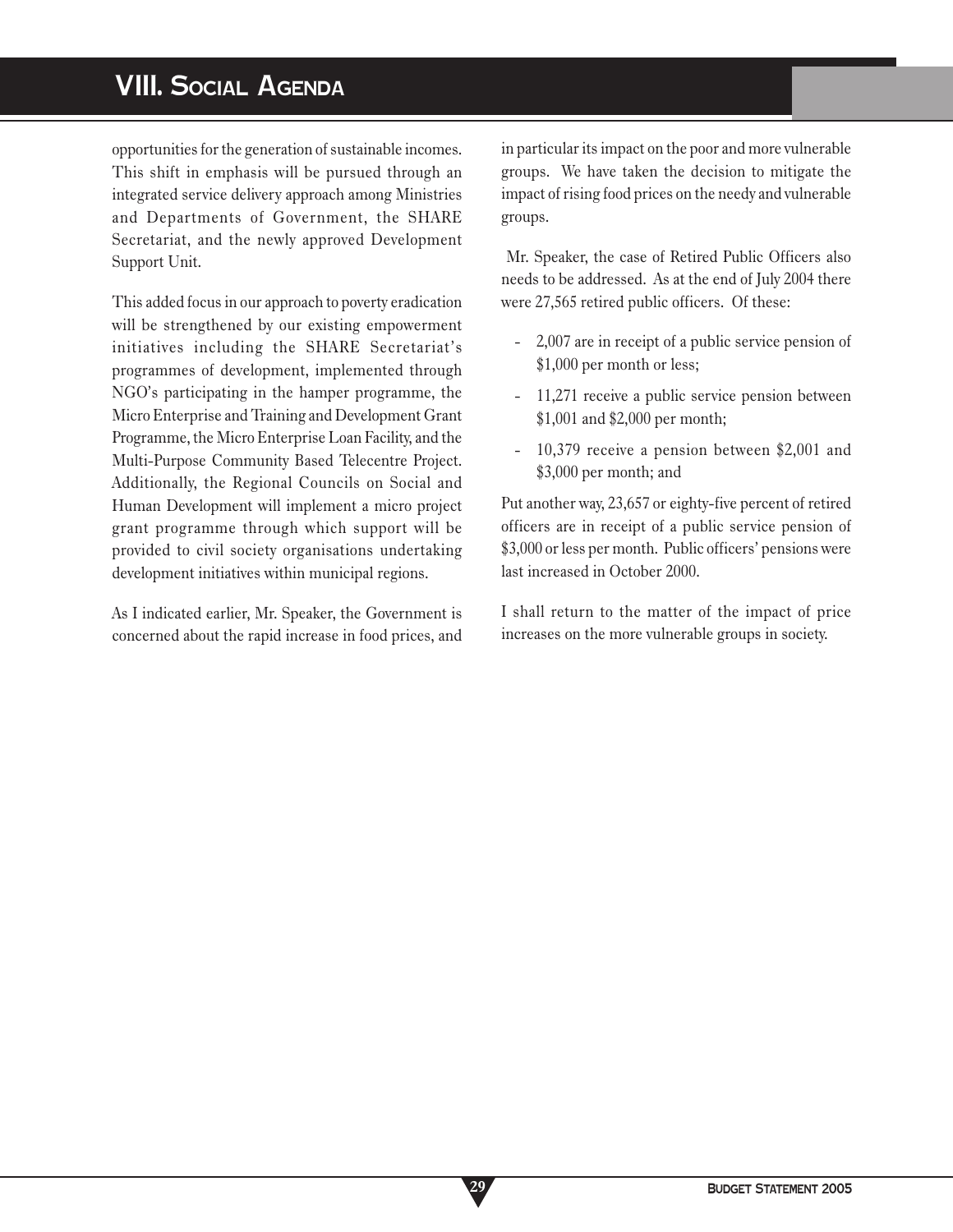# **IX. REFORM AGENDA**

### **Pension Reform**

Mr. Speaker, modernization of the Pension Industry in Trinidad and Tobago is another major component of the exercise to reform the Financial Sector. The Pension Reform Working Group, established in 2003, is committed to gearing this reform initiative to completion and is working closely with the Implementation Team on the Financial Sector Reform.

The magnitude of the Pension reform exercise requires segmentation into different phases and components with responsibilities allocated accordingly.

In phase one, the Central Bank will deal with the Legal and Regulatory Framework, focusing on such issues as the:

- Development of a new Pension Act governing the pension industry;
- Establishment of the supervisory and regulatory agency;
- Portability and transferability;
- Prudential criteria for the management of Pension Funds;
- Fit and proper criteria for Fund Managers and Trustees;
- Entry and exit criteria;
- Corporate Governance;
- Introduction of International Financial Reporting Standards; and
- Reporting requirements and information disclosure.

A Team comprising members of the Pension Reform Working Group, the National Insurance Board and the Office of the Prime Minister will oversee the administrative integration of the Old Age Pension and the National Insurance Scheme.

The Pension Reform Working Group, while maintaining overall responsibility for the Reform of the Pension Industry, will be responsible for the development and introduction of a contributory, occupational pension plan for the Public Service, including Public Officers, Teachers, Police Officers, Prison Officers, Fire Service Officers, the Judicial and Legal Service, Statutory Authorities and Municipal Corporations, members of the Defence Force, members of the Higher Judiciary, members of the Industrial Court, members of the Diplomatic Service of Trinidad and Tobago, Parliamentarians, and hourly, daily and weekly rated employees.

In addition, the Working Group will be addressing such issues as

- Taxation issues in the pension industry;
- Treatment of pension fund surpluses;
- Minimum levels of income maintenance in retirement;
- Minimum income replacement ratios;
- Indexation of pension benefits;
- Changes to the retirement age in the Public Service; and
- Spousal, parental and children benefits.

Mr. Speaker, implementation of Phase 1 is expected to be completed by December 2005.

Phase 2, which deals with the review and modernization of the National Insurance Scheme, will take place upon completion of the Seventh Actuarial Review of the NIS, and its findings and recommendations thereon.

But perhaps, of greater concern, Mr. Speaker, is the urgent need for individuals to ensure they are in receipt of an appropriate level of income in retirement thereby reducing the risk of poverty in their retirement years.

The responsibility on the State to provide for one's welfare in retirement must be reduced and eventually removed. It is imperative that there be a shift in the culture to one of individual responsibility. Such a fundamental shift in responsibility will require an aggressive programme of information dissemination to educate the public at large on the benefits of individuals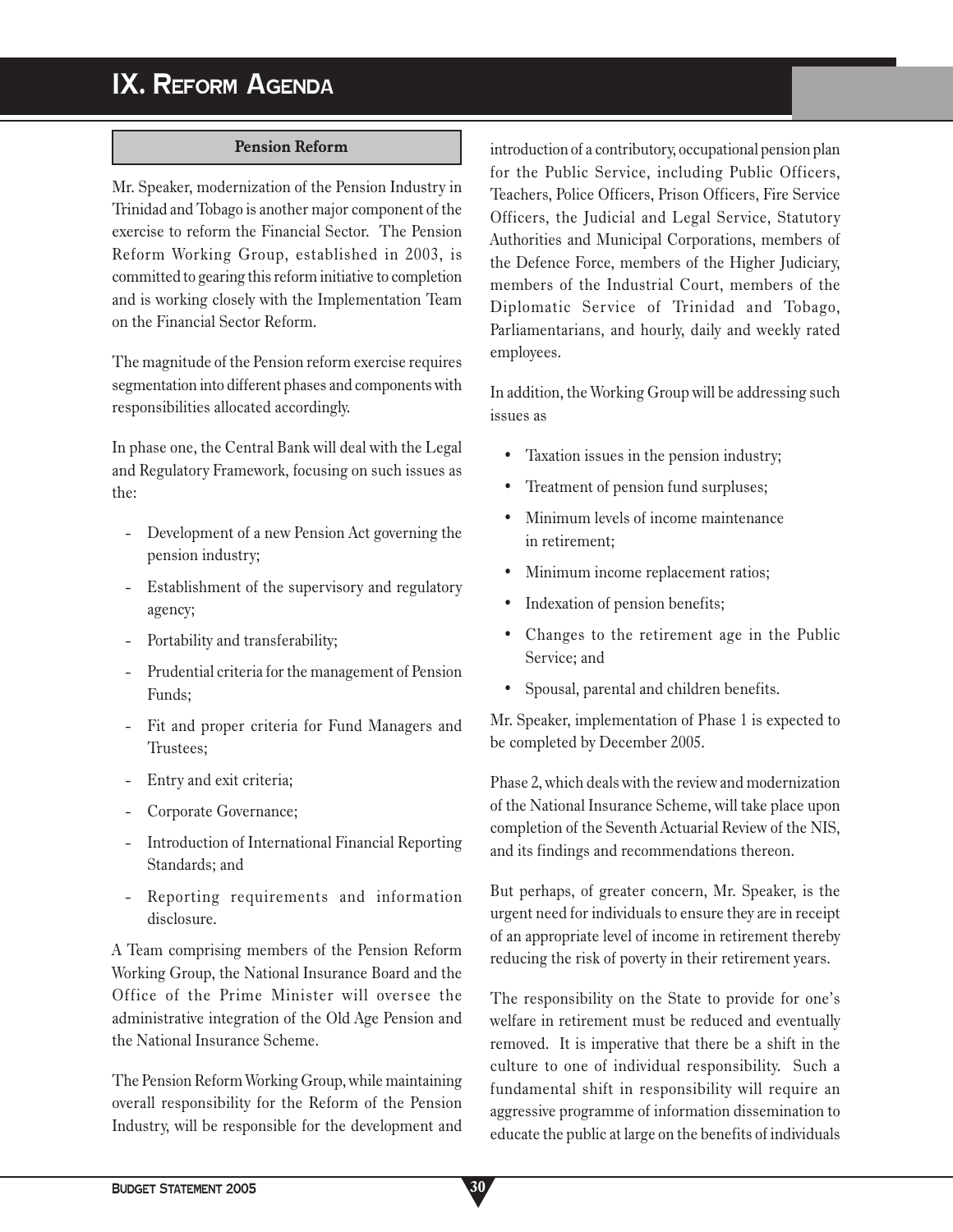# **IX. REFORM AGENDA**

taking increasing responsibility for their own welfare during their retirement years. During the course of the coming year, the Government proposes to commence discussions with the relevant private sector groups to develop an appropriate programme and information content for dissemination to the public.

## **Reform of the Non-Energy Tax Regime**

Mr. Speaker, in the *2004 Budget Statement* I indicated that there are considerable leakages in the Tax System due to weaknesses in the Tax Administration, and the absence of simplicity in the Tax Regime. We recognized the need for a comprehensive overhaul of the Tax Regime.

The process of simplifying and modernizing the tax system has begun. A Non-Energy Tax Reform Committee has been established in the Ministry of Finance and is currently developing a plan of action aimed at modernizing and improving the efficiency of the tax regime. The Committee has already requested the assistance of the Caribbean Regional Technical Assistance Centre (CARTAC) in this exercise.

 Mr Speaker, I expect that the Committee will be meeting with the various stakeholder groups during the course of its work, and will be submitting its Report to the Minister of Finance not later than June 2005.

### **Public Sector Reform**

Mr. Speaker, an efficient and effective public sector is an important element of good governance. To achieve these objectives we will intensify implementation of the Public Sector Reform Initiation Programme launched in March this year. The goal of this programme is to make the Public Service a client-centric, high performance organisation capable of meeting the developmental challenges of the day.

A key objective of the transformation process is the establishment of Electronic Government in Trinidad and Tobago. This is being done through **Fastforward** our National ICT Plan. The Public Service information backbone is now being put in place to create interconnectivity among all Government Ministries and

Departments for more efficient information flow and decision-making. This is the first step to eventually placing all appropriate government information and services online.

### **Local Government Reform**

Mr. Speaker, as an essential part of our ongoing efforts to reform the country's institutional structures, we have now developed a Local Government Reform and Decentralisation programme. The objectives underlying the programme are the achievement of greater operational efficiency and effectiveness, the decentralisation of more responsibilities and autonomy to Local Government Bodies, and the promotion of greater citizens' participation and involvement in the affairs of Local Government.

We recently concluded a series of Public Consultations on this matter. In addition, a Local Government Interministerial Transition Task Force has been established to review and advise on functions to be decentralised to Local Government Bodies Municipal Corporations and to co-ordinate and manage the Transition Process.

The Reform Initiative will be intensified in 2005 with the:

- Production of the White Paper on Local Government Reform;
- Identification of functions to be decentralised to Local Government Bodies;
- Review of the existing Legislation, By-Laws, and Regulations;
- Review of Local Government Boundaries:
- Restructuring of the Ministry of Local Government and Municipal Corporations; and
- Establishment of Tax Collecting Units in regional Corporations.

We believe the reform of the Local Government Administration can facilitate the more efficient delivery of services to the public and the deepening of the democratic process in Trinidad and Tobago.

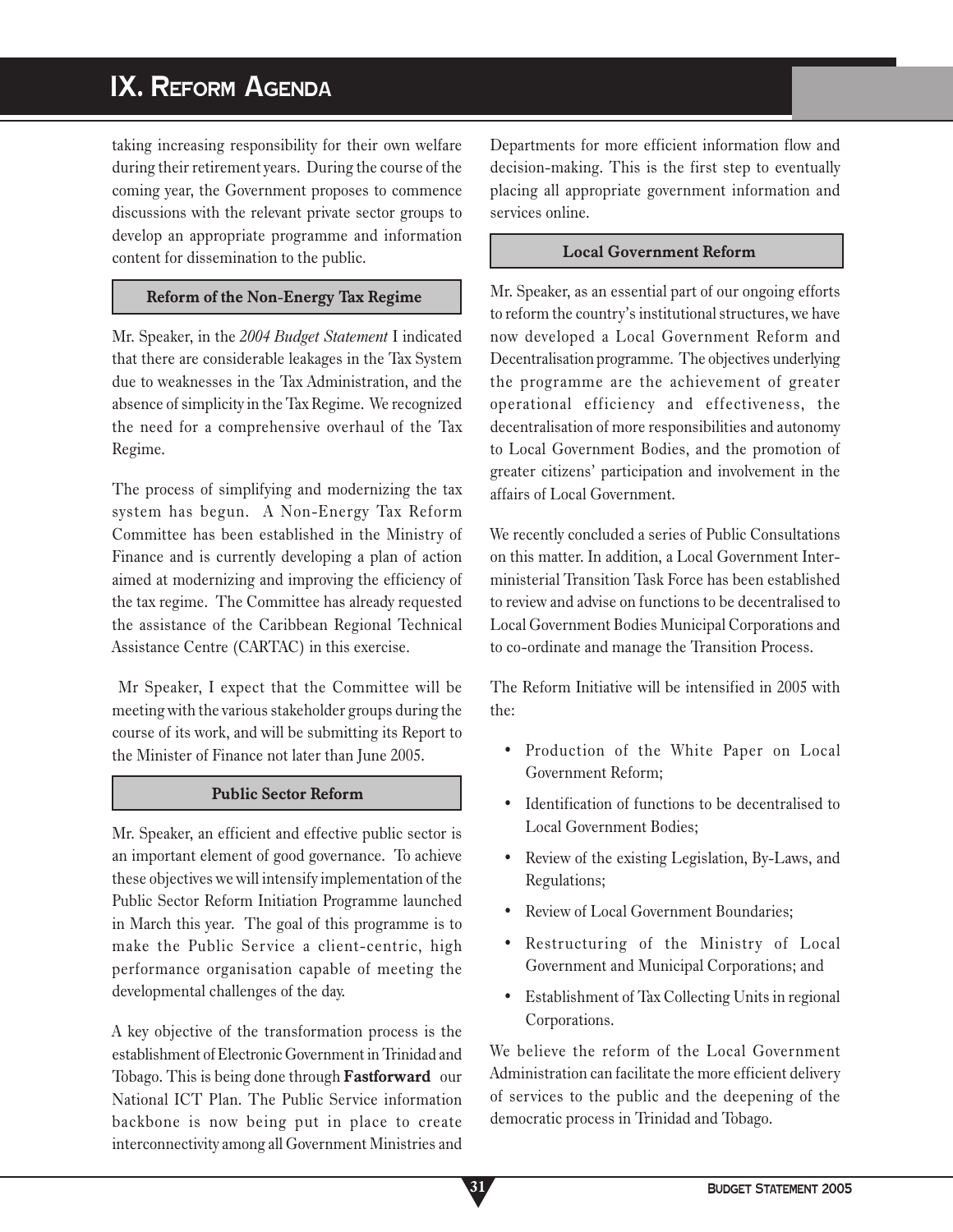# **X. TOBAGO**

Mr. Speaker, permit me now to turn to Tobago.

My Government wishes to congratulate the Tobago House of Assembly for their continuing efforts to develop Tobago; and for the genuine partnership that has been forged with the Central Government to ensure that Tobago, as I have indicated in a previous budget statement, "catches up" with the rest of the country. I am pleased to report that among the principal fruits of this partnership are:

- The record expansion of the Tourism Sector to an expected 100,000 visitor arrivals this calendar year;
- The significant improvements in the operations of the air bridge;
- The commencement of work on the new Scarborough Library;
- The Buccoo Integrated Community Development Project;
- The purchase of the Courland Estate; and
- The settlement, once and for all, of the Pigeon Point issue.

And, we are pleased to announce that, in a matter of weeks, the first phase in the long-term improvement of the service on the sea-bridge will begin. The Cabinet looks forward to the imminent submission of the Report of the THA-led Task Force on natural gas and Tobago's future development; and to the Report of the recently established THA Task Force on the Cost of Living in Tobago.

Looking ahead, we are once again encouraged by the proposals emanating from the Tobago House of Assembly for the next fiscal year; and this is why this Budget, includes important provisions for:

- Enhanced Human Resource Training and Development;
- The Tourism Rolling Plan;
- The Scarborough and Roxborough Police Stations;
- The Tobago Heritage Land Trust;
- The Roxborough, Blenheim, Castara and Adelphi Housing Estates; and
- The L'Anse Fourmi/Charlotteville Road.

Accordingly, bearing in mind this PNM Central Government's firm commitment to ensuring adequate funding for the Tobago House of Assembly, the 2005 Budget includes an allocation of \$822.9 million for the recurrent expenditures of the Assembly; and a further \$200.9 million for development programme expenditures. To further facilitate the development of Tobago, the Minister of Finance will assist the THA in accessing, by way of borrowings, additional funding up to a maximum of \$500 million. Such funding will be subject of course to the explicit approval of the Minister of Finance.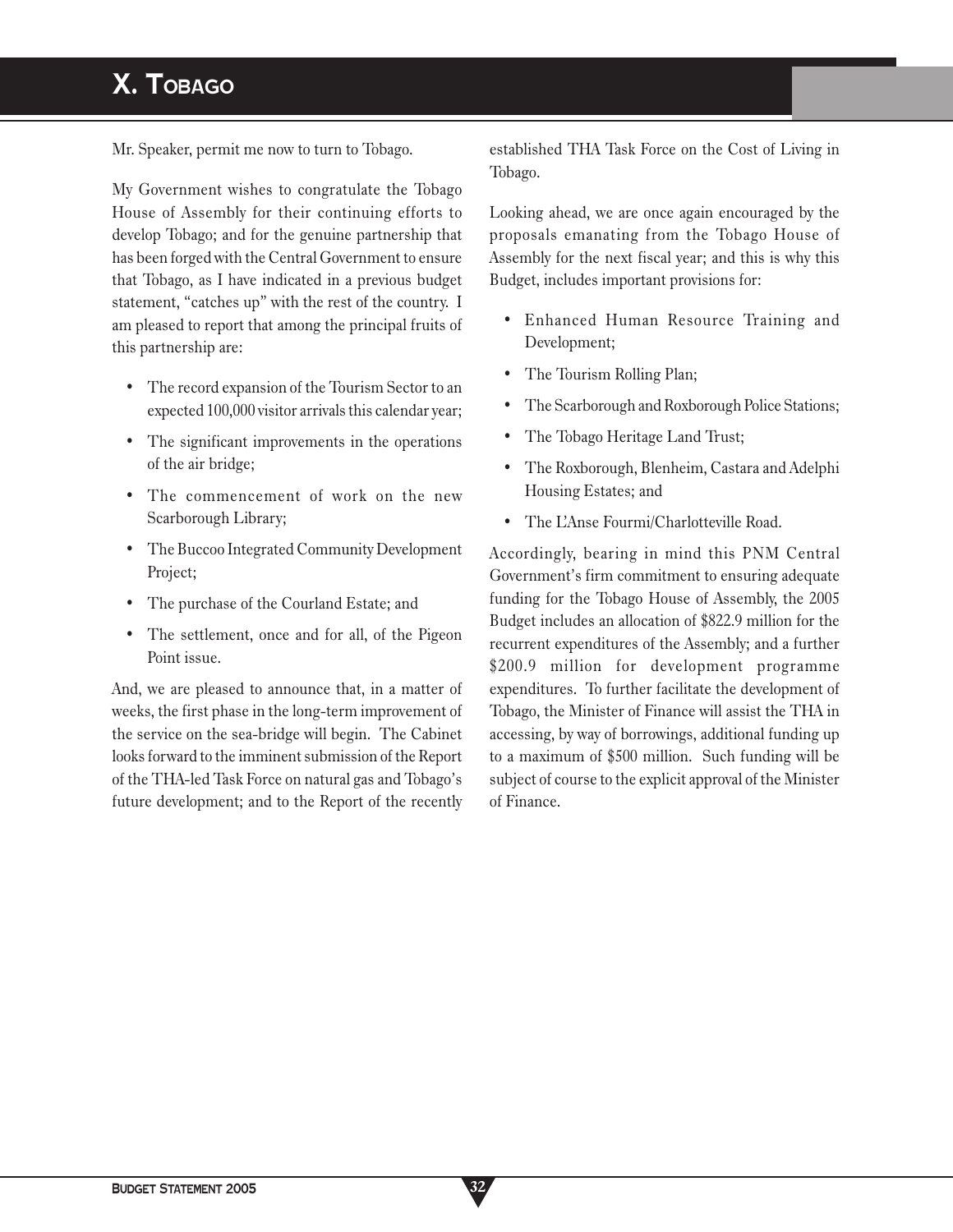# **XI. CARICOM**

Mr. Speaker, Trinidad and Tobago benefits a great deal by being a member of the CARICOM Community. We are the largest exporter in intra CARICOM trade, accounting for over eighty percent of exports within the Community. CARICOM is our second largest export Market after the United States and is therefore a significant contributor to employment levels and the economic strength of Trinidad and Tobago.

Trinidad and Tobago is also the largest market for regional Caricom exports. Additionally, in recent years, there has been a significant outflow of Trinidad and Tobago investments into Caricom destinations, as some of our leading Companies expand beyond our shores. The integration process is clearly irreversible and will be cemented even further with the soon-to-beestablished CARICOM Single Market and Economy.

Our future is therefore inextricably bound up with that of our regional partners.

Our Caricom partners are now severely challenged by volatility in both the weather and the price of oil. I have already informed this Honourable House of steps we are taking to bring relief in both these areas to our Caribbean family and which will ultimately be of benefit to Trinidad and Tobago. We have now also decided to establish the CARICOM Trade Support Programme, to redress the trade imbalances between Trinidad and Tobago and its CARICOM partners by helping them to build capacity and expand their export capabilities. A major component of the programme is the provision, by the Government of Trinidad and Tobago, of a revolving loan fund in the sum of TT\$100 million to be disbursed on an interest free basis to firms in CARICOM except those in Trinidad and Tobago. May I also add that the feasibility study on the Caribbean Gas Pipeline has been completed. The Company interested in developing the pipeline is prepared to deliver gas at stable and predictable prices. We also want to ensure that prices are low if the real benefit of stimulating economic development in participating countries is to be realised. This may require significant adjustment to our approach with this project.

**33**

### **Disaster Relief and Management**

Mr. Speaker, the vulnerability of the Caribbean to natural disasters has been accentuated in a most graphic manner during this hurricane season. Thankfully, Trinidad and Tobago has so far been spared the worst of these storms. We all pray for the persistence of our good fortunes, but there must now be further efforts to empower this country to cope with the effects of natural disasters.

In addition to strengthening existing institutions, we will establish the Office of Disaster Relief and Management, a civilian agency responsible for the management of the Disaster Relief Programme. We see a most significant role for the Private Sector in this agency in terms of coordination, resource mobilisation and logistical arrangements. We shall also access the expertise of a similar agency of the Jamaican Government. This initiative will be buttressed by the Engineering Division of the Trinidad and Tobago Armed Forces, which will be upgraded and equipped to provide disaster relief at the community, country and regional levels.We have budgeted \$15 million for the establishment of this office and the Disaster Relief Programme this year.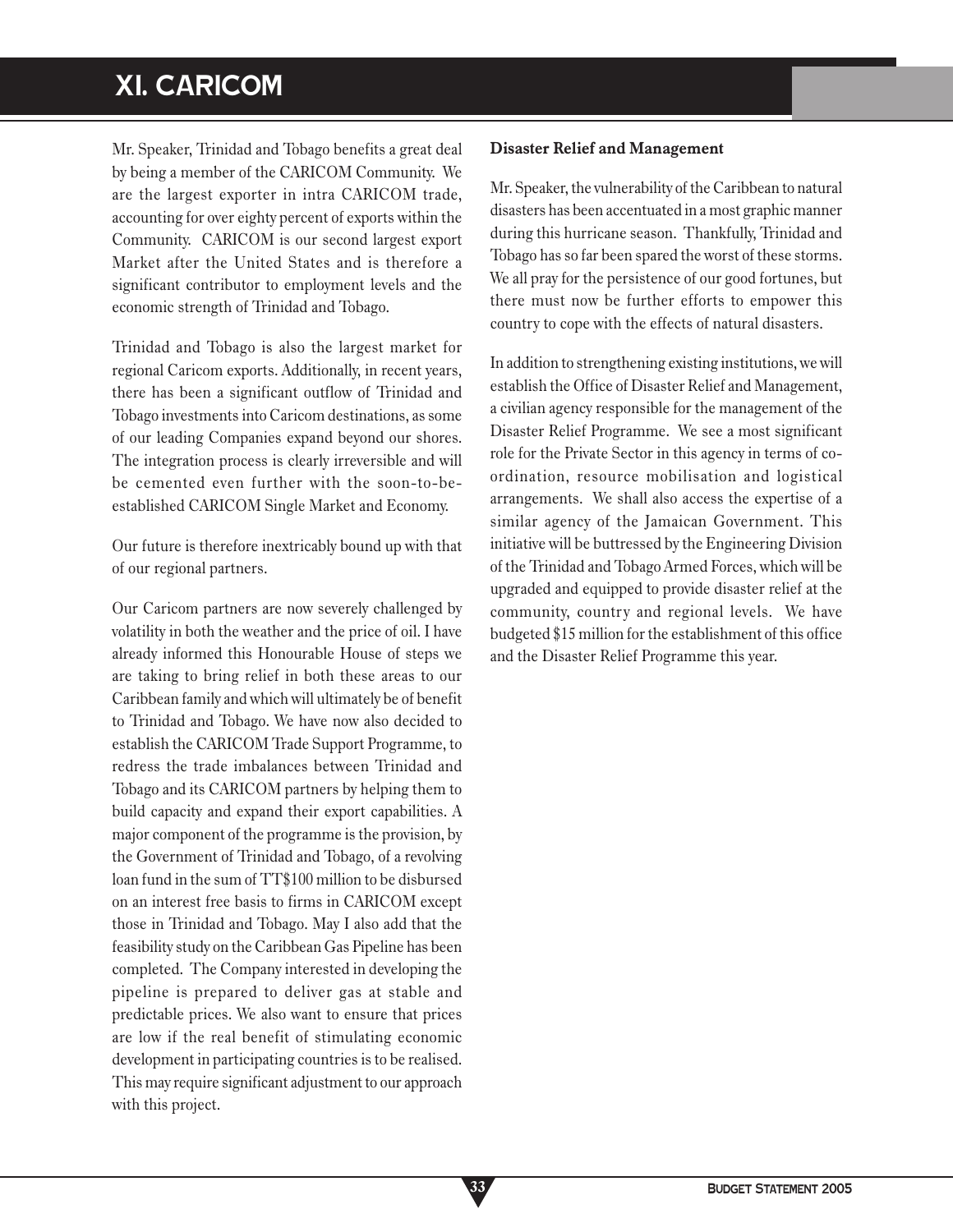# **XII. ENHANCING TRANSPARENCY, ACCOUNTABILITY AND GOVERNANCE**

Mr. Speaker, my Government is committed to good governance. For us, this means putting systems in place to ensure transparency, accountability, the highest level of efficiency and effectiveness, equity, and adherence to the rule of law.

 An important element of good governance is the transparent and effective utilisation of our oil resources, which we must manage prudently taking into account the fact that oil and gas are non-renewable assets; that petroleum prices are inherently volatile and that we need to be mindful of inter-generational equity.

Mr. Speaker, total transfers to the Interim Revenue Stabilization Fund to date now stands at TT\$2,775.6 million.

It should be noted that following the Supplementary Appropriation Bill passed in September 2004, the total amount transferred for the last two years was \$1,760.6 million; \$497.4 million in 2003 and \$1,263.2 million in 2004.

The prognosis for higher levels of oil and gas revenues is based on the current increase in and demand for energy production – both in oil and gas - and its prospects. *Firstly*, oil production is expected to reverse its steadily declining trend over the past two (2) decades and increase from about 125,000 barrels of oil per day to about 203,000 barrels of oil per day by 2006. *Secondly*, Liquid Natural Gas (LNG) production has been increasing and by 2006, with Train IV becoming fully operational, the LNG industry in Trinidad and Tobago would have an overall production level of about 15.6 million tonnes per annum. *Thirdly*, the demand for natural gas will continue unabated due to the establishment of a number of natural gas-based plants.

The Cabinet has had intense discussions on various proposals for putting aside part of these oil and gas revenue resources. I would now like to report, Mr. Speaker, that the Government has finally decided to formalise the interim Revenue Stabilisation Fund, albeit with a broader, more comprehensive mandate.

While details are still to be finalised the Fund will seek to satisfy the twin objectives of revenue stabilisation and inter-generational equity.

The main principles underlying the design of the RSF will be as follows:

- 1. the annual estimate of oil and gas revenues would be determined by the long-term prices of crude oil and gas;
- 2. the larger part of the excess reserves (up to 60 percent) would be earmarked for stabilisation or inter-generational transfers;
- 3. he remainder of the excess (up to 40 percent) will be available to be allocated to strategic investments.

The resources earmarked for stabilisation and intergenerational transfers will continue to be managed by the Central Bank as part of the country's reserves with appropriate regard for the rate of return and risk diversification.

The part earmarked for strategic investments will be managed in accordance with the highest standards of transparency and accountability.

The proposed design of the Governance structure and the investment criteria governing this part of the Fund will need to be worked out. Overall responsibility for the management of these resources will be vested in a Board of Trustees, chaired by the Minister of Finance.

The Government will produce a public report on the Fund on a quarterly basis.

### **Procurement Reform**

Mr. Speaker, to further ensure transparency, accountability and good governance, this Government is undertaking a fundamental reform of its procurement process. The imperative for reform centres on the need for good governance, public confidence in the integrity of the procurement process, conformity with international best practice, and regional and international developments. Prevailing deficiencies in the legal and regulatory framework, human resource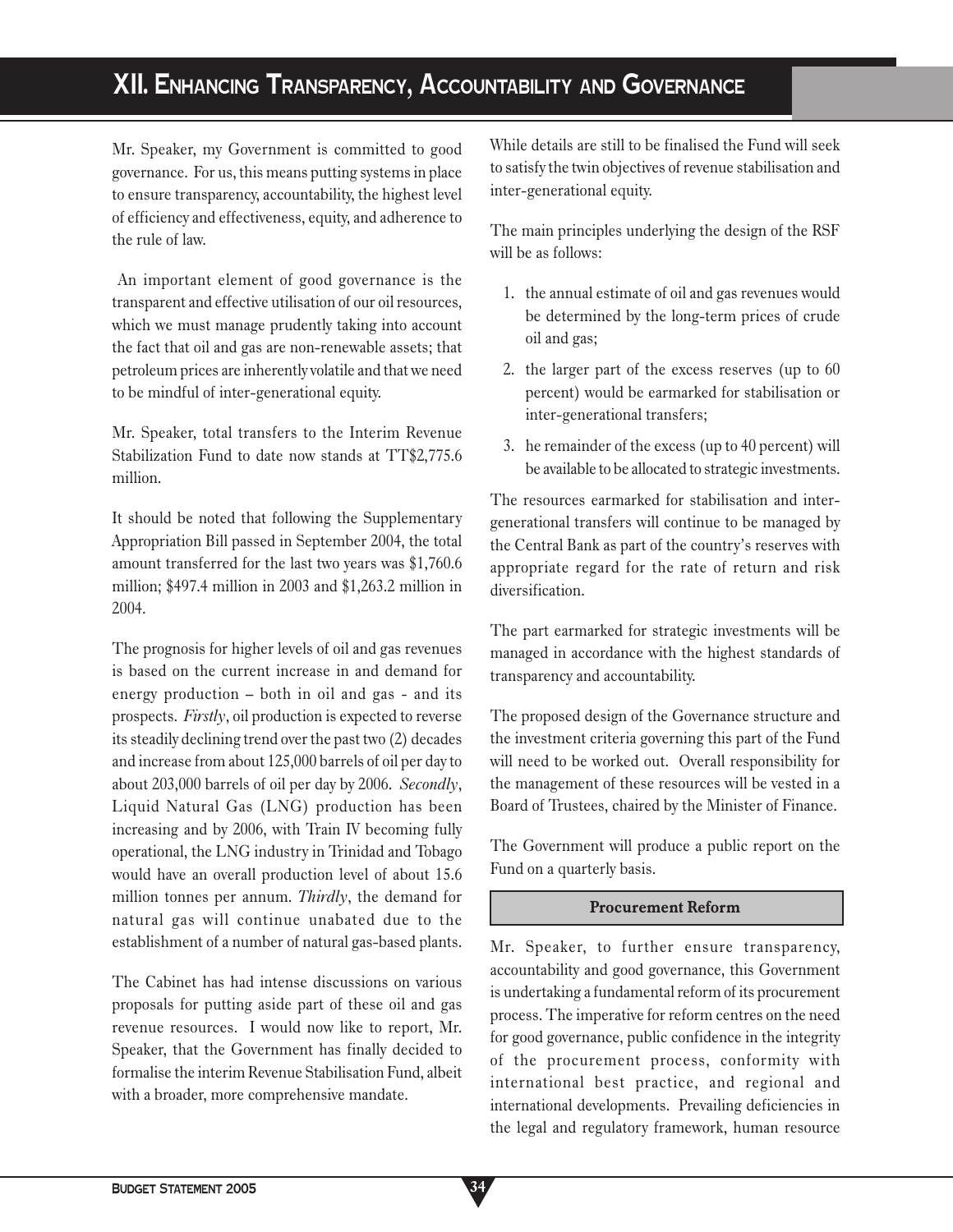# **XII. ENHANCING TRANSPARENCY, ACCOUNTABILITY AND GOVERNANCE**

limitations and lack of regulatory oversight, further add to the urgency for a new objective and comprehensive approach to the Government's acquisition of goods and services.

In recognition of the importance of an appropriate procurement policy, we appointed a Procurement Reform Committee which has completed a Green Paper on the Reform of the Government's Procurement Regime and which is now out for public comment. The Green Paper identifies current international best practice, suggests an appropriate procurement model for Trinidad and Tobago, and makes recommendations for an efficient procurement process. These recommendations include:

- Decentralising the procurement process;
- Establishing procurement units in all Government Ministries, Departments and other State Agencies and Organizations;
- Repealing the Central Tenders Board Ordinances, 1961;
- Developing new legislation incorporating the fundamental procurement principles of Value for Money, Transparency and Accountability;
- Appointing an Independent Regulator to monitor and audit the procurement process of all state agencies and organizations spending public funds;
- Recognising the Procurement Function as a profession in its own right;
- Providing education and training in procurement; and
- Developing a cadre of procurement professionals and specialists for the Public Service in the first instance.

Implementation of the new procurement regime is targeted for June 2006.

Mr. Speaker, the new procurement regime will signal to the local, regional and international community, this Government's commitment to a quality of governance that reflects the highest standard of Ethics, Transparency and Accountability in the conduct of the people's business.

#### **Reform of the State Enterprise Sector**

Mr. Speaker, during the past fiscal year, this Government has undertaken several measures to ensure that the fundamental principles of good governance, namely: integrity, transparency, accountability and responsibility are embedded at all levels of the State Sector.

State Enterprises have been mandated to publish a summary of their un-audited half-yearly financial statements within two months of the mid-year date, as well as a summary of their audited financial statement within four months of the end of their financial year. These requirements have improved considerably the accountability of State Enterprises by bringing information on their performance to the national public in a timely manner.

Two seminars aimed at imparting good corporate governance practices were held in 2004 for Boards of Directors of State Enterprises and Statutory Authorities, and new Standard By-Laws and a Code of Best Practice for State Enterprise are currently being finalised.

Mr. Speaker, we are well aware of the importance of energy revenues to Trinidad and Tobago. As part of Government's commitment to transparency Trinidad and Tobago expressed its support for the Extractive Industries Transparency Initiative at a multi-stakeholder conference in the United Kingdom in 2003.

A number of multi-nationals with operations in Trinidad and Tobago have also agreed to support the Initiative. The Government intends to work with these multinationals and other relevant entities in this country to develop a reporting format for revenues generated in the extractive industry and the oil and gas industries in particular. This represents a joint public/private sector approach to transparency.

### **Integrity in Public Life**

We shall do more. We have implemented the new law pertaining to integrity in public life; a law, which is

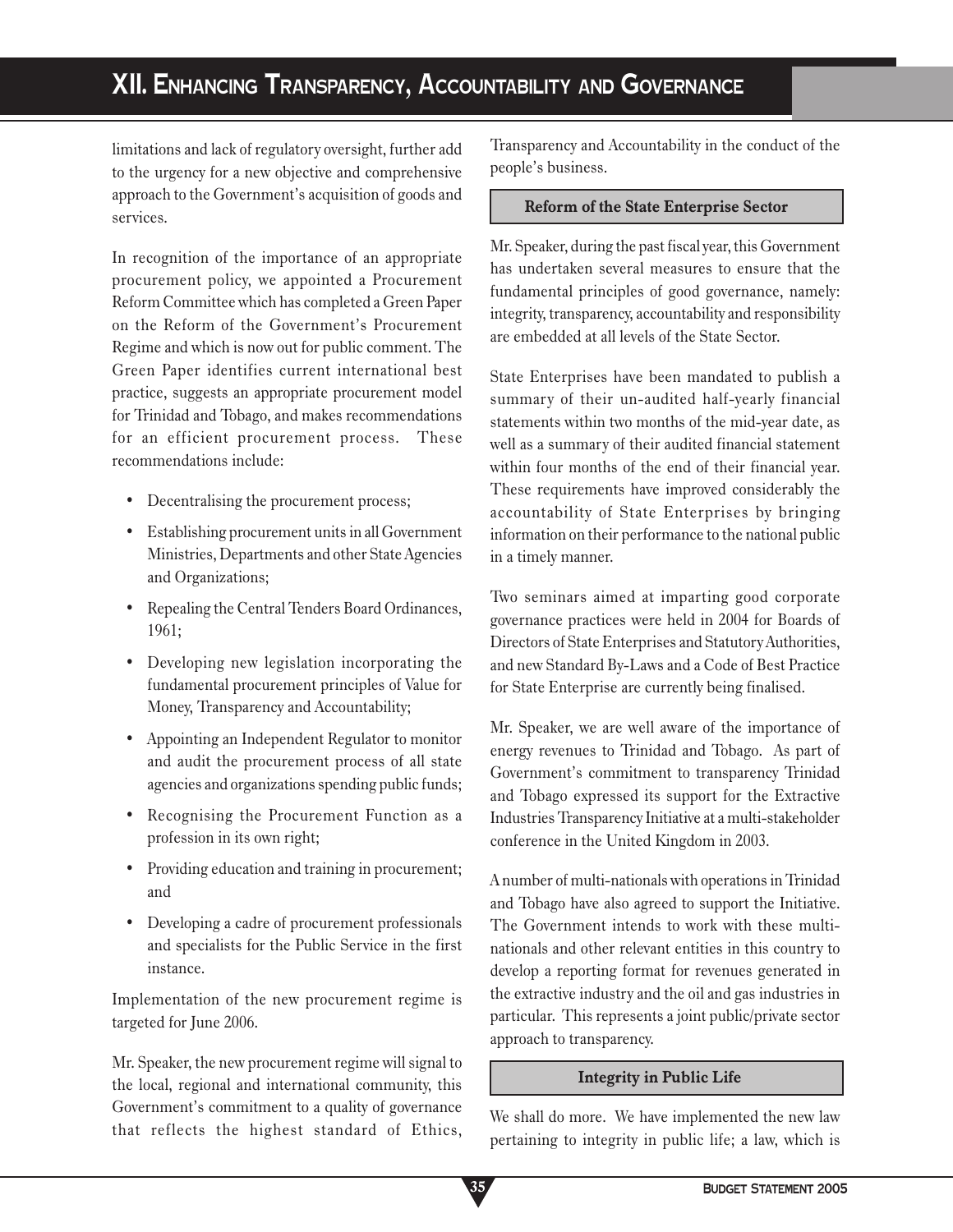consistent with international best practice. We have gone a bit further, however, and strengthened the mechanisms for detection and investigation of all acts of malfeasance conducted by public officials. We intend to take all measures necessary to prevent the illicit enrichment of individuals at the expense of the People of Trinidad and Tobago. In other words Mr Speaker, we shall deal clinically and comprehensively with corruption.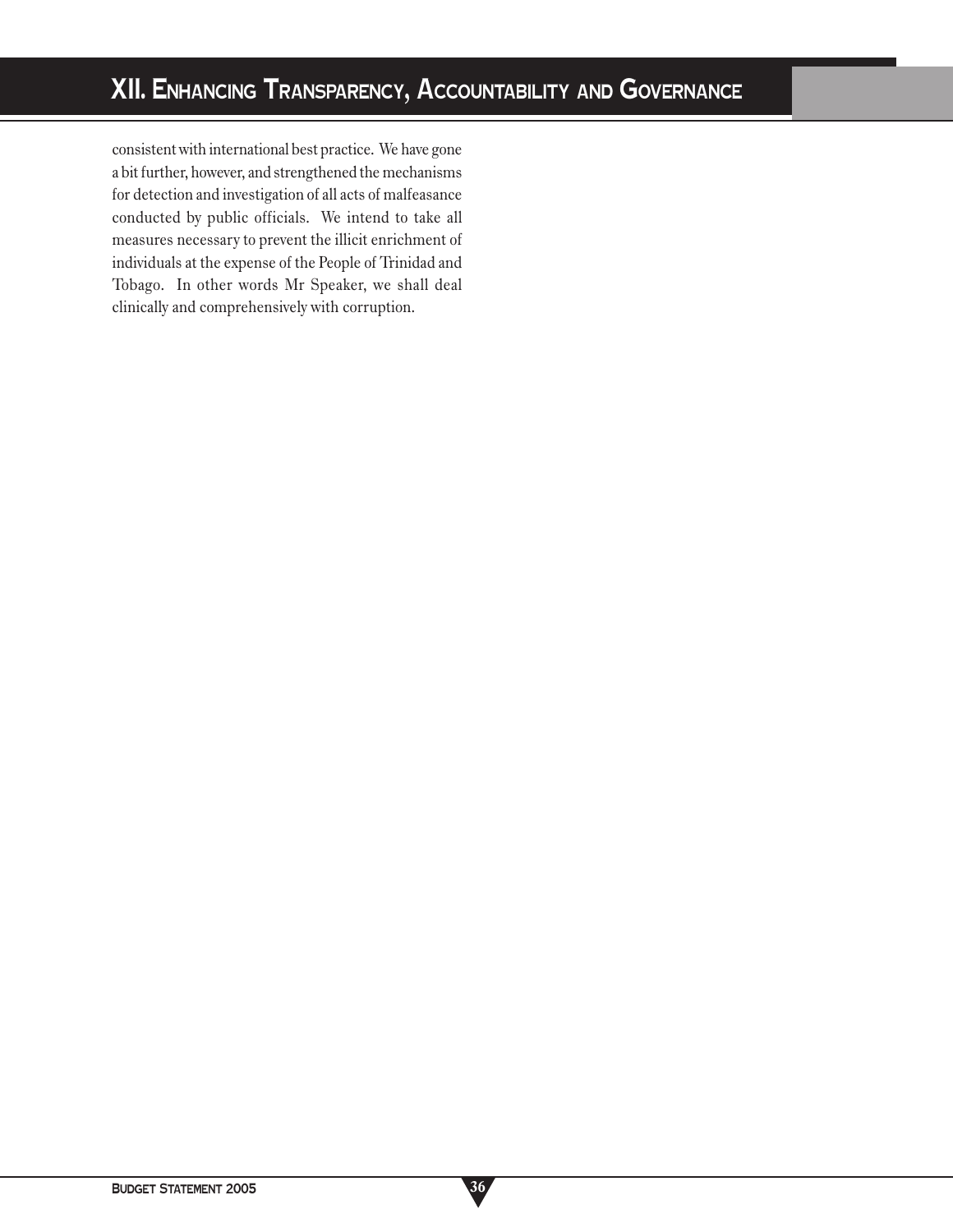# **Summary Analysis of the 2005 Budget**

Mr. Speaker, I now turn to the fiscal measures of this Budget.

Total revenues are budgeted at \$24,015.5 million, of which petroleum revenues will amount to \$9,580.5 million; taxes on income, excluding oil, will generate \$6,112.4 million; VAT will provide \$3,045.0 million; and Taxes on International Trade of \$1,200.4 million.

Mr. Speaker, total central government expenditure including capital repayments and sinking fund contributions for fiscal year 2005 has been budgeted at \$27,917.9 million, of which the sum of \$20,769.4 million will be provided for by way of the Appropriation Bill. The sum of \$6,798.4 million will be a direct charge on the Consolidated Fund, while the Government proposes to spend \$300.0 million from the Unemployment Fund and \$50.0 million from the Road Improvement Fund. These items of expenditure do not form part of the Appropriation Bill.

Mr. Speaker, our Revenue Estimates are based on an average oil price of US\$32.80 per barrel (Galeota mix) along with an netback gas price of US\$1.50 per cubic foot for fiscal year 2005.

However, our expenditure programme for fiscal 2005 is based on an oil-planning price of US\$25 per barrel with a netback gas price of US\$1.50 per cubic foot. The difference between the oil-price on which our revenue estimates are based, i.e. US\$32.80, and our expenditure planning price of US\$25.00 is estimated at \$1,356.9 million .We are appropriating 100 per cent for transfer to the Interim Revenue Stabilisation Fund. This would bring the balance in the fund to \$4,209 million.

Mr. Speaker, consistent with our commitment to fiscal discipline to support our strong macro-economic environment, the budget for fiscal year 2005 envisages a fiscal surplus of \$7.7 million, after taking into consideration transfers to the Interim Revenue Stabilisation Fund.

Total expenditure for fiscal 2005 is disaggregated as follows:

| Total Recurrent Expenditure                      | \$25,492,851,946 |  |
|--------------------------------------------------|------------------|--|
| Of which                                         |                  |  |
| Personnel Expenditure                            | \$5,372,108,455  |  |
| Goods and Services and Minor Equipment           | \$3,141,379,574  |  |
| <b>Current Transfers and Subsidies</b>           | \$7,660,674,822  |  |
| Transfers to the Tobago House of Assembly        | \$822,900,000    |  |
| Transfers to Statutory Boards and Similar Bodies | \$1,753,540,255  |  |
| Debt Servicing                                   | \$6,742,248,840  |  |
| <b>Total Development Programme</b>               | \$2,075,000,000  |  |
| Total of the Draft Estimates of Expenditure      | \$27,567,851,946 |  |
| <b>Unemployment Relief Programme</b>             | 300,000,000      |  |
| Road Improvement Fund                            | 50,000,000       |  |
| Grand Total                                      | \$27,917,851,946 |  |

The recurrent and capital expenditure on Government's fiscal operations is projected at \$24,007.8 million, which represents total expenditure of \$27,917.9 million less principle repayments and sinking fund contributions of \$3,910.0 million.

The level of capital expenditure included in the budget (the development programme) is \$2,100.0 billion, an increase of 22.3 percent over last year's outturn. This figure does not include capital expenditures executed by state agencies on behalf of the central government as well as state enterprises in the sum of \$7,402.5 million.

The Government's expenditure priorities as reflected in the allocation to the following key Ministries as follows: -

- (i) Ministry of Education \$3,140.3 million;
- (ii) Ministry of National Security \$2,331.5 million; and
- (iii) Ministry of Health \$1,861.4 million.

While expenditure in social services is estimated at \$3,080.2 million.

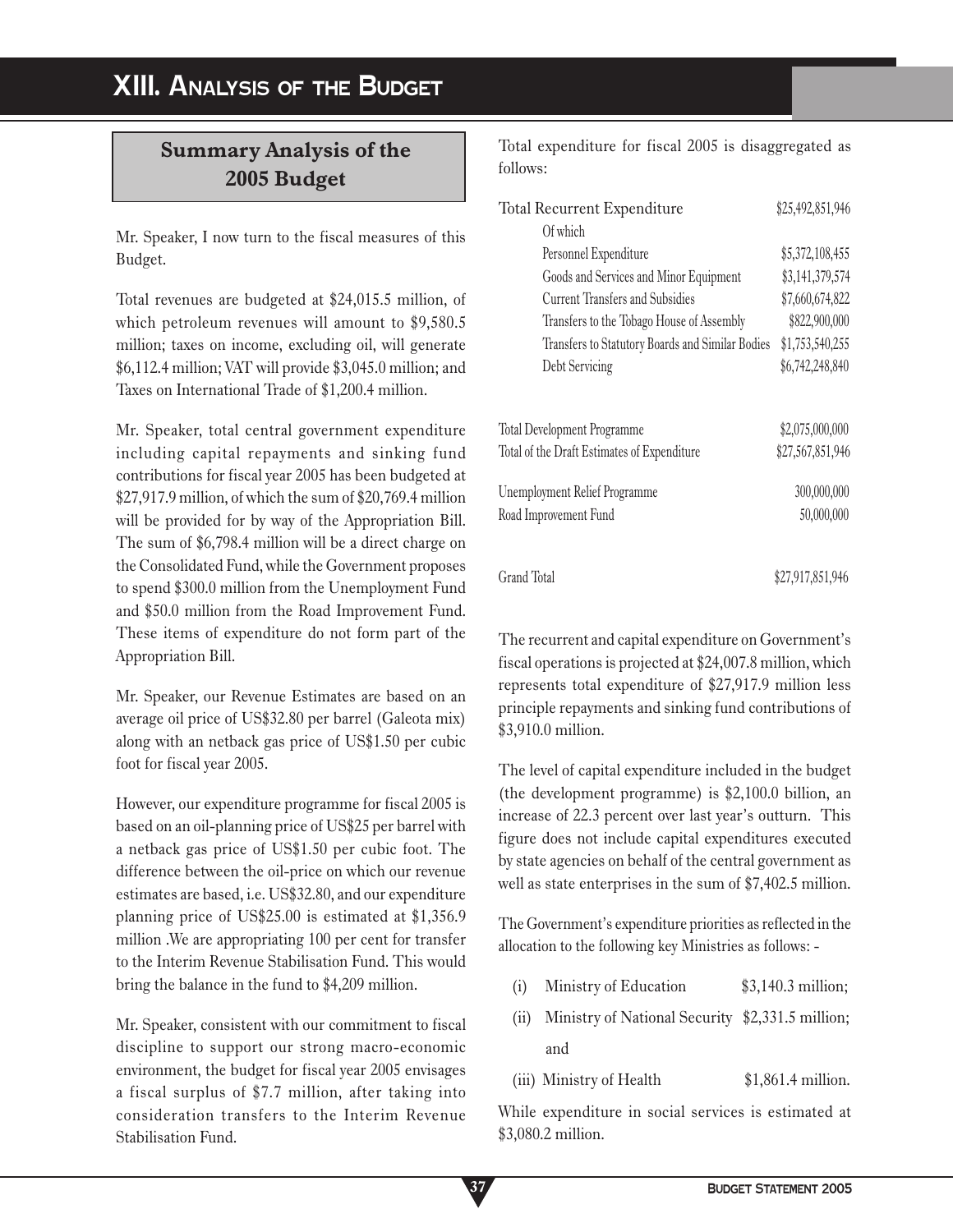# **XIII. ANALYSIS OF THE BUDGET**

Mr. Speaker, I will now wish to give a summary of the major fiscal measures being introduced in the context of the 2005 Budget.

### **Relief to recipients of Pensions and Public Assistance**

- We propose to increase the maximum old age pension from \$1,000 per month to \$1,150 per month. This measure will take effect from the first of October 2004;
- We propose to recommend to the Public Assistance Board that payments of public assistance be increased by \$150 per month and that this increase takes effect from the first of October 2004;
- We propose to increase the level of disability assistance grants from \$650 per month to \$800 per month. This measure will take effect from the first of October 2004.

These measures relating to the increase in Old Age Pension, Public Assistance and Disability Assistance Grants will benefit 98,065 individuals and will cost approximately an additional \$177 million per annum.

### **Measures to address the rise in prices**

- We propose to reduce the surcharge on the importation of chicken and turkey parts from 86 percent to 40 percent. This measure is expected to reduce the price on these specific products, improve the level of competition in the market, and hopefully lower chicken prices in general. This measure will take effect from the First of November 2004. If this measure does not generate an appropriate reduction in poultry prices, the surcharge will be reduced further until the expected benefits to the consumer are realised. Mr. Speaker, we should note that under the Seventh Schedule to the Miscellaneous Tax Order of 1997 this surcharge would come to an end on the 31st of December 2004, unless renewed;
- We propose to remove the Common External Tariff (CET), subject to the approval of the CARICOM

Secretariat, on;

- Powdered Milk;
- Split Peas;
- Black eye Beans; and
- Cheese.

We propose to Zero-rate for VAT purposes and with immediate effect:

- Brown Sugar;
- Cocoa Powder;
- Coffee;
- Mauby; and
- Orange Juice.

### **Poverty Alleviation**

We propose to expand the SHARE Programme from 15,000 Food Hampers per month to 20,000 per month, as well as increase the value of each hamper from \$200 to \$250 per Hamper. This measure will take effect from the first of November 2004 and will now cost the Treasury \$60 million annually;

#### **Relief to Low Income Wage Earners**

- In order to directly help the lowest paid of the labour force deal with recent price increases, we propose to recommend to the Minimum Wages Board that the minimum wage be increased from \$8 per hour to \$9 per hour with effect from the First of January 2005.
- To help small businesses deal with this increase in the minimum wage, we propose to remove the Business Levy from registered small businesses; this will take effect from the first of January 2005.
- To provide relief to low income taxpayers, We propose to increase the personal allowance for tax purposes as follows:
	- (i) For individuals with a gross income not exceeding \$30,000 per annum, the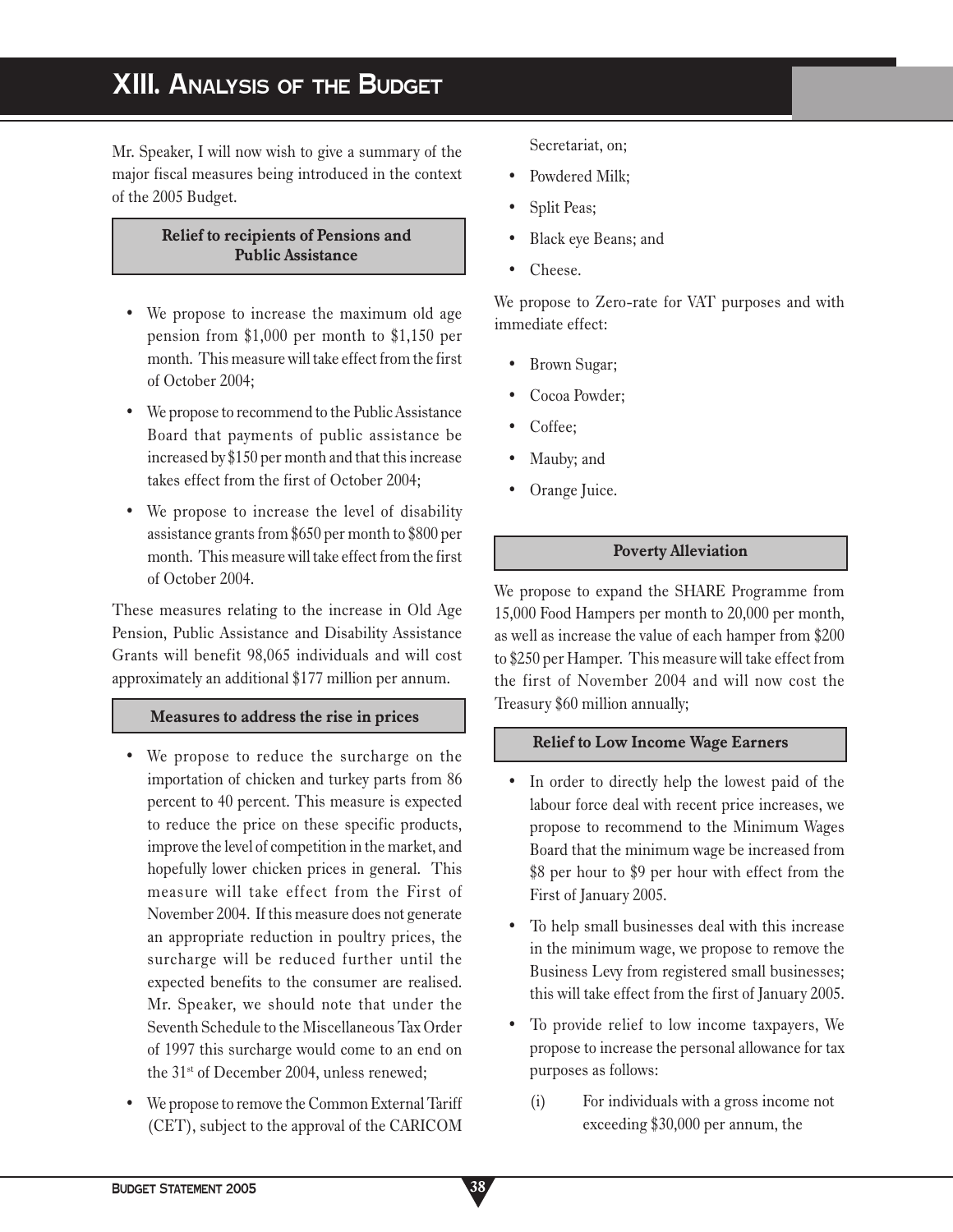# **XIII. ANALYSIS OF THE BUDGET**

personal allowance will be increased by \$5,000 from \$25,000 to \$30,000 per annum;

(ii) For individuals with a gross income exceeding \$30,000 per annum, the personal allowance will be increased by \$5,000 less \$1 for every dollar of gross income above \$30,000.

## **Public Service Pensions**

To address the plight of retired Public Service Officers, we propose to grant an ex-gratia award to retired Officers as follows:

- Public Service Officers who retire on or before 31<sup>st</sup> December 1984 will receive an exgratia payment of \$400 per month;
- Public Service Officers who retire Between 1st January 1985 and 31<sup>st</sup> December 1994 will receive an ex-gratia payment of \$300 per month;
- Public Service Officers who retire between 1st January 1995 and 31st December 1999 will receive an ex-gratia payment of \$150 per month;
- Widows of Public Service Officers will receive an ex-gratia payment of \$150 per month.

This measure will take effect from the first of October 2004 at an additional cost of approximately \$62 million.

### **Duty Free Allowance**

Mr. Speaker, individuals travelling abroad currently enjoy an exemption from customs duty (Duty Free Allowance) in respect of goods belonging to them not exceeding \$1,200 in value per annum. The goods covered by this exemption are goods which accompany the passenger and which were acquired abroad or in local In-Bond shops for personal or household use or as souvenirs or gifts.

We propose to increase the exemption from \$1,200 to \$3,000 per annum.

**39**

#### **Tax Administration**

Mr. Speaker, in order to improve the efficiency of the Tax Administration, we propose to put into effect a number of measures designed to close some of the loopholes in the tax regime.

### **Set-Off of Losses**

Mr. Speaker, Section 16(3) of the Income Tax Act prohibits the set-off of losses from any trade, business or farming against income from employment or profession. However, losses from other sources of income such as rental income may be set-off against income from employment or profession. Taxpayers have been utilising increasingly losses from sources other than trade, business of farming to reduce their income from employment or profession. We therefore propose to amend section 16(3) of the Income Tax Act to prohibit the set-off against employment or professional income of losses from any other source of income specified in section 3 of the Act.

### **Taxation of Benefits in Kind**

Sections 133 to 141 of the Income Tax Act provide a scheme for the taxation of benefits in kind received by employees and directors of companies. However, section 136(5) provides that these provisions do not apply to persons employed by schools or other educational establishments. There is no justification for this exemption.

Further, section 139 of the Income Tax Act provides that the benefits in kind provisions apply only to companies carrying on a trade or engaging in investment. The provisions also do not apply to persons employed by charities or municipalities. There is no justification for the favourable treatment of such employees.

We propose to delete sections 136(5) and 139 of the Income Tax Act with effect from the coming into operation of the new Finance Act.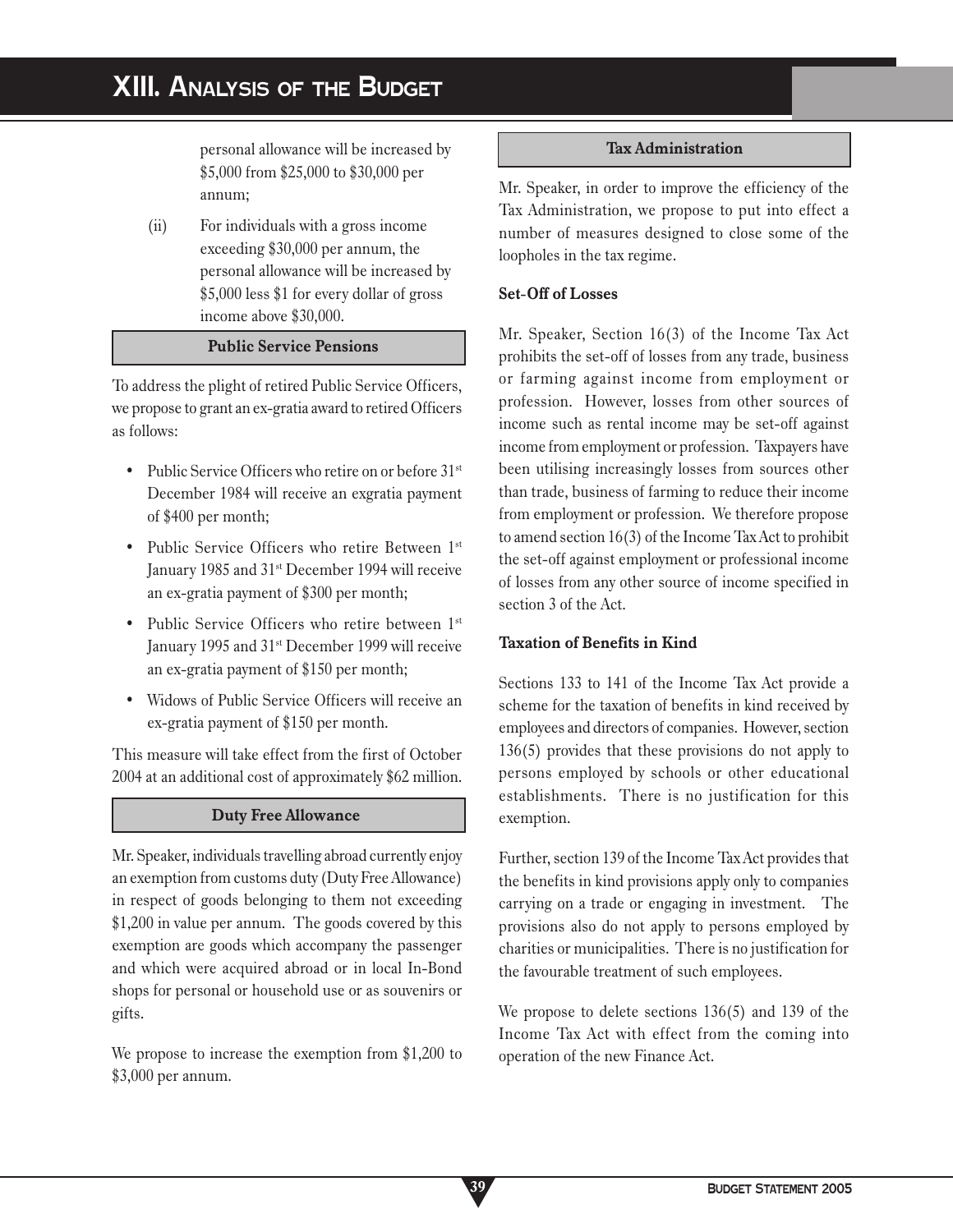### **Deed of Covenant**

Mr. Speaker, the Finance Act, of 1997 abolished claims for deeds of covenant by individuals. One of the amendments made to achieve this was the deletion of section 21 of the Income Tax Act, which provided for one-year deeds of covenant. Section 21 had been applied to the Corporation Tax Act. The effect of deleting section 21 from the Income Tax Act means that since 1997 companies have been entitled to only deductions via multi-year deeds of covenant and not one-year deeds. This was obviously an oversight in the drafting of the Finance Act of 1997. In fact, the Board of Inland Revenue continued to approve one-year deeds of covenant submitted by companies since 1997 even though the legislation does not provide for such deeds.

We therefore propose to amend the Corporation Tax Act to include a provision similar to the former section 21 of the Income Tax Act and that this amendment be made retroactive to January 1, 1997 to validate the deeds of covenant already approved.

# **Application of VAT Refunds to Other Tax Liabilities**

Mr. Speaker, Section 11(a) of the Finance Act. 2004 sought to amend the Value Added Tax, 1989 to permit the Board of Inland Revenue to apply a person's VAT refund to any other type of tax liability such as income tax or corporation tax. However, there was an error in the amendment contained in section  $11(a)$  in that the section in the Value Added Tax Act, 1989 to be amended, namely section 35, was not specified.

We propose to amend Section 35 of the Value Added Tax Act, 1989 to provide for the application of VAT refunds to outstanding taxes under any other Act administered by the Board of Inland Revenue.

This amendment should take effect from the first of January 2004.

# **Waiver of penalties Under the Stamp Duty Act**

Mr. Speaker, Section 87(2) of the Stamp Duty Act gives authority to the Minister of Finance for waiving stamp duty penalties. The current practice as prescribed in other tax legislation is to confer on the Board of Inland Revenue the power to waive penalties. This simplifies the procedure instead of having to obtain Ministerial approval.

We propose to amend Section 87(2) of the Stamp Duty Act to confer on the Board of Inland Revenue the power to waive penalties.

This amendment should take effect from  $1<sup>st</sup>$  January 2005.

## **Energy Tax Regime**

Mr. Speaker, I indicated earlier that notwithstanding the significant increase in the price of oil, the tax accruing to this country from our hydro-carbon resources was considerably less than expected, due to a number of reasons, including a tax system that needs to be reviewed and modernised.

Mr. Speaker, the current tax system came into effect in 1992 at a time when the energy landscape was considerably different from what obtains today.

Today, our gas and gas-based industries are poised to dominate the energy sector, surpassing the once dominant oil sub-sector. Today, we are a contributor to the energy security of the U.S. and in particular to the U.S. Eastern Seaboard. Gas is now the preferred source of energy for the U.S.

This notwithstanding, the oil sub-sector, would continue, and must continue to make a significant contribution to the development of the domestic economy by providing its fair share of revenues to the national treasury. Accordingly, we propose to review the current petroleum tax regime, and have already begun discussions with the oil producing companies. Given the highly complex and technical issues that need to be resolved, we expect that these discussions will take upwards of six (6) months before a new tax regime is hammered out.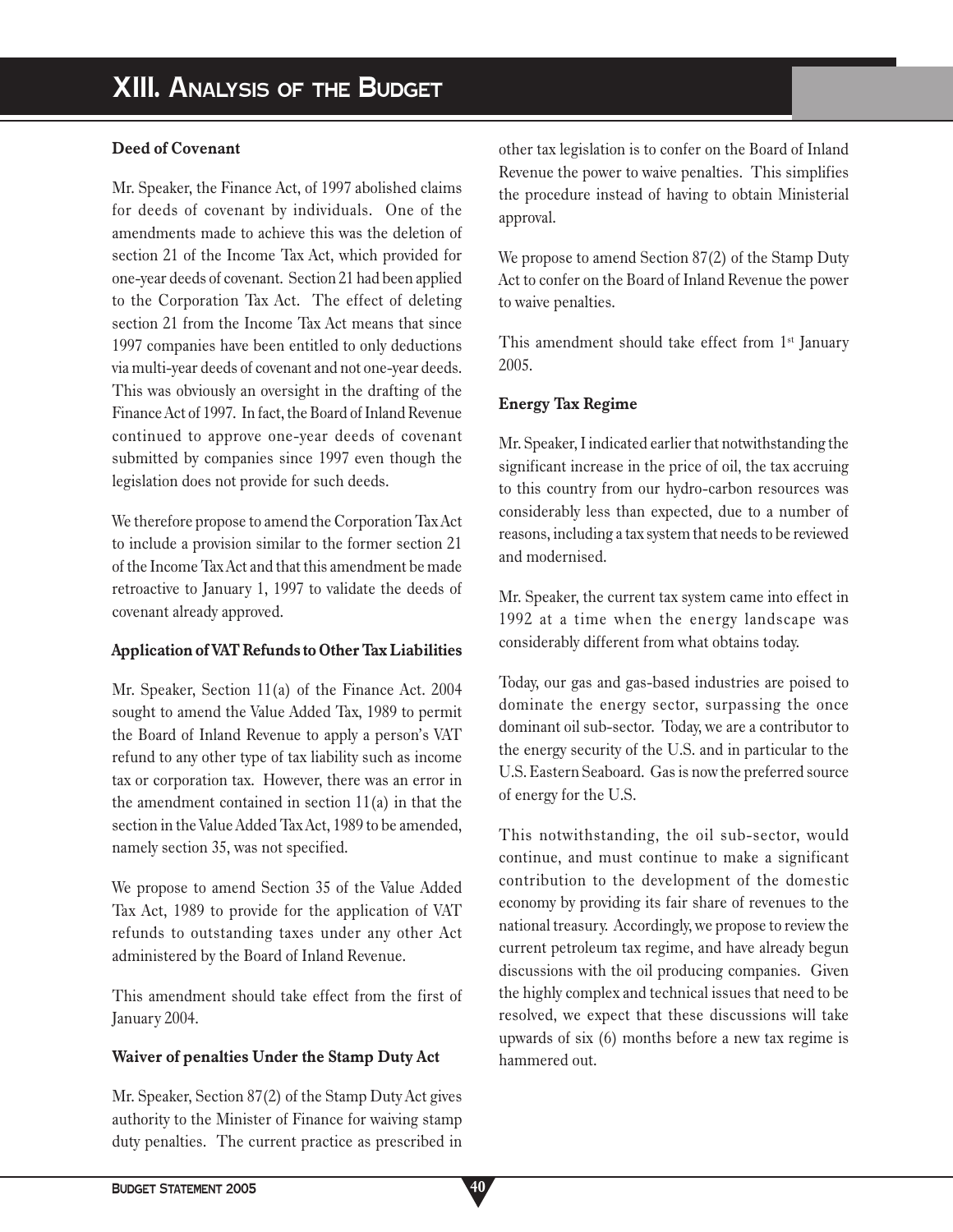In the interim, we propose to:

- Review and re-negotiate all existing Production Sharing Contracts (PSCs)
- Re-activate the Petroleum Crude Oil Pricing Committee
- Monitor exports of crude oil on a destination basis
- Review the tax liability of the oil companies over the last six (6) years as provided for in the current tax laws

# **Application of Sport Allowance to Petroleum Companies**

Mr. Speaker, Section 10 I of the Corporation Tax Act provides for a 150% allowance up to \$1,000,000 for the sponsorship of sporting activities and sportsmen. However, petroleum companies have been unable to access this allowance since the provisions of section 10 (I) were not applied to the Petroleum Taxes Act. It should be noted that the Finance Act, 2004 extended the 150% allowance for art and culture and sponsorship of audio and video productions to the Petroleum Taxes Act. We propose to extend the 150% sport allowance to petroleum companies with effect from the first of January, 2003 when the incentives extended to Petroleum Companies under the Finance Act, 2004 took effect.

**41**